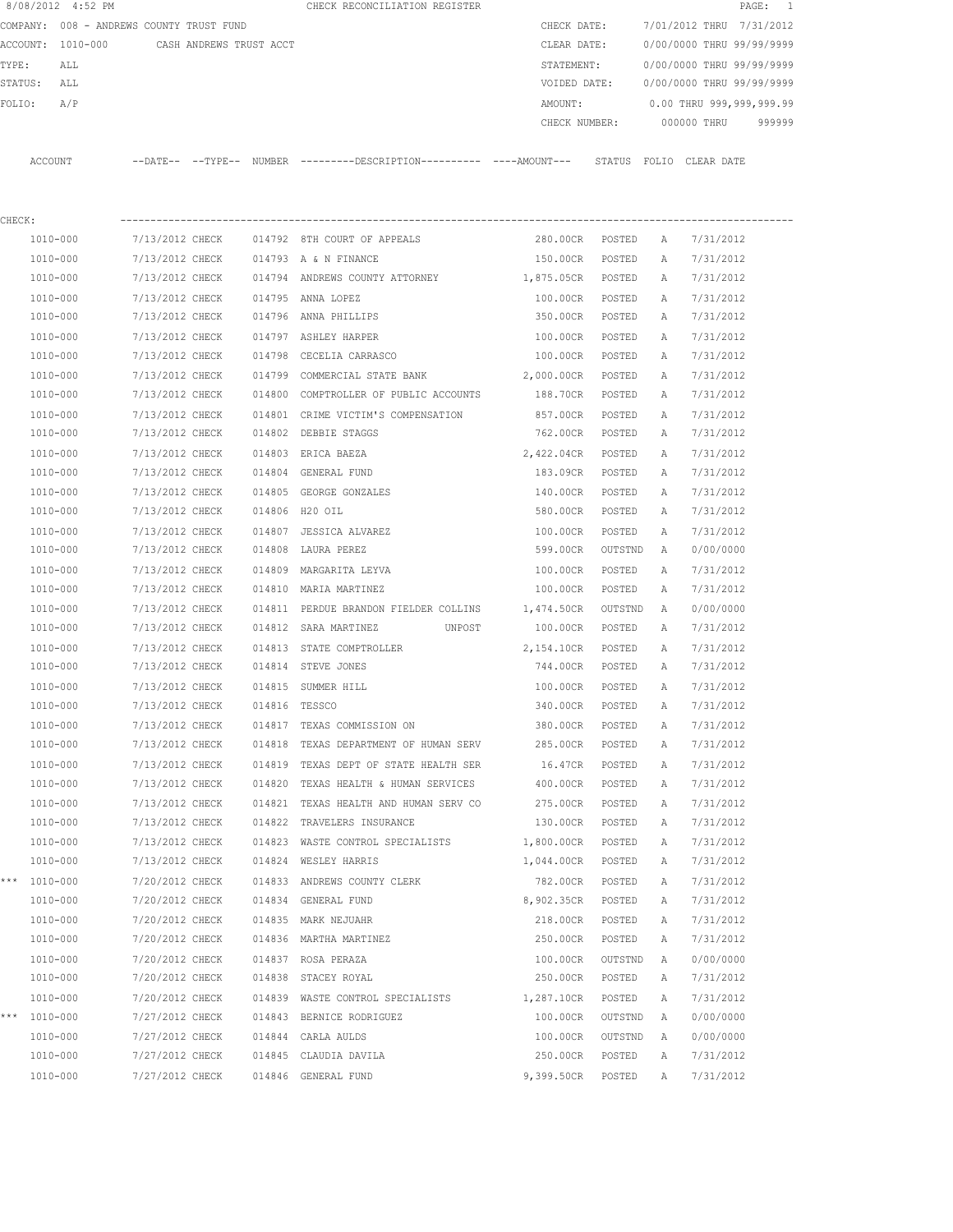| 8/08/2012 4:52 PM                         |  | CHECK RECONCILIATION REGISTER                                                                                      |        |                      |  |                              | PAGE: 2 |
|-------------------------------------------|--|--------------------------------------------------------------------------------------------------------------------|--------|----------------------|--|------------------------------|---------|
| COMPANY: 008 - ANDREWS COUNTY TRUST FUND  |  |                                                                                                                    |        | CHECK DATE:          |  | 7/01/2012 THRU 7/31/2012     |         |
| ACCOUNT: 1010-000 CASH ANDREWS TRUST ACCT |  |                                                                                                                    |        | CLEAR DATE:          |  | 0/00/0000 THRU 99/99/9999    |         |
| TYPE:<br>ALL                              |  |                                                                                                                    |        | STATEMENT:           |  | 0/00/0000 THRU 99/99/9999    |         |
| STATUS: ALL                               |  |                                                                                                                    |        | VOIDED DATE:         |  | 0/00/0000 THRU 99/99/9999    |         |
| FOLIO: A/P                                |  |                                                                                                                    |        | AMOUNT:              |  | 0.00 THRU 999,999,999.99     |         |
|                                           |  |                                                                                                                    |        | CHECK NUMBER:        |  | 000000 THRU 999999           |         |
| ACCOUNT                                   |  | --DATE-- --TYPE-- NUMBER --------DESCRIPTION---------- ---AMOUNT--- STATUS FOLIO CLEAR DATE                        |        |                      |  |                              |         |
| CHECK:                                    |  |                                                                                                                    |        |                      |  |                              |         |
| 1010-000                                  |  | 7/27/2012 CHECK 014847 GENERAL FUND                                                                                |        | 56,384.72CR POSTED A |  | 7/31/2012                    |         |
| 1010-000                                  |  | 7/27/2012 CHECK 014848 JAY MARTINEZ                                                                                |        | 100.00CR OUTSTND A   |  | 0/00/0000                    |         |
| 1010-000                                  |  | 7/27/2012 CHECK 014849 JENNIFER FIERRO                                                                             |        | 100.00CR OUTSTND A   |  | 0/00/0000                    |         |
| 1010-000                                  |  | 7/27/2012 CHECK 014850 LAKRISA BERMEA                                                                              |        | 100.00CR OUTSTND A   |  | 0/00/0000                    |         |
| 1010-000                                  |  | 7/27/2012 CHECK 014851 OMNIBASE SERVICES OF TEXAS, LP 370.00CR OUTSTND A                                           |        |                      |  | 0/00/0000                    |         |
| 1010-000                                  |  | 7/27/2012 CHECK 014852 SARA MORALES                                                                                |        |                      |  | 100.00CR OUTSTND A 0/00/0000 |         |
| MISCELLANEOUS:                            |  |                                                                                                                    |        |                      |  |                              |         |
| 1010-000                                  |  | 7/23/2012 MISC.     014812   SARA MARTINEZ                UNPOST            100.00      POSTED     A     7/31/2012 |        |                      |  |                              |         |
| TOTALS FOR ACCOUNT 1010-000               |  | CHECK                                                                                                              | TOTAL: | 98,923.62CR          |  |                              |         |
|                                           |  | DEPOSIT                                                                                                            | TOTAL: | 0.00                 |  |                              |         |
|                                           |  | INTEREST                                                                                                           | TOTAL: | 0.00                 |  |                              |         |
|                                           |  | MISCELLANEOUS TOTAL:                                                                                               |        | 100.00               |  |                              |         |
|                                           |  | SERVICE CHARGE TOTAL:                                                                                              |        | 0.00                 |  |                              |         |
|                                           |  | EFT                                                                                                                | TOTAL: | 0.00                 |  |                              |         |
|                                           |  | BANK-DRAFT                                                                                                         | TOTAL: | 0.00                 |  |                              |         |
| TOTALS FOR ANDREWS COUNTY TRUST FUND      |  | CHECK                                                                                                              | TOTAL: | 98,923.62CR          |  |                              |         |
|                                           |  | DEPOSIT                                                                                                            | TOTAL: | 0.00                 |  |                              |         |
|                                           |  | INTEREST                                                                                                           | TOTAL: | 0.00                 |  |                              |         |
|                                           |  | MISCELLANEOUS TOTAL:                                                                                               |        | 100.00               |  |                              |         |
|                                           |  | SERVICE CHARGE TOTAL:                                                                                              |        | 0.00                 |  |                              |         |
|                                           |  | EFT                                                                                                                | TOTAL: | 0.00                 |  |                              |         |
|                                           |  | BANK-DRAFT                                                                                                         | TOTAL: | 0.00                 |  |                              |         |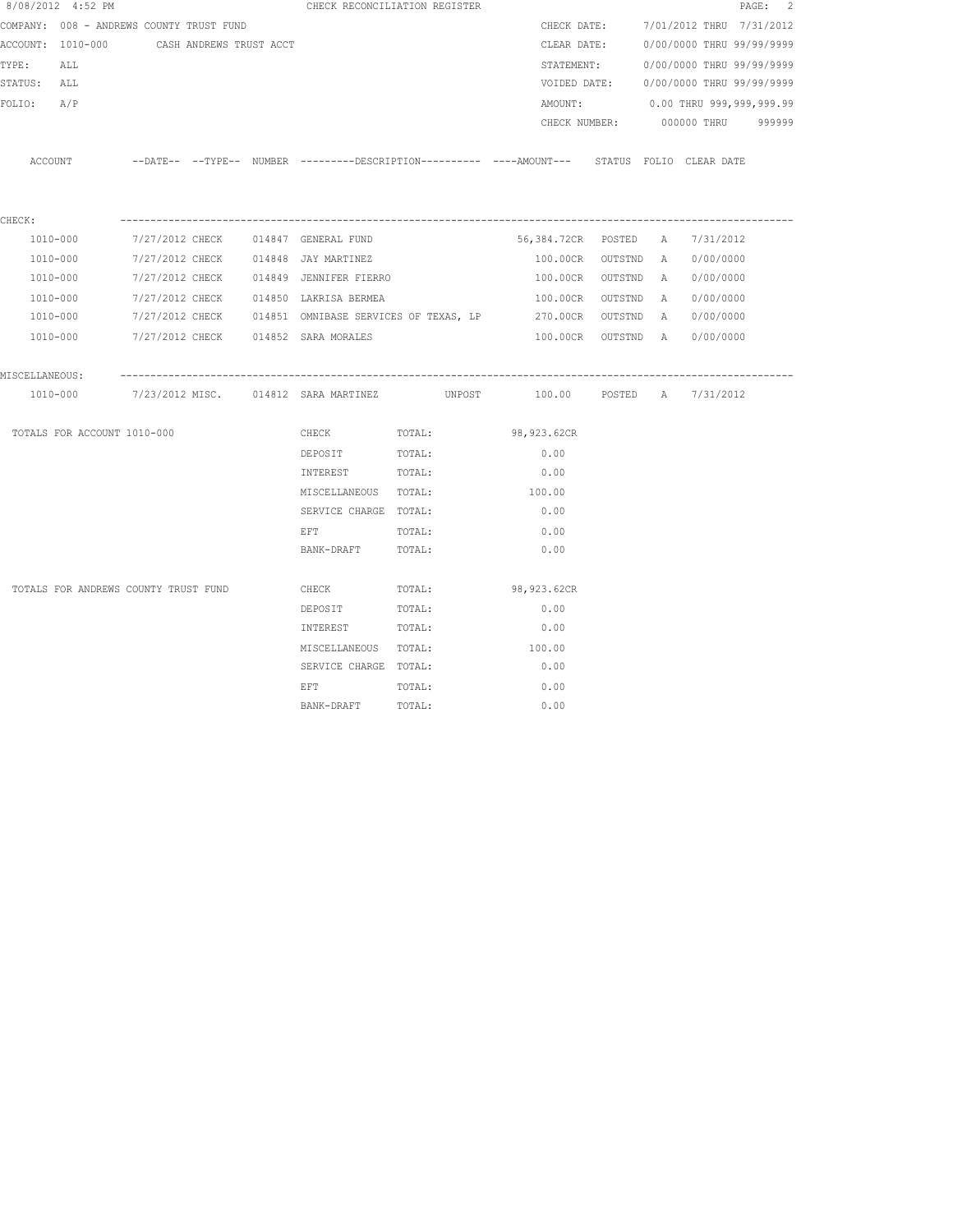|         | 8/08/2012 4:52 PM |                                               | CHECK RECONCILIATION REGISTER                       |               |                           |             | PAGE: 3                  |  |
|---------|-------------------|-----------------------------------------------|-----------------------------------------------------|---------------|---------------------------|-------------|--------------------------|--|
|         |                   | COMPANY: 018 - ANDREWS EMPLOYEE TRUST         |                                                     | CHECK DATE:   | 7/01/2012 THRU 7/31/2012  |             |                          |  |
|         |                   | ACCOUNT: 1010-000 CASH ANDREWS EMPLOYEE TRUST |                                                     | CLEAR DATE:   | 0/00/0000 THRU 99/99/9999 |             |                          |  |
| TYPE:   | ALL               |                                               |                                                     | STATEMENT:    | 0/00/0000 THRU 99/99/9999 |             |                          |  |
| STATUS: | ALL               |                                               |                                                     | VOIDED DATE:  | 0/00/0000 THRU 99/99/9999 |             |                          |  |
| FOLIO:  | A/P               |                                               |                                                     | AMOUNT:       |                           |             | 0.00 THRU 999,999,999.99 |  |
|         |                   |                                               |                                                     | CHECK NUMBER: |                           | 000000 THRU | 999999                   |  |
| ACCOUNT |                   | $---DATF------TYPF---$                        | NUMBER ---------DESCRIPTION---------- ----AMOUNT--- | STATUS        | FOLIO CLEAR DATE          |             |                          |  |
| CHECK:  |                   |                                               |                                                     |               |                           |             |                          |  |

| 1010-000 | 7/03/2012 CHECK | 033973 ANESTHESIA MANAGEMENT SERVICE        | 619.22CR          | POSTED  | A | 7/31/2012 |
|----------|-----------------|---------------------------------------------|-------------------|---------|---|-----------|
| 1010-000 | 7/03/2012 CHECK | 033974 MIDLAND MEMORIAL HOSPITAL 4,713.84CR |                   | POSTED  | A | 7/31/2012 |
| 1010-000 | 7/03/2012 CHECK | 033975 WEST TEXAS UROLOGY                   | 55.15CR           | POSTED  | A | 7/31/2012 |
| 1010-000 | 7/03/2012 CHECK | 033976 HIGH PLAINS RADIOLOGICAL ASSN        | 91.03CR POSTED    |         | Α | 7/31/2012 |
| 1010-000 | 7/03/2012 CHECK | 033977 WELLDYNE RX                          | 17,928.42CR       | POSTED  | Α | 7/31/2012 |
| 1010-000 | 7/03/2012 CHECK | 033978 E.W. HAPRER DDS                      | 199.20CR          | POSTED  | Α | 7/31/2012 |
| 1010-000 | 7/03/2012 CHECK | 033979 E.W. HAPRER DDS                      | 60.80CR           | POSTED  | Α | 7/31/2012 |
| 1010-000 | 7/03/2012 CHECK | 033980 NORTHWEST FAMILY PRACTICE            | 48.51CR           | POSTED  | Α | 7/31/2012 |
| 1010-000 | 7/03/2012 CHECK | 033981 SAMUEL N MACFERRAN JR. DR.           | 251.90CR          | POSTED  | A | 7/31/2012 |
| 1010-000 | 7/03/2012 CHECK | 033982 PERMIAN PHYSICIANS SERV              | 19.80CR           | POSTED  | Α | 7/31/2012 |
| 1010-000 | 7/03/2012 CHECK | 033983 SCOTT AND WHITE CLINIC               | 182.00CR POSTED   |         | Α | 7/31/2012 |
| 1010-000 | 7/03/2012 CHECK | 033984 SCOTT AND WHITE CLINIC               | 27.60CR           | POSTED  | Α | 7/31/2012 |
| 1010-000 | 7/03/2012 CHECK | 033985 MEDICAL CLAIM REVIEW                 | 5,486.16CR POSTED |         | Α | 7/31/2012 |
| 1010-000 | 7/03/2012 CHECK | 033986 MICHAEL D TSCHOEPE MD                | 313.40CR          | POSTED  | Α | 7/31/2012 |
| 1010-000 | 7/03/2012 CHECK | 033987 E.W. HAPRER DDS                      | 108.00CR          | POSTED  | А | 7/31/2012 |
| 1010-000 | 7/03/2012 CHECK | 033988 PERMIAN PHYSICIANS SERV              | 47.80CR           | POSTED  | Α | 7/31/2012 |
| 1010-000 | 7/03/2012 CHECK | 033989 TX EMERGENCY STAFFING SOLUTION       | 621.90CR          | POSTED  | Α | 7/31/2012 |
| 1010-000 | 7/03/2012 CHECK | 033990 NORTHWEST FAMILY PRACTICE            | 62.50CR           | POSTED  | Α | 7/31/2012 |
| 1010-000 | 7/03/2012 CHECK | 033991 HIGH PLAINS RADIOLOGICAL ASSN        | 63.90CR           | POSTED  | Α | 7/31/2012 |
| 1010-000 | 7/03/2012 CHECK | 033992 HIGH PLAINS RADIOLOGICAL ASSN        | 46.18CR           | POSTED  | A | 7/31/2012 |
| 1010-000 | 7/03/2012 CHECK | 033993 PERMIAN REGIONAL MEDICAL CTR.        | 887.08CR          | POSTED  | A | 7/31/2012 |
| 1010-000 | 7/03/2012 CHECK | 033994 PERMIAN REGIONAL MEDICAL CTR.        | 73.70CR POSTED    |         | Α | 7/31/2012 |
| 1010-000 | 7/03/2012 CHECK | 033995 PERMIAN REGIONAL MEDICAL CTR.        | 1,743.73CR POSTED |         | Α | 7/31/2012 |
| 1010-000 | 7/03/2012 CHECK | 033996 TX EMERGENCY STAFFING SOLUTION       | 1,065.00CR        | POSTED  | Α | 7/31/2012 |
| 1010-000 | 7/03/2012 CHECK | 033997 MONZER ATTAR MD                      | 13.50CR           | POSTED  | Α | 7/31/2012 |
| 1010-000 | 7/03/2012 CHECK | 033998 AMERIPATH 501A                       | 38.14CR           | POSTED  | A | 7/31/2012 |
| 1010-000 | 7/03/2012 CHECK | 033999 AMERIPATH 501A                       | 49.00CR           | POSTED  | A | 7/31/2012 |
| 1010-000 | 7/03/2012 CHECK | 034000 AMERIPATH 501A                       | 92.68CR           | POSTED  | Α | 7/31/2012 |
| 1010-000 | 7/03/2012 CHECK | 034001 AMERIPATH 501A                       | 36.93CR           | POSTED  | Α | 7/31/2012 |
| 1010-000 | 7/03/2012 CHECK | 034002 AMERIPATH 501A                       | 65.09CR           | POSTED  | Α | 7/31/2012 |
| 1010-000 | 7/03/2012 CHECK | 034003 NORTHWEST FAMILY PRACTICE            | 221.91CR          | POSTED  | Α | 7/31/2012 |
| 1010-000 | 7/03/2012 CHECK | 034004 NORTHWEST FAMILY PRACTICE            | 4.96CR            | POSTED  | A | 7/31/2012 |
| 1010-000 | 7/03/2012 CHECK | 034005 MIDLAND MEMORIAL HOSPITAL            | 248.32CR          | POSTED  | A | 7/31/2012 |
| 1010-000 | 7/03/2012 CHECK | 034006 TX EMERGENCY STAFFING SOLUTION       | 270.00CR POSTED   |         | A | 7/31/2012 |
| 1010-000 | 7/03/2012 CHECK | 034007 RAVI MEDI MD                         | 60.58CR POSTED    |         | A | 7/31/2012 |
| 1010-000 | 7/03/2012 CHECK | 034008 DRS E M AND DAVID WRIGHT             | 120.80CR          | OUTSTND | A | 0/00/0000 |
| 1010-000 | 7/03/2012 CHECK | 034009 PERMIAN REGIONAL MEDICAL CTR.        | 196.38CR          | POSTED  | Α | 7/31/2012 |
| 1010-000 | 7/03/2012 CHECK | 034010 DRS E M AND DAVID WRIGHT             | 96.64CR           | OUTSTND | Α | 0/00/0000 |
| 1010-000 | 7/03/2012 CHECK | 034011 MCH PROFESSIONAL                     | 11.12CR           | POSTED  | Α | 7/31/2012 |
| 1010-000 | 7/03/2012 CHECK | 034012 SW HOSPITAL LLANO                    | 23.29CR           | POSTED  | Α | 7/31/2012 |
| 1010-000 | 7/03/2012 CHECK | 034013 PERMIAN REGIONAL MEDICAL CTR.        | 390.96CR          | POSTED  | Α | 7/31/2012 |
| 1010-000 | 7/03/2012 CHECK | 034014 TX EMERGENCY STAFFING SOLUTION       | 326.70CR          | POSTED  | Α | 7/31/2012 |
| 1010-000 | 7/03/2012 CHECK | 034015 TX EMERGENCY STAFFING SOLUTION       | 326.70CR          | POSTED  | Α | 7/31/2012 |
| 1010-000 | 7/03/2012 CHECK | 034016 WENDOVER FAMILY MEDICINE             | 69.65CR           | POSTED  | Α | 7/31/2012 |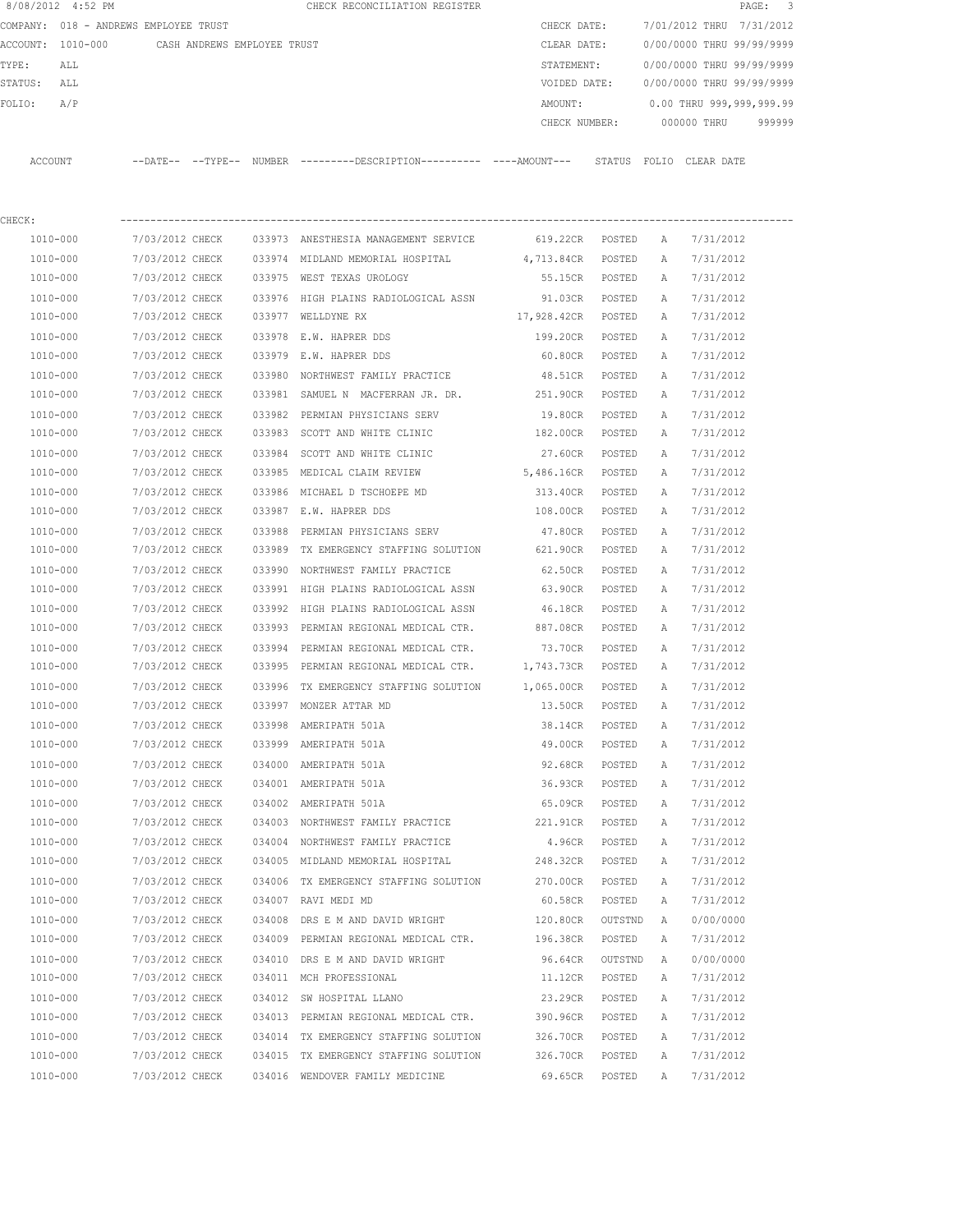|         | 8/08/2012 4:52 PM |                                       |        | CHECK RECONCILIATION REGISTER |               |                           | PAGE: 4   |
|---------|-------------------|---------------------------------------|--------|-------------------------------|---------------|---------------------------|-----------|
|         |                   | COMPANY: 018 - ANDREWS EMPLOYEE TRUST |        |                               | CHECK DATE:   | 7/01/2012 THRU            | 7/31/2012 |
|         | ACCOUNT: 1010-000 | CASH ANDREWS EMPLOYEE TRUST           |        |                               | CLEAR DATE:   | 0/00/0000 THRU 99/99/9999 |           |
| TYPE:   | ALL               |                                       |        |                               | STATEMENT:    | 0/00/0000 THRU 99/99/9999 |           |
| STATUS: | ALL               |                                       |        |                               | VOIDED DATE:  | 0/00/0000 THRU 99/99/9999 |           |
| FOLTO:  | A/P               |                                       |        |                               | AMOUNT:       | 0.00 THRU 999,999,999.99  |           |
|         |                   |                                       |        |                               | CHECK NUMBER: | 000000 THRU               | 999999    |
|         |                   |                                       |        |                               |               |                           |           |
| ACCOUNT |                   | --DATE-- --TYPE--                     | NUMBER |                               | STATUS        | FOLTO<br>CLEAR DATE       |           |

| CHECK:   |                 |        |                                                       |                   |         |              |           |
|----------|-----------------|--------|-------------------------------------------------------|-------------------|---------|--------------|-----------|
| 1010-000 | 7/03/2012 CHECK |        | 034017 ODESSA REGIONAL HOSPITAL                       | 111.30CR POSTED   |         | A            | 7/31/2012 |
| 1010-000 | 7/03/2012 CHECK |        | 034018 WENDOVER FAMILY MEDICINE                       | 85.83CR           | POSTED  | Α            | 7/31/2012 |
| 1010-000 | 7/03/2012 CHECK |        | 034019 PERMIAN PREMIERE HEALTH SERV                   | 43.91CR POSTED    |         | Α            | 7/31/2012 |
| 1010-000 | 7/03/2012 CHECK |        | 034020 ODESSA REGIONAL HOSPITAL                       | 4,347.33CR POSTED |         | A            | 7/31/2012 |
| 1010-000 | 7/03/2012 CHECK |        | 034021 HIGH PLAINS RADIOLOGICAL ASSN                  | 29.70CR POSTED    |         | A            | 7/31/2012 |
| 1010-000 | 7/13/2012 CHECK |        | 034022 PERMIAN REGIONAL MEDICAL CTR.                  | 454.68CR POSTED   |         | Α            | 7/31/2012 |
| 1010-000 | 7/03/2012 CHECK |        | 034023 DRS E M AND DAVID WRIGHT                       | 78.20CR OUTSTND   |         | A            | 0/00/0000 |
| 1010-000 | 7/03/2012 CHECK |        | 034024 PANKAJ PATEL MD                                | 90.50CR POSTED    |         | A            | 7/31/2012 |
| 1010-000 | 7/03/2012 CHECK |        | 034025 PERMIAN REGIONAL MEDICAL CTR. 576.90CR POSTED  |                   |         | A            | 7/31/2012 |
| 1010-000 | 7/03/2012 CHECK |        | 034026 TX EMERGENCY STAFFING SOLUTION 621.90CR POSTED |                   |         | A            | 7/31/2012 |
| 1010-000 | 7/03/2012 CHECK |        | 034027 MIDLAND PATHOLOGISTS                           | 30.00CR POSTED    |         | Α            | 7/31/2012 |
| 1010-000 | 7/03/2012 CHECK | 034028 | NORTHWEST FAMILY PRACTICE                             | 112.00CR          | POSTED  | Α            | 7/31/2012 |
| 1010-000 | 7/03/2012 CHECK |        | 034029 DRS E M AND DAVID WRIGHT                       | 120.80CR          | OUTSTND | Α            | 0/00/0000 |
| 1010-000 | 7/03/2012 CHECK |        | 034030 PERMIAN REGIONAL MEDICAL CTR.                  | 177.84CR          | POSTED  | Α            | 7/31/2012 |
| 1010-000 | 7/03/2012 CHECK |        | 034031 DRS E M AND DAVID WRIGHT                       | 120.80CR          | OUTSTND | $\mathbb{A}$ | 0/00/0000 |
| 1010-000 | 7/03/2012 CHECK |        | 034032 PERMIAN REGIONAL MEDICAL CTR.                  | 204.84CR          | POSTED  | Α            | 7/31/2012 |
| 1010-000 | 7/03/2012 CHECK |        | 034033 PREMIER FAMILY CARE                            | 152.10CR POSTED   |         | Α            | 7/31/2012 |
| 1010-000 | 7/03/2012 CHECK |        | 034034 DRS E M AND DAVID WRIGHT                       | 120.80CR          | OUTSTND | A            | 0/00/0000 |
| 1010-000 | 7/03/2012 CHECK |        | 034035 DRS E M AND DAVID WRIGHT                       | 120.80CR          | OUTSTND | A            | 0/00/0000 |
| 1010-000 | 7/03/2012 CHECK |        | 034036 MEMORIAL HOSPITAL                              | 40.50CR POSTED    |         | A            | 7/31/2012 |
| 1010-000 | 7/03/2012 CHECK |        | 034037 FRANCISCO J MORALES OC                         | 63.75CR POSTED    |         | Α            | 7/31/2012 |
| 1010-000 | 7/03/2012 CHECK | 034038 | GREGORY D YOUNG DC                                    | 97.02CR           | POSTED  | Α            | 7/31/2012 |
| 1010-000 | 7/03/2012 CHECK |        | 034039 NORTHWEST FAMILY PRACTICE                      | 73.00CR POSTED    |         | A            | 7/31/2012 |
| 1010-000 | 7/03/2012 CHECK |        | 034040 CLINICAL PATHOLOGY LABS                        | 155.46CR          | POSTED  | Α            | 7/31/2012 |
| 1010-000 | 7/03/2012 CHECK |        | 034041 CLINICAL PATHOLOGY LABS                        | 123.79CR          | POSTED  | Α            | 7/31/2012 |
| 1010-000 | 7/03/2012 CHECK |        | 034042 HIGH PLAINS RADIOLOGICAL ASSN                  | 53.10CR           | POSTED  | Α            | 7/31/2012 |
| 1010-000 | 7/03/2012 CHECK |        | 034043 PREMIER FAMILY CARE                            | 1,924.15CR POSTED |         | Α            | 7/31/2012 |
| 1010-000 | 7/03/2012 CHECK |        | 034044 MIDLAND PATHOLOGISTS                           | 40.00CR POSTED    |         | Α            | 7/31/2012 |
| 1010-000 | 7/03/2012 CHECK |        | 034045 PERMIAN REGIONAL MEDICAL CTR.                  | 91.00CR POSTED    |         | Α            | 7/31/2012 |
| 1010-000 | 7/03/2012 CHECK |        | 034046 ODESSA REGIONAL HOSPITAL                       | 928.19CR POSTED   |         | Α            | 7/31/2012 |
| 1010-000 | 7/03/2012 CHECK |        | 034047 PERMIAN REGIONAL MEDICAL CTR.                  | 37.30CR POSTED    |         | A            | 7/31/2012 |
| 1010-000 | 7/03/2012 CHECK |        | 034048 PERMIAN REGIONAL MEDICAL CTR.                  | 37.30CR           | POSTED  | Α            | 7/31/2012 |
| 1010-000 | 7/03/2012 CHECK |        | 034049 PERMIAN REGIONAL MEDICAL CTR.                  | 25.00CR POSTED    |         | A            | 7/31/2012 |
| 1010-000 | 7/03/2012 CHECK |        | 034050 PERMIAN PHYSICIANS SERV                        | 830.53CR          | POSTED  | A            | 7/31/2012 |
| 1010-000 | 7/03/2012 CHECK |        | 034051 MIDLAND PATHOLOGISTS                           | 173.14CR          | POSTED  | $\mathbb{A}$ | 7/31/2012 |
| 1010-000 | 7/03/2012 CHECK |        | 034052 TX EMERGENCY STAFFING SOLUTION                 | 1,144.00CR        | POSTED  | Α            | 7/31/2012 |
| 1010-000 | 7/03/2012 CHECK |        | 034053 ANAND CHOLIA, MD                               | 107.62CR          | POSTED  | Α            | 7/31/2012 |
| 1010-000 | 7/03/2012 CHECK |        | 034054 E.W. HAPRER DDS                                | 240.80CR          | POSTED  | Α            | 7/31/2012 |
| 1010-000 | 7/03/2012 CHECK |        | 034055 JOHN M TURNBOW MD                              | 87.50CR           | POSTED  | Α            | 7/31/2012 |
| 1010-000 | 7/03/2012 CHECK |        | 034056 TEXAS ONCOLOGY, P.A.                           | 173.89CR          | POSTED  | Α            | 7/31/2012 |
| 1010-000 | 7/03/2012 CHECK |        | 034057 BRADLEY SEARS, DDS                             | 69.00CR           | POSTED  | Α            | 7/31/2012 |
| 1010-000 | 7/03/2012 CHECK |        | 034058 WEST TEXAS UROLOGY                             | 189.20CR          | POSTED  | Α            | 7/31/2012 |
| 1010-000 | 7/03/2012 CHECK |        | 034059 PERMIAN REGIONAL MEDICAL CTR.                  | 114.40CR          | POSTED  | Α            | 7/31/2012 |
| 1010-000 | 7/05/2012 CHECK |        | 034060 ANDREWS CHIROPRACTIC CENTER DC                 | 40.95CR           | POSTED  | Α            | 7/31/2012 |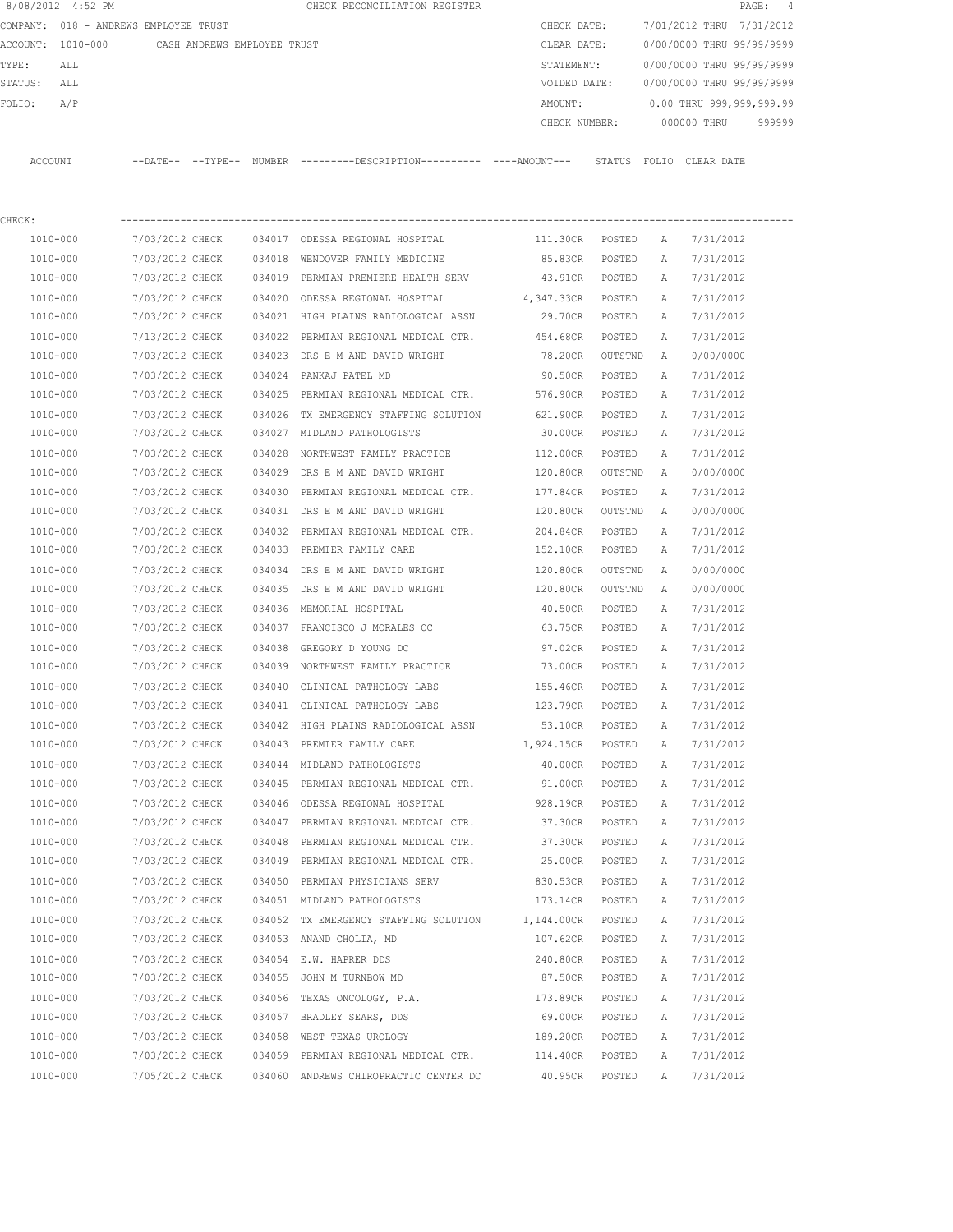|         | 8/08/2012 4:52 PM                             |                 |        | CHECK RECONCILIATION REGISTER                                                                 |                   |         |   |                           | 5<br>PAGE: |
|---------|-----------------------------------------------|-----------------|--------|-----------------------------------------------------------------------------------------------|-------------------|---------|---|---------------------------|------------|
|         | COMPANY: 018 - ANDREWS EMPLOYEE TRUST         |                 |        |                                                                                               | CHECK DATE:       |         |   | 7/01/2012 THRU 7/31/2012  |            |
|         | ACCOUNT: 1010-000 CASH ANDREWS EMPLOYEE TRUST |                 |        |                                                                                               | CLEAR DATE:       |         |   | 0/00/0000 THRU 99/99/9999 |            |
| TYPE:   | ALL                                           |                 |        |                                                                                               | STATEMENT:        |         |   | 0/00/0000 THRU 99/99/9999 |            |
| STATUS: | ALL                                           |                 |        |                                                                                               | VOIDED DATE:      |         |   | 0/00/0000 THRU 99/99/9999 |            |
| FOLIO:  | A/P                                           |                 |        |                                                                                               | AMOUNT:           |         |   | 0.00 THRU 999,999,999.99  |            |
|         |                                               |                 |        |                                                                                               | CHECK NUMBER:     |         |   | 000000 THRU               | 999999     |
|         | ACCOUNT                                       |                 |        | --DATE-- --TYPE-- NUMBER ---------DESCRIPTION---------- ----AMOUNT--- STATUS FOLIO CLEAR DATE |                   |         |   |                           |            |
| CHECK:  |                                               |                 |        |                                                                                               |                   |         |   |                           |            |
|         | 1010-000                                      | 7/05/2012 CHECK |        | 034061 PERMIAN REGIONAL MEDICAL CTR. 291.60CR POSTED                                          |                   |         | A | 7/31/2012                 |            |
|         | 1010-000                                      | 7/05/2012 CHECK |        | 034062 ANDREWS CHIROPRACTIC CENTER DC                                                         | 47.25CR           | POSTED  | А | 7/31/2012                 |            |
|         | 1010-000                                      | 7/05/2012 CHECK |        | 034063 CARLOS E EZPELETA MD                                                                   | 37.30CR           | POSTED  | А | 7/31/2012                 |            |
|         | 1010-000                                      | 7/05/2012 CHECK |        | 034064 CARLOS E EZPELETA MD                                                                   | 37.30CR POSTED    |         | Α | 7/31/2012                 |            |
|         | 1010-000                                      | 7/05/2012 CHECK |        | 034065 SCOTT AND WHITE CLINIC                                                                 | 26.40CR POSTED    |         | Α | 7/31/2012                 |            |
|         | 1010-000                                      | 7/05/2012 CHECK |        | 034066 SCOTT AND WHITE CLINIC                                                                 | 372.80CR OUTSTND  |         | A | 0/00/0000                 |            |
|         | 1010-000                                      | 7/05/2012 CHECK |        | 034067 NEIL H SARETSKY MD                                                                     | 889.08CR POSTED   |         | Α | 7/31/2012                 |            |
|         | 1010-000                                      | 7/05/2012 CHECK |        | 034068 PERMIAN REGIONAL MEDICAL CTR.                                                          | 1,856.40CR POSTED |         | А | 7/31/2012                 |            |
|         | 1010-000                                      | 7/05/2012 CHECK |        | 034069 PERMIAN REGIONAL MEDICAL CTR.                                                          | 37.30CR POSTED    |         | A | 7/31/2012                 |            |
|         | 1010-000                                      | 7/05/2012 CHECK |        | 034070 E.W. HAPRER DDS                                                                        | 283.00CR          | POSTED  | A | 7/31/2012                 |            |
|         | 1010-000                                      | 7/05/2012 CHECK |        | 034071 DX LABORATORIES                                                                        | 208.98CR          | POSTED  | A | 7/31/2012                 |            |
|         | 1010-000                                      | 7/05/2012 CHECK |        | 034072 PERMIAN REGIONAL MEDICAL CTR. 287.28CR                                                 |                   | POSTED  | Α | 7/31/2012                 |            |
|         | 1010-000                                      | 7/05/2012 CHECK |        | 034073 PERMIAN REGIONAL MEDICAL CTR. 114.40CR POSTED                                          |                   |         | Α | 7/31/2012                 |            |
|         | 1010-000                                      | 7/05/2012 CHECK |        | 034074 SURESH GADASALLI MD                                                                    | 2,755.93CR        | POSTED  | А | 7/31/2012                 |            |
|         | 1010-000                                      | 7/05/2012 CHECK |        | 034075 NORTHSTAR ANESTHESIA PA                                                                | 1,232.00CR        | POSTED  | A | 7/31/2012                 |            |
|         | 1010-000                                      | 7/05/2012 CHECK |        | 034076 COVENANT MEDICAL CENTER                                                                | 9,874.71CR POSTED |         | Α | 7/31/2012                 |            |
|         | 1010-000                                      | 7/05/2012 CHECK |        | 034077 ROBIN RUTHERFORD DDS                                                                   | 104.80CR          | POSTED  | Α | 7/31/2012                 |            |
|         | 1010-000                                      | 7/05/2012 CHECK |        | 034078 HIGH PLAINS RADIOLOGICAL ASSN                                                          | 19.80CR           | POSTED  | Α | 7/31/2012                 |            |
|         | 1010-000                                      | 7/05/2012 CHECK |        | 034079 PERMIAN REGIONAL MEDICAL CTR.                                                          | 796.50CR          | POSTED  | A | 7/31/2012                 |            |
|         | 1010-000                                      | 7/05/2012 CHECK | 034080 | ROBIN RUTHERFORD DDS                                                                          | 213.00CR          | POSTED  | А | 7/31/2012                 |            |
|         | 1010-000                                      | 7/05/2012 CHECK |        | 034081 SOUTHWEST MEDICAL IMAGING                                                              | 105.46CR          | POSTED  | Α | 7/31/2012                 |            |
|         | 1010-000                                      | 7/05/2012 CHECK |        | 034082 PERMIAN REGIONAL MEDICAL CTR.                                                          | 227.52CR          | POSTED  | Α | 7/31/2012                 |            |
|         | 1010-000                                      | 7/05/2012 CHECK |        | 034083 PERMIAN REGIONAL MEDICAL CTR.                                                          | 431.00CR          | POSTED  | A | 7/31/2012                 |            |
|         | 1010-000                                      | 7/05/2012 CHECK |        | 034084 PERMIAN REGIONAL MEDICAL CTR.                                                          | 185.04CR          | POSTED  | A | 7/31/2012                 |            |
|         | 1010-000                                      | 7/05/2012 CHECK |        | 034085 E.W. HAPRER DDS                                                                        | 40.00CR           | POSTED  | А | 7/31/2012                 |            |
|         | 1010-000                                      | 7/05/2012 CHECK |        | 034086 ECTOR COUNTY HOSPITAL DIST 1,988.00CR                                                  |                   | POSTED  | Α | 7/31/2012                 |            |
|         | 1010-000                                      | 7/05/2012 CHECK |        | 034087 ECTOR COUNTY HOSPITAL DIST                                                             | 380.36CR          | POSTED  | Α | 7/31/2012                 |            |
|         | 1010-000                                      | 7/05/2012 CHECK |        | 034088 PERMIAN REGIONAL MEDICAL CTR.                                                          | 430.40CR          | POSTED  | Α | 7/31/2012                 |            |
|         | 1010-000                                      | 7/05/2012 CHECK |        | 034089 RICHARD B CUBERT MD                                                                    | 76.50CR           | POSTED  | Α | 7/31/2012                 |            |
|         | 1010-000                                      | 7/05/2012 CHECK |        | 034090 WENDOVER FAMILY MEDICINE                                                               | 72.92CR           | POSTED  | Α | 7/31/2012                 |            |
|         | 1010-000                                      | 7/05/2012 CHECK |        | 034091 ODESSA REGIONAL HOSPITAL                                                               | 8,021.00CR        | POSTED  | Α | 7/31/2012                 |            |
|         | $1010 - 000$                                  | 7/05/2012 CHECK |        | 034092 COMP HOSP SVCS OF TX PLLC                                                              | 173.82CR          | POSTED  | Α | 7/31/2012                 |            |
|         | 1010-000                                      | 7/05/2012 CHECK |        | 034093 COMP HOSP SVCS OF TX PLLC                                                              | 154.70CR          | POSTED  | Α | 7/31/2012                 |            |
|         | $1010 - 000$                                  | 7/05/2012 CHECK |        | 034094 COMP HOSP SVCS OF TX PLLC                                                              | 419.47CR          | POSTED  | Α | 7/31/2012                 |            |
|         | 1010-000                                      | 7/05/2012 CHECK |        | 034095 MIDLAND MEMORIAL HOSPITAL                                                              | 368.64CR          | POSTED  | Α | 7/31/2012                 |            |
|         | 1010-000                                      | 7/05/2012 CHECK |        | 034096 TX EMERGENCY STAFFING SOLUTION                                                         | 377.10CR          | POSTED  | Α | 7/31/2012                 |            |
|         | 1010-000                                      | 7/05/2012 CHECK |        | 034097 PERMIAN REGIONAL MEDICAL CTR.                                                          | 32.20CR           | POSTED  | Α | 7/31/2012                 |            |
|         | 1010-000                                      | 7/05/2012 CHECK |        | 034098 ELIAS GHANDOUR MD                                                                      | 61.97CR           | POSTED  | Α | 7/31/2012                 |            |
|         | 1010-000                                      | 7/05/2012 CHECK |        | 034099 HIGH PLAINS RADIOLOGICAL ASSN                                                          | 13.50CR           | POSTED  | Α | 7/31/2012                 |            |
|         | 1010-000                                      | 7/05/2012 CHECK |        | 034100 ODESSA HEART INSTITUTE                                                                 | 61.99CR           | OUTSTND | Α | 0/00/0000                 |            |
|         | 1010-000                                      | 7/05/2012 CHECK |        | 034101 PERMIAN REGIONAL MEDICAL CTR.                                                          | 177.12CR POSTED   |         | Α | 7/31/2012                 |            |
|         | 1010-000                                      | 7/05/2012 CHECK |        | 034102 ECTOR COUNTY HOSPITAL DIST                                                             | 64.03CR           | POSTED  | Α | 7/31/2012                 |            |
|         | 1010-000                                      | 7/05/2012 CHECK |        | 034103 PERMIAN REGIONAL MEDICAL CTR.                                                          | 160.74CR          | POSTED  | Α | 7/31/2012                 |            |
|         | 1010-000                                      | 7/05/2012 CHECK |        | 034104 PERMIAN REGIONAL MEDICAL CTR.                                                          | 129.40CR POSTED   |         | Α | 7/31/2012                 |            |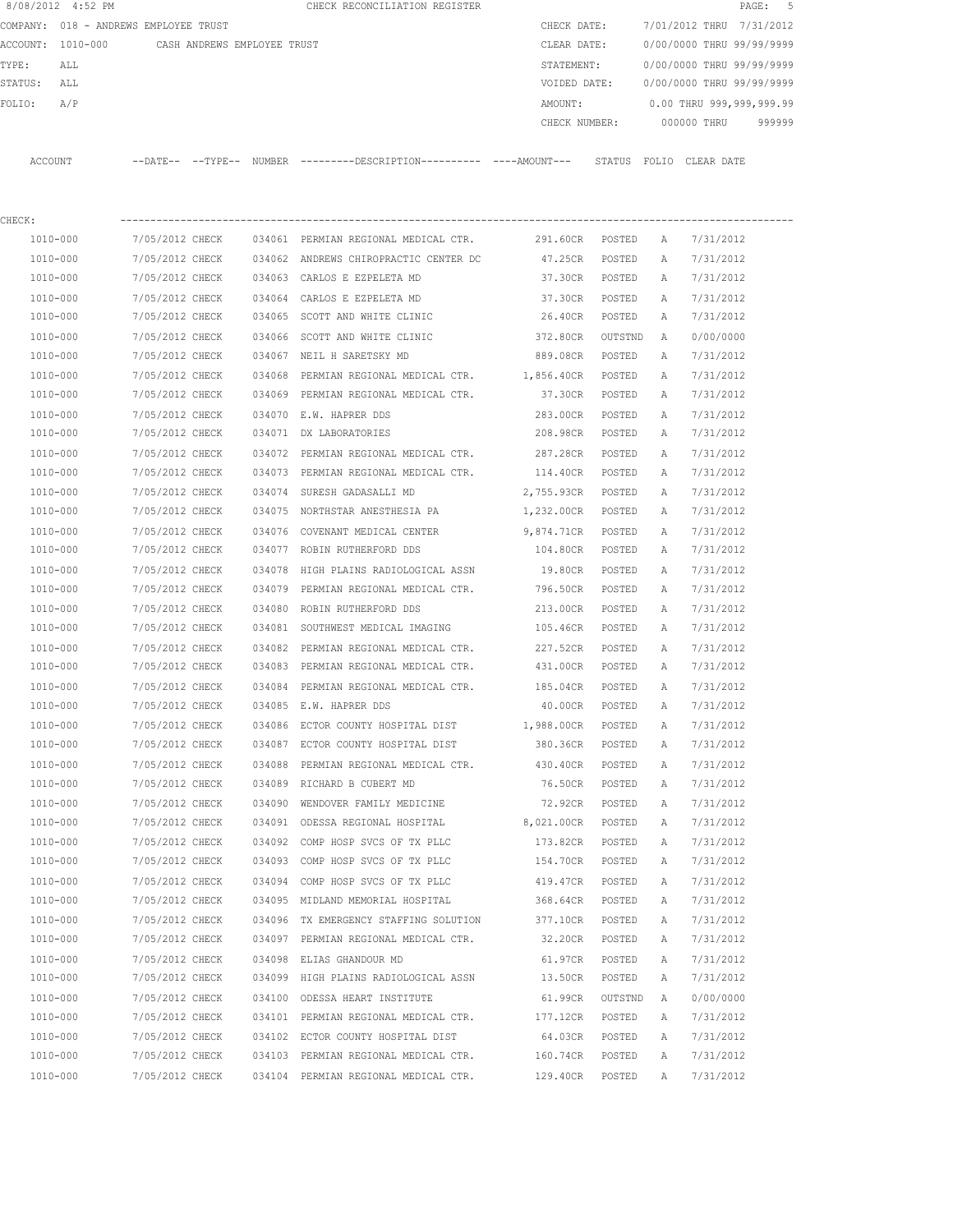|         | 8/08/2012 4:52 PM |                                       |        | CHECK RECONCILIATION REGISTER                |               |        |                           |             | PAGE: 6 |        |
|---------|-------------------|---------------------------------------|--------|----------------------------------------------|---------------|--------|---------------------------|-------------|---------|--------|
|         |                   | COMPANY: 018 - ANDREWS EMPLOYEE TRUST |        |                                              | CHECK DATE:   |        | 7/01/2012 THRU 7/31/2012  |             |         |        |
|         | ACCOUNT: 1010-000 | CASH ANDREWS EMPLOYEE TRUST           |        |                                              | CLEAR DATE:   |        | 0/00/0000 THRU 99/99/9999 |             |         |        |
| TYPE:   | ALL               |                                       |        |                                              | STATEMENT:    |        | 0/00/0000 THRU 99/99/9999 |             |         |        |
| STATUS: | ALL               |                                       |        |                                              | VOIDED DATE:  |        | 0/00/0000 THRU 99/99/9999 |             |         |        |
| FOLIO:  | A/P               |                                       |        |                                              | AMOUNT:       |        | 0.00 THRU 999,999,999.99  |             |         |        |
|         |                   |                                       |        |                                              | CHECK NUMBER: |        |                           | 000000 THRU |         | 999999 |
|         |                   |                                       |        |                                              |               |        |                           |             |         |        |
| ACCOUNT |                   | $---DATE---TYPE---$                   | NUMBER | ---------DESCRIPTION---------- ----AMOUNT--- |               | STATUS | FOLIO                     | CLEAR DATE  |         |        |

| CHECK:       |                 |                                                |                    |         |              |           |
|--------------|-----------------|------------------------------------------------|--------------------|---------|--------------|-----------|
| 1010-000     | 7/05/2012 CHECK | 034105 PERMIAN PHYSICIANS SERV                 | 34.50CR POSTED     |         | A            | 7/31/2012 |
| 1010-000     | 7/05/2012 CHECK | 034106 TX EMERGENCY STAFFING SOLUTION 668.70CR |                    | POSTED  | A            | 7/31/2012 |
| 1010-000     | 7/05/2012 CHECK | 034107 PERMIAN REGIONAL MEDICAL CTR.           | 204.84CR           | POSTED  | A            | 7/31/2012 |
| 1010-000     | 7/05/2012 CHECK | 034108 AMERITOX LTD                            | 332.70CR POSTED    |         | A            | 7/31/2012 |
| 1010-000     | 7/05/2012 CHECK | 034109 AMERITOX LTD                            | 208.11CR POSTED    |         | Α            | 7/31/2012 |
| 1010-000     | 7/05/2012 CHECK | 034110 PERMIAN REGIONAL MEDICAL CTR.           | 69.14CR POSTED     |         | A            | 7/31/2012 |
| 1010-000     | 7/05/2012 CHECK | 034111 PERMIAN REGIONAL MEDICAL CTR.           | 62.30CR POSTED     |         | A            | 7/31/2012 |
| 1010-000     | 7/05/2012 CHECK | 034112 ANDREWS CHIROPRACTIC CENTER DC          | 15.75CR POSTED     |         | Α            | 7/31/2012 |
| 1010-000     | 7/05/2012 CHECK | 034113 W BALLESTEROS LTD                       | 310.36CR POSTED    |         | A            | 7/31/2012 |
| 1010-000     | 7/05/2012 CHECK | 034114 TAREQ HULALI MD                         | 87.39CR POSTED     |         | A            | 7/31/2012 |
| 1010-000     | 7/05/2012 CHECK | 034115 MIDLAND PATHOLOGISTS                    | 20.00CR POSTED     |         | A            | 7/31/2012 |
| 1010-000     | 7/05/2012 CHECK |                                                |                    |         | A            | 7/31/2012 |
| 1010-000     | 7/05/2012 CHECK | 034117 PERMIAN REGIONAL MEDICAL CTR.           | 41.34CR POSTED     |         | A            | 7/31/2012 |
| 1010-000     | 7/05/2012 CHECK | 034118 ODESSA REGIONAL HOSPITAL                | 16.80CR            | POSTED  | Α            | 7/31/2012 |
| 1010-000     | 7/05/2012 CHECK | 034119 PERMIAN REGIONAL MEDICAL CTR. 291.42CR  |                    | POSTED  | A            | 7/31/2012 |
| 1010-000     | 7/05/2012 CHECK | 034120 PERMIAN REGIONAL MEDICAL CTR.           | 255.60CR POSTED    |         | Α            | 7/31/2012 |
| 1010-000     | 7/05/2012 CHECK | 034121 SIMONA SELEGEAN                         | 69.00CR POSTED     |         | $\mathbb{A}$ | 7/31/2012 |
| 1010-000     | 7/05/2012 CHECK | 034122 PERMIAN REGIONAL MEDICAL CTR.           | 86.76CR POSTED     |         | Α            | 7/31/2012 |
| 1010-000     | 7/05/2012 CHECK | 034123 PERMIAN PHYSICIANS SERV                 | 34.50CR POSTED     |         | Α            | 7/31/2012 |
| 1010-000     | 7/12/2012 CHECK | 034124 LABORATORY CORPORATION O                | 33.00CR POSTED     |         | A            | 7/31/2012 |
| 1010-000     | 7/12/2012 CHECK | 034125 ANDREWS CHIROPRACTIC CENTER DC          | 15.75CR POSTED     |         | A            | 7/31/2012 |
| 1010-000     | 7/12/2012 CHECK | 034126 DAVID S LIBSON MD                       | 147.01CR POSTED    |         | A            | 7/31/2012 |
| 1010-000     | 7/12/2012 CHECK | 034127 WELLDYNE RX                             | 14,137.77CR POSTED |         | A            | 7/31/2012 |
| 1010-000     | 7/12/2012 CHECK | 034128 FRANCISCO J MORALES OC                  | 23.75CR POSTED     |         | A            | 7/31/2012 |
| 1010-000     | 7/12/2012 CHECK | 034129 WEST TEXAS UROLOGY                      | 97.85CR            | POSTED  | A            | 7/31/2012 |
| 1010-000     | 7/12/2012 CHECK | 034130 E.W. HAPRER DDS                         | 59.00CR            | POSTED  | Α            | 7/31/2012 |
| 1010-000     | 7/12/2012 CHECK | 034131 ROBERT CHRISTENS, DDS                   | 116.00CR POSTED    |         | A            | 7/31/2012 |
| 1010-000     | 7/12/2012 CHECK | 034132 HIGH PLAINS RADIOLOGICAL ASSN           | 180.90CR POSTED    |         | A            | 7/31/2012 |
| 1010-000     | 7/12/2012 CHECK | 034133 FRANCISCO J MORALES OC                  | 52.50CR POSTED     |         | Α            | 7/31/2012 |
| 1010-000     | 7/12/2012 CHECK | 034134 HIGH PLAINS RADIOLOGICAL ASSN           | 46.43CR POSTED     |         | $\mathbb{A}$ | 7/31/2012 |
| 1010-000     | 7/12/2012 CHECK | 034135 DRS E M AND DAVID WRIGHT                | 41.40CR OUTSTND    |         | $\mathbb{A}$ | 0/00/0000 |
| 1010-000     | 7/12/2012 CHECK | 034136 IGNACIO GARCIA                          | 208.43CR OUTSTND   |         | A            | 0/00/0000 |
| 1010-000     | 7/12/2012 CHECK | 034137 LUBBOCK CARDIOLOGY CLINIC               | 38.70CR POSTED     |         | A            | 7/31/2012 |
| $1010 - 000$ | 7/12/2012 CHECK | 034138 CMG EMERGENCY DEPARTMENT                | 159.38CR           | POSTED  | A            | 7/31/2012 |
| 1010-000     | 7/12/2012 CHECK | 034139 AMERIPATH 501A                          | 48.00CR            | POSTED  | $\mathbb{A}$ | 7/31/2012 |
| 1010-000     | 7/12/2012 CHECK | 034140 PREFERRED NETWORK ACCESS INC            | 294.00CR           | POSTED  | Α            | 7/31/2012 |
| 1010-000     | 7/12/2012 CHECK | 034141 KIDNEY & BLOOD PRESSURE CLINIC          | 12.07CR            | POSTED  | Α            | 7/31/2012 |
| $1010 - 000$ | 7/12/2012 CHECK | 034142 KIDNEY & BLOOD PRESSURE CLINIC          | 129.50CR           | POSTED  | Α            | 7/31/2012 |
| 1010-000     | 7/12/2012 CHECK | 034143 SEMINOLE HOSPITAL DISTRICT              | 61.25CR            | POSTED  | Α            | 7/31/2012 |
| 1010-000     | 7/12/2012 CHECK | 034144 NALIN H TOLIA MD                        | 367.00CR           | POSTED  | Α            | 7/31/2012 |
| 1010-000     | 7/12/2012 CHECK | 034145 ROBERT E SEARS DDS                      | 86.40CR            | POSTED  | Α            | 7/31/2012 |
| 1010-000     | 7/12/2012 CHECK | 034146 NAM H KIM MD                            | 52.00CR            | POSTED  | Α            | 7/31/2012 |
| 1010-000     | 7/12/2012 CHECK | 034147 DRS E M AND DAVID WRIGHT                | 120.80CR           | OUTSTND | A            | 0/00/0000 |
| 1010-000     | 7/12/2012 CHECK | 034148 WEST TEXAS UROLOGY                      | 437.97CR           | POSTED  | Α            | 7/31/2012 |
|              |                 |                                                |                    |         |              |           |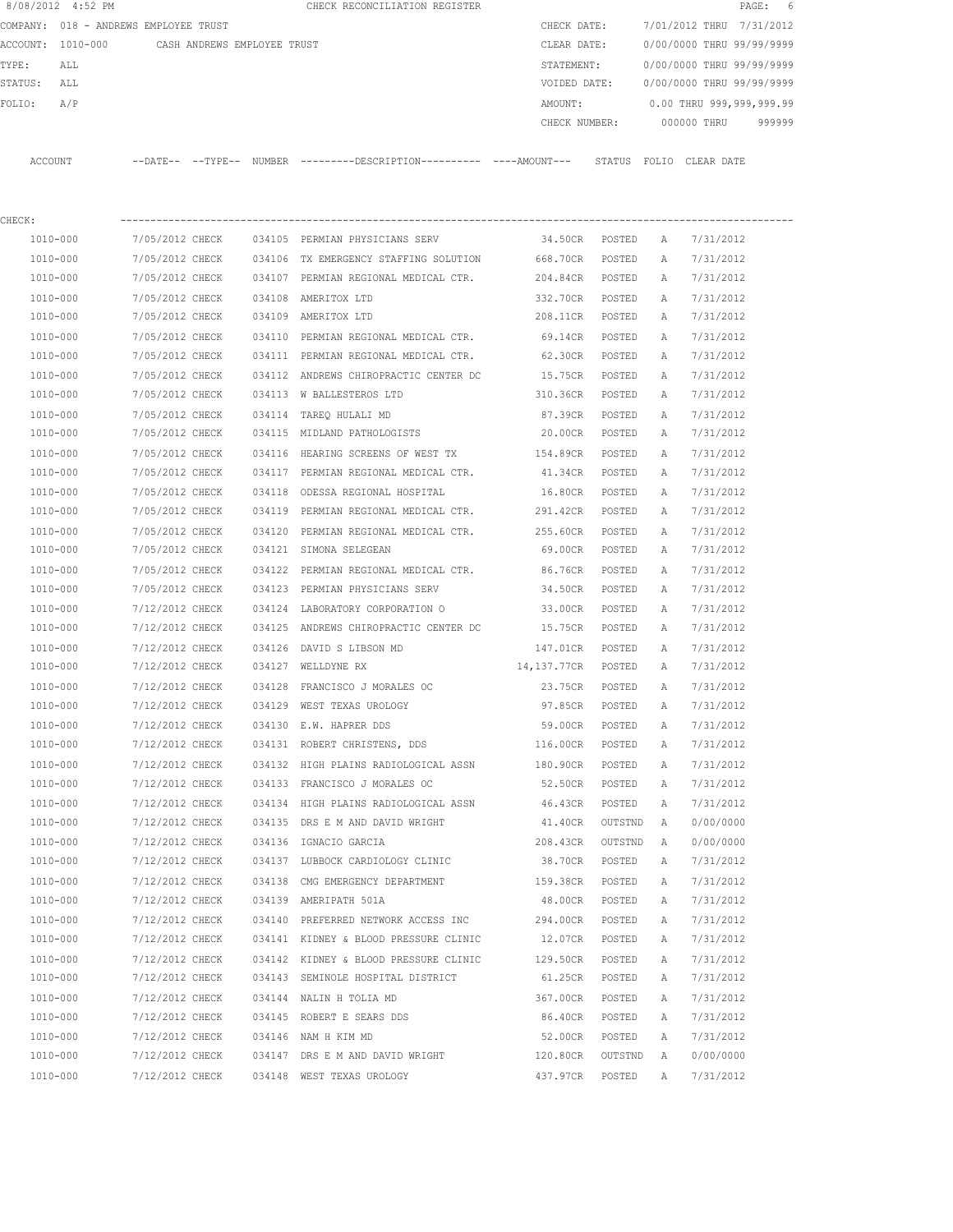|         | 8/08/2012 4:52 PM |                                       |        | CHECK RECONCILIATION REGISTER                |               |                           |            | PAGE: 7 |  |
|---------|-------------------|---------------------------------------|--------|----------------------------------------------|---------------|---------------------------|------------|---------|--|
|         |                   | COMPANY: 018 - ANDREWS EMPLOYEE TRUST |        |                                              | CHECK DATE:   | 7/01/2012 THRU 7/31/2012  |            |         |  |
|         | ACCOUNT: 1010-000 | CASH ANDREWS EMPLOYEE TRUST           |        |                                              | CLEAR DATE:   | 0/00/0000 THRU 99/99/9999 |            |         |  |
| TYPE:   | ALL               |                                       |        |                                              | STATEMENT:    | 0/00/0000 THRU 99/99/9999 |            |         |  |
| STATUS: | ALL               |                                       |        |                                              | VOIDED DATE:  | 0/00/0000 THRU 99/99/9999 |            |         |  |
| FOLTO:  | A/P               |                                       |        |                                              | AMOUNT:       | 0.00 THRU 999,999,999.99  |            |         |  |
|         |                   |                                       |        |                                              | CHECK NUMBER: | 000000 THRU               |            | 999999  |  |
|         |                   |                                       |        |                                              |               |                           |            |         |  |
| ACCOUNT |                   | --DATE-- --TYPE--                     | NUMBER | ---------DESCRIPTION---------- ----AMOUNT--- |               | STATUS<br>FOLIO           | CLEAR DATE |         |  |

| CHECK:   |                 |        |                                                      |                 |         |              |           |
|----------|-----------------|--------|------------------------------------------------------|-----------------|---------|--------------|-----------|
| 1010-000 |                 |        | 7/12/2012 CHECK 034149 JERRY W. WADE, DDS            | 50.00CR POSTED  |         | A            | 7/31/2012 |
| 1010-000 | 7/12/2012 CHECK | 034150 | HIGH PLAINS RADIOLOGICAL ASSN 10.56CR                |                 | POSTED  | Α            | 7/31/2012 |
| 1010-000 | 7/12/2012 CHECK |        | 034151 SHYLESH GANTA MD                              | 65.81CR         | OUTSTND | A            | 0/00/0000 |
| 1010-000 | 7/12/2012 CHECK |        | 034152 STEVEN P WIEHLE, MD                           | 78.72CR         | POSTED  | Α            | 7/31/2012 |
| 1010-000 | 7/12/2012 CHECK |        | 034153 ANDREWS CHIROPRACTIC CENTER DC                | 47.25CR         | POSTED  | Α            | 7/31/2012 |
| 1010-000 | 7/12/2012 CHECK |        | 034154 WEST TEXAS ORTHOPEDIC                         | 99.60CR         | POSTED  | А            | 7/31/2012 |
| 1010-000 | 7/12/2012 CHECK |        | 034155 TIM TANNICH DDS                               | 85.00CR         | POSTED  | Α            | 7/31/2012 |
| 1010-000 | 7/12/2012 CHECK |        | 034156 WEST TEXAS ORTHOPEDIC                         | 498.16CR        | POSTED  | Α            | 7/31/2012 |
| 1010-000 | 7/12/2012 CHECK |        | 034157 CARL J DAGOSTINO, MD                          | 1,459.10CR      | OUTSTND | Α            | 0/00/0000 |
| 1010-000 | 7/12/2012 CHECK |        | 034158 NALIN H TOLIA MD                              | 158.87CR POSTED |         | Α            | 7/31/2012 |
| 1010-000 | 7/12/2012 CHECK |        | 034159 WEST TEXAS PEDIATRICS LLP                     | 112.39CR POSTED |         | Α            | 7/31/2012 |
| 1010-000 | 7/12/2012 CHECK |        | 034160 WENDELL W PARKEY MD                           | 95.75CR         | OUTSTND | Α            | 0/00/0000 |
| 1010-000 | 7/12/2012 CHECK |        | 034161 PERMIAN GASTROENTEROLOGY PA                   | 52.00CR POSTED  |         | Α            | 7/31/2012 |
| 1010-000 | 7/12/2012 CHECK |        | 034162 PERMIAN REGIONAL MEDICAL CTR. 486.00CR        |                 | POSTED  | $\mathbb{A}$ | 7/31/2012 |
| 1010-000 | 7/12/2012 CHECK |        | 034163 TEXAS ONCOLOGY, P.A. 1,295.38CR POSTED        |                 |         | Α            | 7/31/2012 |
| 1010-000 | 7/12/2012 CHECK | 034164 | TEXAS ONCOLOGY, P.A.                                 | 3.10CR          | POSTED  | Α            | 7/31/2012 |
| 1010-000 | 7/12/2012 CHECK | 034165 | TEXAS ONCOLOGY, P.A. 1,296.62CR POSTED               |                 |         | Α            | 7/31/2012 |
| 1010-000 | 7/12/2012 CHECK | 034166 | TEXAS ONCOLOGY, P.A.                                 | 1.86CR          | POSTED  | Α            | 7/31/2012 |
| 1010-000 | 7/12/2012 CHECK |        | 034167 HIGH PLAINS RADIOLOGICAL ASSN 46.43CR         |                 | POSTED  | Α            | 7/31/2012 |
| 1010-000 | 7/19/2012 CHECK | 034168 | HIGH PLAINS RADIOLOGICAL ASSN                        | 24.00CR         | OUTSTND | Α            | 0/00/0000 |
| 1010-000 | 7/19/2012 CHECK |        | 034169 HARPER DDS, E W                               | 165.00CR        | OUTSTND | A            | 0/00/0000 |
| 1010-000 | 7/19/2012 CHECK | 034170 | HIGH PLAINS RADIOLOGICAL ASSN                        | 41.79CR         | OUTSTND | Α            | 0/00/0000 |
| 1010-000 | 7/19/2012 CHECK | 034171 | WEST TEXAS OTHOPED                                   | 152.35CR        | OUTSTND | Α            | 0/00/0000 |
| 1010-000 | 7/19/2012 CHECK |        | 034172 GREGORY D YOUNG DC                            | 126.00CR        | POSTED  | Α            | 7/31/2012 |
| 1010-000 | 7/19/2012 CHECK |        | 034173 GREGORY D YOUNG DC                            | 179.55CR        | POSTED  | Α            | 7/31/2012 |
| 1010-000 | 7/19/2012 CHECK | 034174 | GREGORY D YOUNG DC                                   | 132.30CR        | POSTED  | Α            | 7/31/2012 |
| 1010-000 | 7/19/2012 CHECK | 034175 | HEALTHSMART PREFERRED CARE                           | 3.55CR          | OUTSTND | A            | 0/00/0000 |
| 1010-000 | 7/19/2012 CHECK |        | 034176 ROBERT E SEARS DDS                            | 86.40CR         | OUTSTND | Α            | 0/00/0000 |
| 1010-000 | 7/19/2012 CHECK |        | 034177 NORTHWEST FAMILY PRACTICE 34.50CR             |                 | POSTED  | Α            | 7/31/2012 |
| 1010-000 | 7/19/2012 CHECK |        | 034178 HIGH PLAINS RADIOLOGICAL ASSN 19.80CR         |                 | OUTSTND | Α            | 0/00/0000 |
| 1010-000 | 7/19/2012 CHECK |        | 034179 SAMUEL N MACFERRAN JR. DR. 331.07CR           |                 | OUTSTND | Α            | 0/00/0000 |
| 1010-000 | 7/19/2012 CHECK |        | 034180 PERMIAN REGIONAL MEDICAL CTR. 1,047.42CR      |                 | POSTED  | Α            | 7/31/2012 |
| 1010-000 |                 |        | 7/19/2012 CHECK 034181 MIDLAND MEMORIAL HOSPITAL     | 3,250.00CR      | OUTSTND | Α            | 0/00/0000 |
| 1010-000 |                 |        | 7/19/2012 CHECK 034182 HIGH PLAINS RADIOLOGICAL ASSN | 75.00CR         | OUTSTND | A            | 0/00/0000 |
| 1010-000 | 7/19/2012 CHECK |        | 034183 HIGH PLAINS RADIOLOGICAL ASSN                 | 46.43CR         | OUTSTND | A            | 0/00/0000 |
| 1010-000 | 7/19/2012 CHECK |        | 034184 SOUTHWEST MEDICAL IMAGING                     | 521.25CR        | OUTSTND | Α            | 0/00/0000 |
| 1010-000 | 7/19/2012 CHECK |        | 034185 SOUTHWEST MEDICAL IMAGING                     | 26.25CR         | OUTSTND | Α            | 0/00/0000 |
| 1010-000 | 7/19/2012 CHECK |        | 034186 PERMIAN REGIONAL MEDICAL CTR.                 | 518.72CR        | POSTED  | Α            | 7/31/2012 |
| 1010-000 | 7/19/2012 CHECK |        | 034187 PERMIAN REGIONAL MEDICAL CTR.                 | 813.60CR        | POSTED  | Α            | 7/31/2012 |
| 1010-000 | 7/19/2012 CHECK | 034188 | PERMIAN INTERNAL MEDICINE ASC                        | 223.77CR        | POSTED  | Α            | 7/31/2012 |
| 1010-000 | 7/19/2012 CHECK |        | 034189 HIGH PLAINS RADIOLOGICAL ASSN                 | 46.18CR         | OUTSTND | Α            | 0/00/0000 |
| 1010-000 | 7/19/2012 CHECK |        | 034190 HIGH PLAINS RADIOLOGICAL ASSN                 | 32.40CR         | OUTSTND | Α            | 0/00/0000 |
| 1010-000 | 7/19/2012 CHECK |        | 034191 HIGH PLAINS RADIOLOGICAL ASSN                 | 19.80CR         | OUTSTND | Α            | 0/00/0000 |
| 1010-000 | 7/19/2012 CHECK |        | 034192 PERMIAN REGIONAL MEDICAL CTR.                 | 180.54CR        | POSTED  | Α            | 7/31/2012 |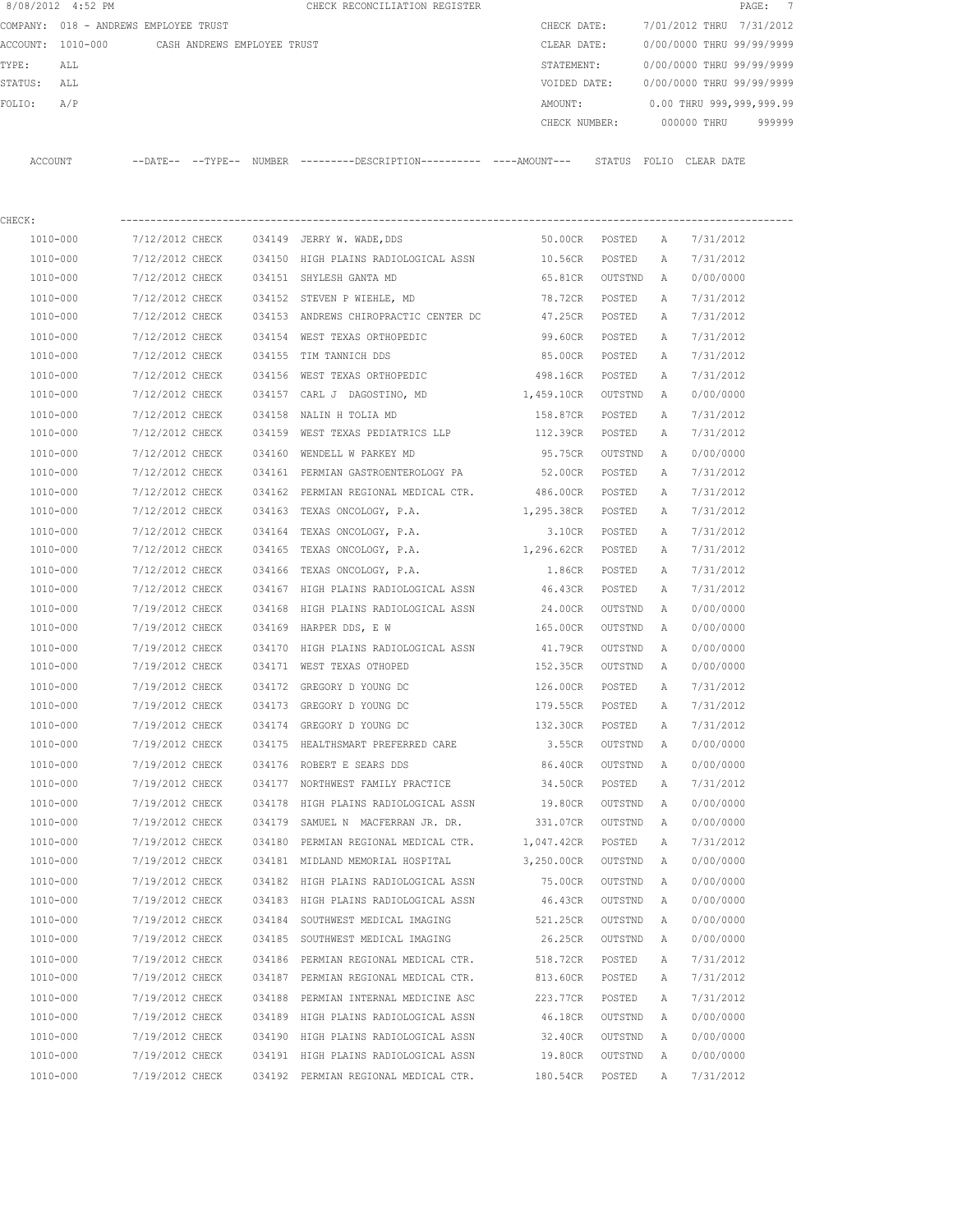|         | 8/08/2012 4:52 PM                     |                 |                             |        | CHECK RECONCILIATION REGISTER                                      |                |         |              |                           | 8<br>PAGE: |
|---------|---------------------------------------|-----------------|-----------------------------|--------|--------------------------------------------------------------------|----------------|---------|--------------|---------------------------|------------|
|         | COMPANY: 018 - ANDREWS EMPLOYEE TRUST |                 |                             |        |                                                                    | CHECK DATE:    |         |              | 7/01/2012 THRU            | 7/31/2012  |
|         | ACCOUNT: 1010-000                     |                 | CASH ANDREWS EMPLOYEE TRUST |        |                                                                    | CLEAR DATE:    |         |              | 0/00/0000 THRU 99/99/9999 |            |
| TYPE:   | ALL                                   |                 |                             |        |                                                                    | STATEMENT:     |         |              | 0/00/0000 THRU 99/99/9999 |            |
| STATUS: | ALL                                   |                 |                             |        |                                                                    | VOIDED DATE:   |         |              | 0/00/0000 THRU 99/99/9999 |            |
| FOLIO:  | A/P                                   |                 |                             |        |                                                                    | AMOUNT:        |         |              | 0.00 THRU 999,999,999.99  |            |
|         |                                       |                 |                             |        |                                                                    | CHECK NUMBER:  |         |              | 000000 THRU               | 999999     |
|         | ACCOUNT                               |                 |                             |        | --DATE-- --TYPE-- NUMBER --------DESCRIPTION--------- ---AMOUNT--- |                |         |              | STATUS FOLIO CLEAR DATE   |            |
| CHECK:  |                                       |                 |                             |        |                                                                    |                |         |              |                           |            |
|         | 1010-000                              | 7/19/2012 CHECK |                             |        | 034193 HIGH PLAINS RADIOLOGICAL ASSN                               | 31.50CR        | OUTSTND | A            | 0/00/0000                 |            |
|         | 1010-000                              | 7/19/2012 CHECK |                             | 034194 | PERMIAN PHYSICIANS SERV                                            | 73.00CR        | POSTED  | Α            | 7/31/2012                 |            |
|         | 1010-000                              | 7/19/2012 CHECK |                             |        | 034195 PERMIAN REGIONAL MEDICAL CTR.                               | 141.84CR       | POSTED  | Α            | 7/31/2012                 |            |
|         | 1010-000                              | 7/19/2012 CHECK |                             |        | 034196 IGNACIO GARCIA                                              | 160.71CR       | OUTSTND | Α            | 0/00/0000                 |            |
|         | 1010-000                              | 7/19/2012 CHECK |                             |        | 034197 NORTHWEST FAMILY PRACTICE                                   | 62.50CR        | POSTED  | Α            | 7/31/2012                 |            |
|         | 1010-000                              | 7/19/2012 CHECK |                             | 034198 | PERMIAN REGIONAL MEDICAL CTR.                                      | 492.80CR       | POSTED  | Α            | 7/31/2012                 |            |
|         | 1010-000                              | 7/19/2012 CHECK |                             |        | 034199 LUBBOCK DIAGNOSTIC RADIOLOGY                                | 1,050.00CR     | OUTSTND | Α            | 0/00/0000                 |            |
|         | 1010-000                              | 7/19/2012 CHECK |                             | 034200 | COVENANT MEDICAL GROUP                                             | 47.57CR        | OUTSTND | Α            | 0/00/0000                 |            |
|         | 1010-000                              | 7/19/2012 CHECK |                             | 034201 | KIDNEY & BLOOD PRESSURE CLINIC                                     | 244.29CR       | OUTSTND | Α            | 0/00/0000                 |            |
|         | 1010-000                              | 7/19/2012 CHECK |                             | 034202 | COVENANT MEDICAL GROUP                                             | 500.52CR       | OUTSTND | Α            | 0/00/0000                 |            |
|         | 1010-000                              | 7/19/2012 CHECK |                             | 034203 | FMC DIALYSIS SERVICE                                               | 2,390.06CR     | OUTSTND | Α            | 0/00/0000                 |            |
|         | 1010-000                              | 7/19/2012 CHECK |                             | 034204 | FMC DIALYSIS SERVICE                                               | 3,156.34CR     | OUTSTND | Α            | 0/00/0000                 |            |
|         | 1010-000                              | 7/19/2012 CHECK |                             | 034205 | FMC DIALYSIS SERVICE                                               | 2,407.25CR     | OUTSTND | А            | 0/00/0000                 |            |
|         | 1010-000                              | 7/19/2012 CHECK |                             | 034206 | FMC DIALYSIS SERVICE                                               | 4,827.35CR     | OUTSTND | Α            | 0/00/0000                 |            |
|         | 1010-000                              | 7/19/2012 CHECK |                             | 034207 | FMC DIALYSIS SERVICE                                               | 7,665.13CR     | OUTSTND | Α            | 0/00/0000                 |            |
|         | 1010-000                              | 7/19/2012 CHECK |                             | 034208 | FMC DIALYSIS SERVICE                                               | 5,244.06CR     | OUTSTND | Α            | 0/00/0000                 |            |
|         | 1010-000                              | 7/19/2012 CHECK |                             | 034209 | FMC DIALYSIS SERVICE                                               | 2,402.46CR     | OUTSTND | Α            | 0/00/0000                 |            |
|         | 1010-000                              | 7/19/2012 CHECK |                             | 034210 | FMC DIALYSIS SERVICE                                               | 5.70CR         | OUTSTND | Α            | 0/00/0000                 |            |
|         | 1010-000                              | 7/19/2012 CHECK |                             | 034211 | FMC DIALYSIS SERVICE                                               | 2,633.73CR     | OUTSTND | Α            | 0/00/0000                 |            |
|         | 1010-000                              | 7/19/2012 CHECK |                             | 034212 | FMC DIALYSIS SERVICE                                               | 2,633.64CR     | OUTSTND | Α            | 0/00/0000                 |            |
|         | 1010-000                              | 7/19/2012 CHECK |                             | 034213 | FMC DIALYSIS SERVICE                                               | 8,166.95CR     | OUTSTND | Α            | 0/00/0000                 |            |
|         | 1010-000                              | 7/19/2012 CHECK |                             | 034214 | FMC DIALYSIS SERVICE                                               | 9.50CR         | OUTSTND | Α            | 0/00/0000                 |            |
|         | 1010-000                              | 7/19/2012 CHECK |                             | 034215 | FMC DIALYSIS SERVICE                                               | 7,802.47CR     | OUTSTND | Α            | 0/00/0000                 |            |
|         | $1010 - 000$                          | 7/19/2012 CHECK |                             |        | 034216 FMC DIALYSIS SERVICE                                        | 7,811.96CR     | OUTSTND | A            | 0/00/0000                 |            |
|         | 1010-000                              | 7/19/2012 CHECK |                             |        | 034217 FMC DIALYSIS SERVICE                                        | 7,798.51CR     | OUTSTND | A            | 0/00/0000                 |            |
|         | 1010-000                              | 7/19/2012 CHECK |                             |        | 034218 PERMIAN REGIONAL MEDICAL CTR.                               | 111.96CR       | POSTED  | Α            | 7/31/2012                 |            |
|         | 1010-000                              | 7/19/2012 CHECK |                             |        | 034219 NORTHWEST FAMILY PRACTICE                                   | 34.50CR        | POSTED  | Α            | 7/31/2012                 |            |
|         | 1010-000                              | 7/19/2012 CHECK |                             |        | 034220 HIGH PLAINS RADIOLOGICAL ASSN                               | 63.90CR        | OUTSTND | $\mathbb A$  | 0/00/0000                 |            |
|         | 1010-000                              | 7/19/2012 CHECK |                             |        | 034221 NORTHWEST FAMILY PRACTICE                                   | 62.50CR        | POSTED  | Α            | 7/31/2012                 |            |
|         | 1010-000                              | 7/19/2012 CHECK |                             |        | 034222 HEALTH DIAGNOSTIC LABORATORY                                | 237.60CR       | OUTSTND | Α            | 0/00/0000                 |            |
|         | 1010-000                              | 7/19/2012 CHECK |                             |        | 034223 HEALTH DIAGNOSTIC LABORATORY                                | 636.60CR       | OUTSTND | Α            | 0/00/0000                 |            |
|         | 1010-000                              | 7/19/2012 CHECK |                             |        | 034224 HEALTH DIAGNOSTIC LABORATORY                                | 635.47CR       | OUTSTND | Α            | 0/00/0000                 |            |
|         | 1010-000                              | 7/19/2012 CHECK |                             |        | 034225 PERMIAN REGIONAL MEDICAL CTR.                               | 255.60CR       | POSTED  | Α            | 7/31/2012                 |            |
|         | 1010-000                              | 7/19/2012 CHECK |                             |        | 034226 CHARLES A LIVELY MD                                         | 187.84CR       | OUTSTND | A            | 0/00/0000                 |            |
|         | 1010-000                              | 7/19/2012 CHECK |                             |        | 034227 E.W. HAPRER DDS                                             | 526.00CR       | OUTSTND | A            | 0/00/0000                 |            |
|         | 1010-000                              | 7/19/2012 CHECK |                             |        | 034228 PERMIAN REGIONAL MEDICAL CTR.                               | 114.40CR       | POSTED  | Α            | 7/31/2012                 |            |
|         | 1010-000                              | 7/19/2012 CHECK |                             |        | 034229 SW HOSPITAL LLANO                                           | 69.14CR        | POSTED  | Α            | 7/31/2012                 |            |
|         | 1010-000                              | 7/19/2012 CHECK |                             |        | 034230 PERMIAN REGIONAL MEDICAL CTR.                               | 296.64CR       | POSTED  | Α            | 7/31/2012                 |            |
|         | 1010-000                              | 7/19/2012 CHECK |                             |        | 034231 PERMIAN INTERNAL MEDICINE ASC                               | 156.98CR       | POSTED  | Α            | 7/31/2012                 |            |
|         | 1010-000                              | 7/19/2012 CHECK |                             |        | 034232 PERMIAN INTERNAL MEDICINE ASC                               | 103.81CR       | POSTED  | Α            | 7/31/2012                 |            |
|         | 1010-000                              | 7/19/2012 CHECK |                             |        | 034233 PERMIAN INTERNAL MEDICINE ASC                               | 17.76CR        | POSTED  | Α            | 7/31/2012                 |            |
|         | 1010-000                              | 7/19/2012 CHECK |                             |        | 034234 PERMIAN REGIONAL MEDICAL CTR.                               | 200.20CR       | POSTED  | $\mathbb{A}$ | 7/31/2012                 |            |
|         | 1010-000                              | 7/19/2012 CHECK |                             |        | 034235 ANDREWS CHIROPRACTIC CENTER DC                              | 47.25CR POSTED |         | Α            | 7/31/2012                 |            |
|         | 1010-000                              | 7/19/2012 CHECK |                             |        | 034236 TEXAS TECH UNIVERSITY HEALTH S                              | 44.10CR        | OUTSTND | A            | 0/00/0000                 |            |
|         |                                       |                 |                             |        |                                                                    |                |         |              |                           |            |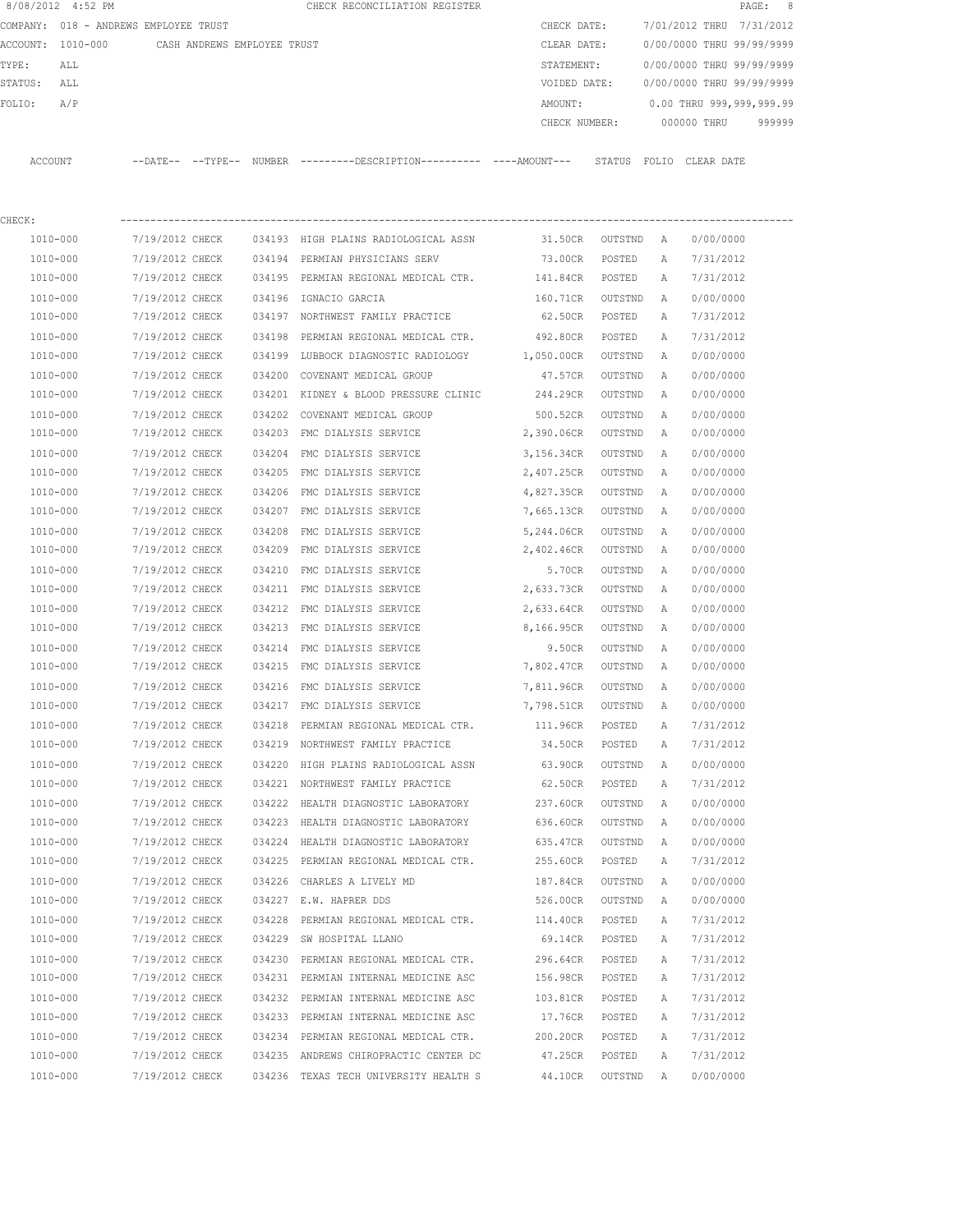|                | 8/08/2012 4:52 PM                     |                 |                             |        | CHECK RECONCILIATION REGISTER                                                              |                   |         |   |                           | 9<br>PAGE: |
|----------------|---------------------------------------|-----------------|-----------------------------|--------|--------------------------------------------------------------------------------------------|-------------------|---------|---|---------------------------|------------|
|                | COMPANY: 018 - ANDREWS EMPLOYEE TRUST |                 |                             |        |                                                                                            | CHECK DATE:       |         |   | 7/01/2012 THRU            | 7/31/2012  |
|                | ACCOUNT: 1010-000                     |                 | CASH ANDREWS EMPLOYEE TRUST |        |                                                                                            | CLEAR DATE:       |         |   | 0/00/0000 THRU 99/99/9999 |            |
| TYPE:          | ALL                                   |                 |                             |        |                                                                                            | STATEMENT:        |         |   | 0/00/0000 THRU 99/99/9999 |            |
| STATUS:        | ALL                                   |                 |                             |        |                                                                                            | VOIDED DATE:      |         |   | 0/00/0000 THRU 99/99/9999 |            |
| FOLIO:         | A/P                                   |                 |                             |        |                                                                                            | AMOUNT:           |         |   | 0.00 THRU 999,999,999.99  |            |
|                |                                       |                 |                             |        |                                                                                            | CHECK NUMBER:     |         |   | 000000 THRU               | 999999     |
| <b>ACCOUNT</b> |                                       |                 |                             |        | --DATE-- --TYPE-- NUMBER --------DESCRIPTION--------- ----AMOUNT--- STATUS FOLIO CLEARDATE |                   |         |   |                           |            |
| CHECK:         |                                       |                 |                             |        |                                                                                            |                   |         |   |                           |            |
| 1010-000       |                                       | 7/19/2012 CHECK |                             |        | 034237 TEXAS TECH UNIVERSITY HEALTH S                                                      | 80.50CR           | OUTSTND | A | 0/00/0000                 |            |
| 1010-000       |                                       | 7/19/2012 CHECK |                             | 034238 | WENDOVER FAMILY MEDICINE                                                                   | 146.97CR          | OUTSTND | Α | 0/00/0000                 |            |
| 1010-000       |                                       | 7/19/2012 CHECK |                             | 034239 | WENDOVER FAMILY MEDICINE                                                                   | 10.18CR           | OUTSTND | Α | 0/00/0000                 |            |
| 1010-000       |                                       | 7/19/2012 CHECK |                             |        | 034240 WENDOVER FAMILY MEDICINE                                                            | 90.27CR           | OUTSTND | Α | 0/00/0000                 |            |
| 1010-000       |                                       | 7/19/2012 CHECK |                             |        | 034241 MICHAEL REZNIK DDS                                                                  | 69.00CR           | OUTSTND | Α | 0/00/0000                 |            |
| 1010-000       |                                       | 7/19/2012 CHECK |                             |        | 034242 RAYMOND MARTINEZ MD                                                                 | 201.77CR          | OUTSTND | A | 0/00/0000                 |            |
| 1010-000       |                                       | 7/19/2012 CHECK |                             |        | 034243 ROBERT E SEARS DDS                                                                  | 117.60CR          | OUTSTND | Α | 0/00/0000                 |            |
| 1010-000       |                                       | 7/19/2012 CHECK |                             | 034244 | ROBERT E SEARS DDS                                                                         | 41.60CR           | OUTSTND | Α | 0/00/0000                 |            |
| 1010-000       |                                       | 7/19/2012 CHECK |                             |        | 034245 JOHN W FOSTER, MD                                                                   | 113.78CR          | POSTED  | А | 7/31/2012                 |            |
| 1010-000       |                                       | 7/19/2012 CHECK |                             |        | 034246 ELIAS GHANDOUR MD                                                                   | 61.97CR           | OUTSTND | Α | 0/00/0000                 |            |
| 1010-000       |                                       | 7/19/2012 CHECK |                             |        | 034247 ACS/PRECISION LAB SERVICES                                                          | 65.10CR           | POSTED  | А | 7/31/2012                 |            |
| 1010-000       |                                       | 7/19/2012 CHECK |                             | 034248 | JERRY W. WADE, DDS                                                                         | 89.60CR           | OUTSTND | Α | 0/00/0000                 |            |
| 1010-000       |                                       | 7/19/2012 CHECK |                             |        | 034249 HEALTHSMART PREFERRED CARE                                                          | 6.48CR            | OUTSTND | A | 0/00/0000                 |            |
| 1010-000       |                                       | 7/19/2012 CHECK |                             | 034250 | CLINICAL PATHOLOGY LABS                                                                    | 33.02CR           | POSTED  | Α | 7/31/2012                 |            |
| 1010-000       |                                       | 7/19/2012 CHECK |                             |        | 034251 MCH PROCARE HOSPITAL BASED                                                          | 12.86CR           | OUTSTND | Α | 0/00/0000                 |            |
| 1010-000       |                                       | 7/19/2012 CHECK |                             |        | 034252 FRANCISCO SALCID, MD                                                                | 372.63CR          | OUTSTND | Α | 0/00/0000                 |            |
| 1010-000       |                                       | 7/19/2012 CHECK |                             |        | 034253 PERMIAN REGIONAL MEDICAL CTR.                                                       | 612.36CR          | POSTED  | Α | 7/31/2012                 |            |
| 1010-000       |                                       | 7/19/2012 CHECK |                             | 034254 | ZACHARY ELLIS                                                                              | 144.00CR          | OUTSTND | Α | 0/00/0000                 |            |
| 1010-000       |                                       | 7/19/2012 CHECK |                             |        | 034255 E.W. HAPRER DDS                                                                     | 116.00CR          | OUTSTND | Α | 0/00/0000                 |            |
| 1010-000       |                                       | 7/19/2012 CHECK |                             | 034256 | ACS/ LABORATORY CORPORATION                                                                | 56.97CR           | POSTED  | Α | 7/31/2012                 |            |
| 1010-000       |                                       | 7/19/2012 CHECK |                             | 034257 | WEST TEXAS OTHOPED                                                                         | 143.77CR          | OUTSTND | Α | 0/00/0000                 |            |
| 1010-000       |                                       | 7/19/2012 CHECK |                             | 034258 | ACS / TEXAS SURGICAL CENTER                                                                | 1,920.00CR        | POSTED  | Α | 7/31/2012                 |            |
| 1010-000       |                                       | 7/19/2012 CHECK |                             |        | 034259 CHET K. GRAY                                                                        | 840.00CR          | OUTSTND | Α | 0/00/0000                 |            |
| 1010-000       |                                       | 7/19/2012 CHECK |                             |        | 034260 PB ORAL & MAXILLOFACIAL SURGER                                                      | 1,550.40CR        | OUTSTND | A | 0/00/0000                 |            |
| 1010-000       |                                       | 7/19/2012 CHECK |                             |        | 034261 HIGH PLAINS RADIOLOGICAL ASSN                                                       | 41.79CR           | OUTSTND | Α | 0/00/0000                 |            |
| $1010 - 000$   |                                       | 7/19/2012 CHECK |                             |        | 034262 HIGH PLAINS RADIOLOGICAL ASSN                                                       | 31.50CR           | OUTSTND | Α | 0/00/0000                 |            |
| 1010-000       |                                       | 7/19/2012 CHECK |                             |        | 034263 GREGORY D YOUNG DC                                                                  | 182.70CR          | POSTED  | Α | 7/31/2012                 |            |
| 1010-000       |                                       | 7/19/2012 CHECK |                             |        | 034264 ACS / PROPATH SERVICES LLP                                                          | 51.00CR           | POSTED  | Α | 7/31/2012                 |            |
| 1010-000       |                                       | 7/19/2012 CHECK |                             |        | 034265 NORTHWEST FAMILY PRACTICE                                                           | 123.38CR          | POSTED  | Α | 7/31/2012                 |            |
| 1010-000       |                                       | 7/19/2012 CHECK |                             |        | 034266 NORTHWEST FAMILY PRACTICE                                                           | 11.36CR           | POSTED  | Α | 7/31/2012                 |            |
| 1010-000       |                                       | 7/19/2012 CHECK |                             |        | 034267 HIGH PLAINS RADIOLOGICAL ASSN                                                       | 39.00CR           | OUTSTND | Α | 0/00/0000                 |            |
| 1010-000       |                                       | 7/19/2012 CHECK |                             | 034268 | PERMIAN PHYSICIANS SERV                                                                    | 34.50CR           | POSTED  | Α | 7/31/2012                 |            |
| 1010-000       |                                       | 7/19/2012 CHECK |                             |        | 034269 PERMIAN REGIONAL MEDICAL CTR.                                                       | 144.00CR          | POSTED  | Α | 7/31/2012                 |            |
| $1010 - 000$   |                                       | 7/19/2012 CHECK |                             |        | 034270 PERMIAN REGIONAL MEDICAL CTR.                                                       | 384.12CR          | POSTED  | Α | 7/31/2012                 |            |
| 1010-000       |                                       | 7/19/2012 CHECK |                             |        | 034271 PERMIAN REGIONAL MEDICAL CTR.                                                       | 102.96CR          | POSTED  | Α | 7/31/2012                 |            |
| 1010-000       |                                       | 7/19/2012 CHECK |                             |        | 034272 HEALTHSMART PREFERRED CARE                                                          | 5.43CR            | OUTSTND | Α | 0/00/0000                 |            |
| 1010-000       |                                       | 7/19/2012 CHECK |                             |        | 034273 GREGORY D YOUNG DC                                                                  | 75.60CR           | POSTED  | Α | 7/31/2012                 |            |
| 1010-000       |                                       | 7/19/2012 CHECK |                             |        | 034274 GREGORY D YOUNG DC                                                                  | 195.30CR          | POSTED  | Α | 7/31/2012                 |            |
| 1010-000       |                                       | 7/19/2012 CHECK |                             |        | 034275 PERMIAN REGIONAL MEDICAL CTR. 2,217.60CR                                            |                   | POSTED  | Α | 7/31/2012                 |            |
| 1010-000       |                                       | 7/19/2012 CHECK |                             |        | 034276 TX EMERGENCY STAFFING SOLUTION                                                      | 591.30CR          | POSTED  | Α | 7/31/2012                 |            |
| 1010-000       |                                       | 7/19/2012 CHECK |                             |        | 034277 PERMIAN REGIONAL MEDICAL CTR.                                                       | 52.60CR           | POSTED  | Α | 7/31/2012                 |            |
| 1010-000       |                                       | 7/19/2012 CHECK |                             |        | 034278 ROBERT E SEARS DDS                                                                  | 69.00CR           | OUTSTND | Α | 0/00/0000                 |            |
| 1010-000       |                                       | 7/19/2012 CHECK |                             |        | 034279 PERMIAN REGIONAL MEDICAL CTR.                                                       | 7,023.96CR POSTED |         | Α | 7/31/2012                 |            |
| 1010-000       |                                       | 7/19/2012 CHECK |                             |        | 034280 ACS / FRANCISCO J MORALES OD                                                        | 52.50CR           | POSTED  | Α | 7/31/2012                 |            |
|                |                                       |                 |                             |        |                                                                                            |                   |         |   |                           |            |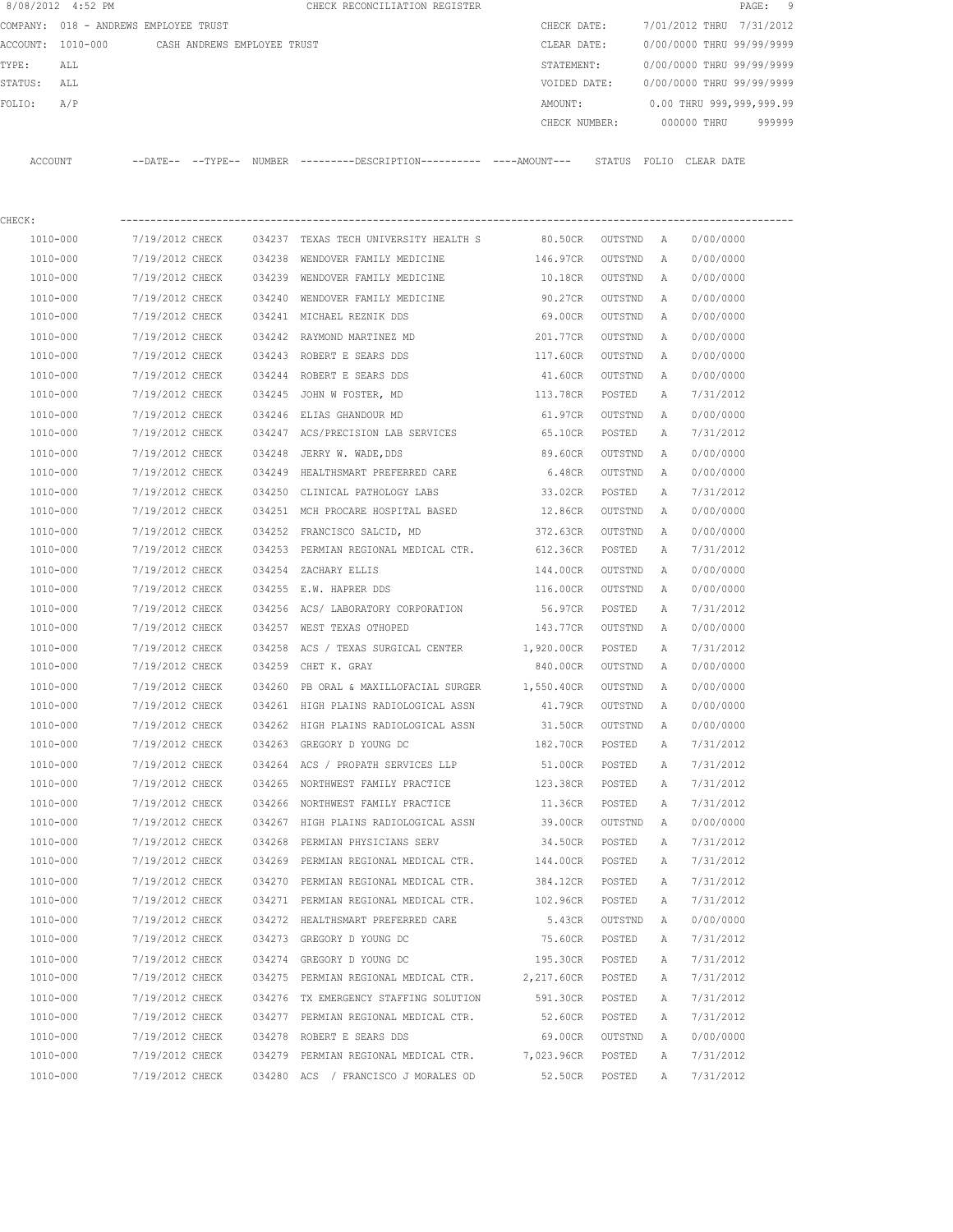|        | 8/08/2012 4:52 PM                     |                 |                             |        | CHECK RECONCILIATION REGISTER                                                                |               |         |              |                           | PAGE: 10 |
|--------|---------------------------------------|-----------------|-----------------------------|--------|----------------------------------------------------------------------------------------------|---------------|---------|--------------|---------------------------|----------|
|        | COMPANY: 018 - ANDREWS EMPLOYEE TRUST |                 |                             |        |                                                                                              | CHECK DATE:   |         |              | 7/01/2012 THRU 7/31/2012  |          |
|        | ACCOUNT: 1010-000                     |                 | CASH ANDREWS EMPLOYEE TRUST |        |                                                                                              | CLEAR DATE:   |         |              | 0/00/0000 THRU 99/99/9999 |          |
| TYPE:  | ALL                                   |                 |                             |        |                                                                                              | STATEMENT:    |         |              | 0/00/0000 THRU 99/99/9999 |          |
|        | STATUS:<br>ALL                        |                 |                             |        |                                                                                              | VOIDED DATE:  |         |              | 0/00/0000 THRU 99/99/9999 |          |
| FOLIO: | A/P                                   |                 |                             |        |                                                                                              | AMOUNT:       |         |              | 0.00 THRU 999,999,999.99  |          |
|        |                                       |                 |                             |        |                                                                                              | CHECK NUMBER: |         |              | 000000 THRU               | 999999   |
|        | ACCOUNT                               |                 |                             |        | --DATE-- --TYPE-- NUMBER ---------DESCRIPTION---------- ----AMOUNT--- STATUS FOLIO CLEARDATE |               |         |              |                           |          |
| CHECK: |                                       |                 |                             |        |                                                                                              |               |         |              |                           |          |
|        | 1010-000                              | 7/19/2012 CHECK |                             |        | 034281 PERMIAN REGIONAL MEDICAL CTR.                                                         | 244.40CR      | POSTED  | A            | 7/31/2012                 |          |
|        | 1010-000                              | 7/19/2012 CHECK |                             |        | 034282 PERMIAN REGIONAL MEDICAL CTR.                                                         | 313.38CR      | POSTED  | A            | 7/31/2012                 |          |
|        | 1010-000                              | 7/19/2012 CHECK |                             |        | 034283 HEALTHSMART PREFERRED CARE                                                            | 10.19CR       | OUTSTND | Α            | 0/00/0000                 |          |
|        | 1010-000                              | 7/19/2012 CHECK |                             |        | 034284 TEXAS ONCOLOGY PA DALLAS SAMM                                                         | 128.87CR      | POSTED  | A            | 7/31/2012                 |          |
|        | 1010-000                              | 7/19/2012 CHECK |                             |        | 034285 TEXAS ONCOLOGY PA DALLAS SAMM                                                         | 17.38CR       | POSTED  | A            | 7/31/2012                 |          |
|        | 1010-000                              | 7/19/2012 CHECK |                             | 034286 | TEXAS ONCOLOGY PA DALLAS SAMM                                                                | 80.34CR       | POSTED  | Α            | 7/31/2012                 |          |
|        | 1010-000                              | 7/19/2012 CHECK |                             | 034287 | TEXAS ONCOLOGY PA DALLAS SAMM                                                                | 1,154.02CR    | POSTED  | Α            | 7/31/2012                 |          |
|        | 1010-000                              | 7/19/2012 CHECK |                             | 034288 | TEXAS ONCOLOGY PA DALLAS SAMM                                                                | 161.84CR      | POSTED  | Α            | 7/31/2012                 |          |
|        | 1010-000                              | 7/19/2012 CHECK |                             | 034289 | HEALTHSMART PREFERRED CARE                                                                   | 29.24CR       | OUTSTND | A            | 0/00/0000                 |          |
|        | *** 1010-000                          | 7/31/2012 CHECK |                             | 034410 | WEST TEXAS UROLOGY                                                                           | 55.15CR       | OUTSTND | Α            | 0/00/0000                 |          |
|        | 1010-000                              | 7/31/2012 CHECK |                             |        | 034411 ODESSA HEART INSTITUTE                                                                | 61.99CR       | OUTSTND | Α            | 0/00/0000                 |          |
|        | 1010-000                              | 7/31/2012 CHECK |                             |        | 034412 FRANK O MCGEHEE                                                                       | 162.38CR      | OUTSTND |              | 0/00/0000                 |          |
|        | 1010-000                              | 7/31/2012 CHECK |                             |        | 034413 CARLOS E EZPELETA MD                                                                  | 37.30CR       | OUTSTND | Α<br>Α       | 0/00/0000                 |          |
|        |                                       |                 |                             |        |                                                                                              |               |         |              |                           |          |
|        | 1010-000                              | 7/31/2012 CHECK |                             |        | 034414 LABORATORY CORP OF AMERICA                                                            | 51.81CR       | OUTSTND | Α            | 0/00/0000                 |          |
|        | 1010-000                              | 7/31/2012 CHECK |                             |        | 034415 CARLOS R DAVILA                                                                       | 19.00CR       | OUTSTND | A            | 0/00/0000                 |          |
|        | 1010-000                              | 7/31/2012 CHECK |                             | 034416 | PERMIAN REGIONAL MEDICAL CTR.                                                                | 710.00CR      | OUTSTND | Α            | 0/00/0000                 |          |
|        | 1010-000                              | 7/31/2012 CHECK |                             | 034417 | ROBERT E SEARS DDS                                                                           | 113.00CR      | OUTSTND | A            | 0/00/0000                 |          |
|        | 1010-000                              | 7/31/2012 CHECK |                             | 034418 | ROBERT E SEARS DDS                                                                           | 461.00CR      | OUTSTND | Α            | 0/00/0000                 |          |
|        | 1010-000                              | 7/31/2012 CHECK |                             | 034419 | JERRY W. WADE, DDS                                                                           | 135.00CR      | OUTSTND | Α            | 0/00/0000                 |          |
|        | 1010-000                              | 7/31/2012 CHECK |                             | 034420 | LUBBOCK CARDIOLOGY CLINIC                                                                    | 40.73CR       | OUTSTND | Α            | 0/00/0000                 |          |
|        | 1010-000                              | 7/31/2012 CHECK |                             |        | 034421 FMC DIALYSIS SERVICE                                                                  | 8,441.38CR    | OUTSTND | Α            | 0/00/0000                 |          |
|        | 1010-000                              | 7/31/2012 CHECK |                             | 034422 | FMC DIALYSIS SERVICE                                                                         | 10,373.35CR   | OUTSTND | Α            | 0/00/0000                 |          |
|        | 1010-000                              | 7/31/2012 CHECK |                             |        | 034423 RICHARD B CUBERT MD                                                                   | 1,549.48CR    | OUTSTND | Α            | 0/00/0000                 |          |
|        | 1010-000                              | 7/31/2012 CHECK |                             |        | 034424 LUBBOCK RADIOLOGY                                                                     | 191.48CR      | OUTSTND | $\mathbb{A}$ | 0/00/0000                 |          |
|        | 1010-000                              | 7/31/2012 CHECK |                             |        | 034425 SATISH NAYAK                                                                          | 34.50CR       | OUTSTND | A            | 0/00/0000                 |          |
|        | 1010-000                              | 7/31/2012 CHECK |                             |        | 034426 ACS / FRANCISCO J MORALES OD                                                          | 82.50CR       | OUTSTND | Α            | 0/00/0000                 |          |
|        | 1010-000                              | 7/31/2012 CHECK |                             |        | 034427 WEST TEXAS UROLOGY                                                                    | 97.85CR       | OUTSTND | Α            | 0/00/0000                 |          |
|        | $1010 - 000$                          | 7/31/2012 CHECK |                             | 034428 | KIM H MURRAY DDS                                                                             | 70.00CR       | OUTSTND | Α            | 0/00/0000                 |          |
|        | 1010-000                              | 7/31/2012 CHECK |                             |        | 034429 OEC ANESTHESIA LLC                                                                    | 400.00CR      | OUTSTND | Α            | 0/00/0000                 |          |
|        | 1010-000                              | 7/31/2012 CHECK |                             |        | 034430 MCH PROCARE HOSPITAL BASED                                                            | 12.86CR       | OUTSTND | Α            | 0/00/0000                 |          |
|        | $1010 - 000$                          | 7/31/2012 CHECK |                             |        | 034431 MCH PROCARE HOSPITAL BASED                                                            | 485.10CR      | OUTSTND | Α            | 0/00/0000                 |          |
|        | $1010 - 000$                          | 7/31/2012 CHECK |                             |        | 034432 BRADLEY SEARS, DDS                                                                    | 75.00CR       | OUTSTND | Α            | 0/00/0000                 |          |
|        | 1010-000                              | 7/31/2012 CHECK |                             |        | 034433 ACS / FRANCISCO J MORALES OD                                                          | 82.50CR       | OUTSTND | Α            | 0/00/0000                 |          |
|        | 1010-000                              | 7/31/2012 CHECK |                             |        | 034434 ACS / FRANCISCO J MORALES OD                                                          | 63.75CR       | OUTSTND | Α            | 0/00/0000                 |          |
|        | 1010-000                              | 7/31/2012 CHECK |                             |        | 034435 VIKRAM N PATEL, MD                                                                    | 123.55CR      | OUTSTND | Α            | 0/00/0000                 |          |
|        | 1010-000                              | 7/31/2012 CHECK |                             |        | 034436 JERRY W. WADE, DDS                                                                    | 109.60CR      | OUTSTND | Α            | 0/00/0000                 |          |
|        | 1010-000                              | 7/31/2012 CHECK |                             |        | 034437 MIDLAND PATHOLOGISTS                                                                  | 10.00CR       | OUTSTND | Α            | 0/00/0000                 |          |
|        | 1010-000                              | 7/31/2012 CHECK |                             |        | 034438 CLINICAL PATHOLOGY LABS                                                               | 21.86CR       | OUTSTND | Α            | 0/00/0000                 |          |
|        | 1010-000                              | 7/31/2012 CHECK |                             |        | 034439 JULIE R OHLMAN, MD                                                                    | 757.14CR      | OUTSTND | Α            | 0/00/0000                 |          |
|        | 1010-000                              | 7/31/2012 CHECK |                             |        | 034440 PERMIAN PHYSICIANS SERV                                                               | 34.50CR       | OUTSTND | Α            | 0/00/0000                 |          |
|        | 1010-000                              | 7/31/2012 CHECK |                             |        | 034441 MCGEHEE MEDICAL PA                                                                    | 103.87CR      | OUTSTND | Α            | 0/00/0000                 |          |
|        | 1010-000                              | 7/31/2012 CHECK |                             |        | 034442 MCGEHEE MEDICAL PA                                                                    | 349.60CR      | OUTSTND | A            | 0/00/0000                 |          |
|        | 1010-000                              | 7/31/2012 CHECK |                             |        | 034443 MCGEHEE MEDICAL PA                                                                    | 209.26CR      | OUTSTND | Α            | 0/00/0000                 |          |
|        | 1010-000                              | 7/31/2012 CHECK |                             |        | 034444 JORDAN GREEN                                                                          | 194.33CR      | OUTSTND | Α            | 0/00/0000                 |          |
|        |                                       |                 |                             |        |                                                                                              |               |         |              |                           |          |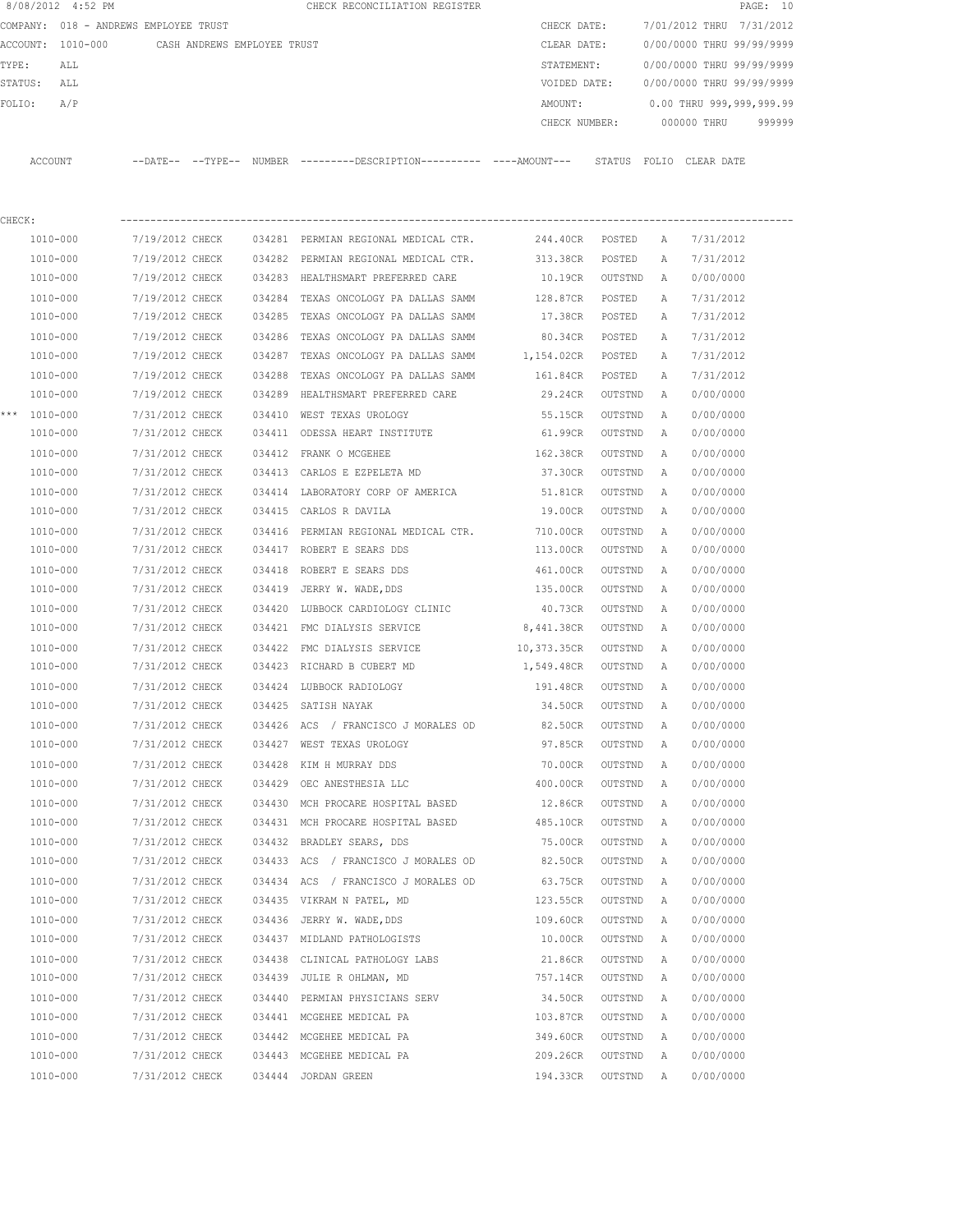|             | 8/08/2012 4:52 PM                             |  | CHECK RECONCILIATION REGISTER                                                                                  |                                                                                            |      |             |                    |                                        | PAGE: 11 |
|-------------|-----------------------------------------------|--|----------------------------------------------------------------------------------------------------------------|--------------------------------------------------------------------------------------------|------|-------------|--------------------|----------------------------------------|----------|
|             | COMPANY: 018 - ANDREWS EMPLOYEE TRUST         |  |                                                                                                                |                                                                                            |      | CHECK DATE: |                    | 7/01/2012 THRU 7/31/2012               |          |
|             | ACCOUNT: 1010-000 CASH ANDREWS EMPLOYEE TRUST |  |                                                                                                                |                                                                                            |      | CLEAR DATE: |                    | 0/00/0000 THRU 99/99/9999              |          |
| TYPE: ALL   |                                               |  |                                                                                                                |                                                                                            |      |             |                    | STATEMENT: 0/00/0000 THRU 99/99/9999   |          |
| STATUS: ALL |                                               |  |                                                                                                                |                                                                                            |      |             |                    | VOIDED DATE: 0/00/0000 THRU 99/99/9999 |          |
| FOLIO: A/P  |                                               |  |                                                                                                                |                                                                                            |      |             |                    | AMOUNT: 0.00 THRU 999,999,999.99       |          |
|             |                                               |  |                                                                                                                |                                                                                            |      |             |                    | CHECK NUMBER: 000000 THRU 999999       |          |
|             | ACCOUNT                                       |  |                                                                                                                | --DATE-- --TYPE-- NUMBER --------DESCRIPTION---------- ---AMOUNT--- STATUS FOLIO CLEARDATE |      |             |                    |                                        |          |
| CHECK:      |                                               |  |                                                                                                                |                                                                                            |      |             |                    |                                        |          |
|             | 1010-000                                      |  | 7/31/2012 CHECK 034445 SARA E SIRUTA DDS                                                                       |                                                                                            |      |             | 171.00CR OUTSTND A | 0/00/0000                              |          |
|             | 1010-000                                      |  | 7/31/2012 CHECK 034446 ODESSA REGIONAL HOSPITAL                                                                |                                                                                            |      |             | 339.43CR OUTSTND A | 0/00/0000                              |          |
|             | 1010-000                                      |  | 7/31/2012 CHECK 034447 KAUFFMAN AND CAMPA                                                                      |                                                                                            |      |             | 162.00CR OUTSTND A | 0/00/0000                              |          |
| 1010-000    |                                               |  | 7/31/2012 CHECK 034448 ANDREWS FAMILY MEDICINE                                                                 |                                                                                            |      |             | 10.75CR OUTSTND A  | 0/00/0000                              |          |
| 1010-000    |                                               |  | 7/31/2012 CHECK 034449 MIDLAND PATHOLOGISTS                                                                    |                                                                                            |      |             | 210.86CR OUTSTND A | 0/00/0000                              |          |
|             | 1010-000                                      |  |                                                                                                                | $7/31/2012$ CHECK $034450$ PREMIER FAMILY CARE                                             |      |             | 220.83CR OUTSTND A | 0/00/0000                              |          |
|             | 1010-000                                      |  |                                                                                                                | 7/31/2012 CHECK    034451  LABCORP OF AMERICA  HOLDINGS        163.99CR   OUTSTND   A      |      |             |                    | 0/00/0000                              |          |
|             | TOTALS FOR ACCOUNT 1010-000                   |  |                                                                                                                | CHECK TOTAL: 238,478.79CR                                                                  |      |             |                    |                                        |          |
|             |                                               |  | DEPOSIT TOTAL:                                                                                                 |                                                                                            | 0.00 |             |                    |                                        |          |
|             |                                               |  | INTEREST TOTAL:                                                                                                |                                                                                            | 0.00 |             |                    |                                        |          |
|             |                                               |  | MISCELLANEOUS TOTAL:                                                                                           |                                                                                            | 0.00 |             |                    |                                        |          |
|             |                                               |  | SERVICE CHARGE TOTAL:                                                                                          |                                                                                            | 0.00 |             |                    |                                        |          |
|             |                                               |  | EFT FOR THE STATE OF THE STATE OF THE STATE OF THE STATE OF THE STATE OF THE STATE OF THE STATE OF THE STATE O | TOTAL:                                                                                     | 0.00 |             |                    |                                        |          |
|             |                                               |  | BANK-DRAFT                                                                                                     | TOTAL:                                                                                     |      | 0.00        |                    |                                        |          |
|             | TOTALS FOR ANDREWS EMPLOYEE TRUST             |  |                                                                                                                | CHECK TOTAL: 238,478.79CR                                                                  |      |             |                    |                                        |          |
|             |                                               |  | DEPOSIT                                                                                                        | TOTAL:                                                                                     | 0.00 |             |                    |                                        |          |
|             |                                               |  | INTEREST TOTAL:                                                                                                |                                                                                            | 0.00 |             |                    |                                        |          |
|             |                                               |  | MISCELLANEOUS TOTAL:                                                                                           |                                                                                            |      | 0.00        |                    |                                        |          |
|             |                                               |  | SERVICE CHARGE TOTAL:                                                                                          |                                                                                            | 0.00 |             |                    |                                        |          |
|             |                                               |  | EFT FOR THE STATE OF THE STATE OF THE STATE OF THE STATE OF THE STATE OF THE STATE OF THE STATE OF THE STATE O | TOTAL:                                                                                     |      | 0.00        |                    |                                        |          |
|             |                                               |  | BANK-DRAFT                                                                                                     | TOTAL:                                                                                     |      | 0.00        |                    |                                        |          |
|             |                                               |  |                                                                                                                |                                                                                            |      |             |                    |                                        |          |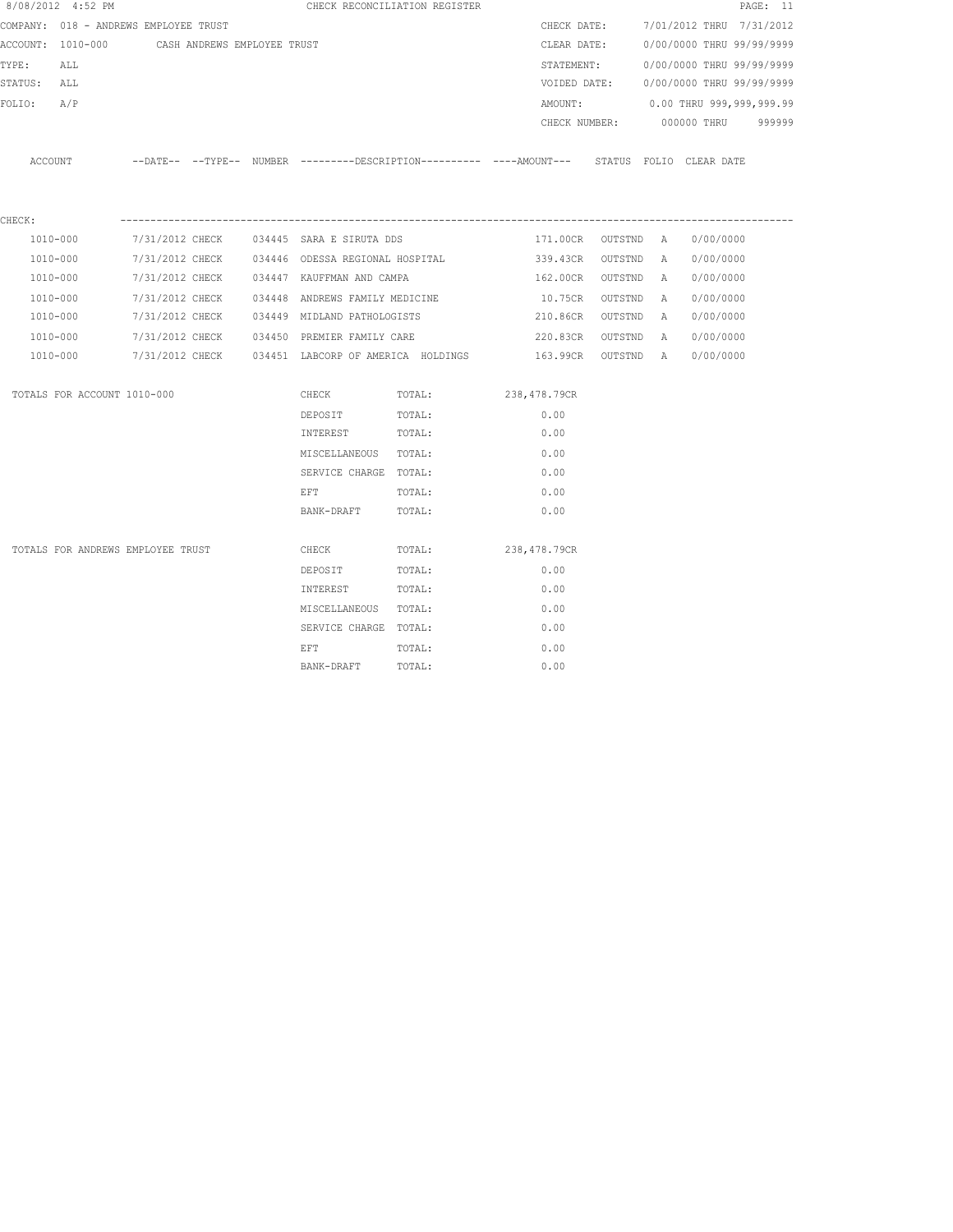|        | 8/08/2012 4:52 PM                   |                      |              |                                                     | CHECK RECONCILIATION REGISTER                                                               |                    |               |              |                           | PAGE: 12 |
|--------|-------------------------------------|----------------------|--------------|-----------------------------------------------------|---------------------------------------------------------------------------------------------|--------------------|---------------|--------------|---------------------------|----------|
|        | COMPANY: 020 - PAYROLL ACCOUNT FUND |                      |              |                                                     |                                                                                             | CHECK DATE:        |               |              | 7/01/2012 THRU 7/31/2012  |          |
|        | ACCOUNT: 1001-000                   | CASH                 |              |                                                     |                                                                                             | CLEAR DATE:        |               |              | 0/00/0000 THRU 99/99/9999 |          |
| TYPE:  | ALL                                 |                      |              |                                                     |                                                                                             | STATEMENT:         |               |              | 0/00/0000 THRU 99/99/9999 |          |
|        | STATUS:<br>ALL                      |                      |              |                                                     |                                                                                             | VOIDED DATE:       |               |              | 0/00/0000 THRU 99/99/9999 |          |
| FOLIO: | A/P                                 |                      |              |                                                     |                                                                                             | AMOUNT:            |               |              | 0.00 THRU 999,999,999.99  |          |
|        |                                     |                      |              |                                                     |                                                                                             |                    |               |              | CHECK NUMBER: 000000 THRU | 999999   |
|        | ACCOUNT                             |                      |              |                                                     | --DATE-- --TYPE-- NUMBER --------DESCRIPTION---------- ----AMOUNT--- STATUS FOLIO CLEARDATE |                    |               |              |                           |          |
|        |                                     |                      |              |                                                     |                                                                                             |                    |               |              |                           |          |
|        | BANK DRAFT:                         |                      |              |                                                     |                                                                                             |                    |               |              |                           |          |
|        | 1001-000                            | 7/03/2012 BANK-DRAFT |              | EXPERT PAY TX CHILD SUPPORT                         |                                                                                             |                    | 7.50CR POSTED | A            | 7/31/2012                 |          |
|        | 1001-000                            | 7/06/2012 BANK-DRAFT |              | INTERNAL REVENUE SERVICE                            |                                                                                             | 68,702.97CR POSTED |               | A            | 7/31/2012                 |          |
|        | 1001-000                            | 7/18/2012 BANK-DRAFT |              |                                                     | TEXAS CHILD SUPPORT DISBURSEME                                                              | 1,407.37CR POSTED  |               | A            | 7/31/2012                 |          |
|        | 1001-000                            |                      |              | 7/18/2012 BANK-DRAFT000001 INTERNAL REVENUE SERVICE |                                                                                             | 69,184.61CR POSTED |               | A            | 7/31/2012                 |          |
|        | 1001-000                            |                      |              |                                                     | 7/25/2012 BANK-DRAFT INTERNAL REVENUE SERVICE                                               | 27,906.03CR POSTED |               | A            | 7/31/2012                 |          |
|        | 1001-000                            |                      |              |                                                     | 7/26/2012 BANK-DRAFT TEXAS COUNTY & DISTRICT RETIRE 138,130.44CR OUTSTND A                  |                    |               |              | 0/00/0000                 |          |
| CHECK: |                                     |                      |              |                                                     |                                                                                             |                    |               |              |                           |          |
|        | 1001-000                            |                      |              |                                                     | 7/02/2012 CHECK 097042 CAPROCK HEALTHPLANS INS 39,487.78CR POSTED                           |                    |               | A            | 7/31/2012                 |          |
|        | *** $1001 - 000$                    |                      |              |                                                     | 7/06/2012 CHECK 097254 AIG VALIC FINANCIAL ADVISORS I 250.00CR POSTED                       |                    |               | A            | 7/31/2012                 |          |
|        | 1001-000                            | 7/06/2012 CHECK      |              |                                                     | 097255 C.S.B. ANDREWS COUNTY ADULT PR 1,346.11CR POSTED                                     |                    |               | Α            | 7/31/2012                 |          |
|        | 1001-000                            | 7/06/2012 CHECK      |              |                                                     | 097256 COMPLEX COMMUNITY FEDERAL CRED                                                       | 75.00CR POSTED     |               | Α            | 7/31/2012                 |          |
|        | 1001-000                            | 7/06/2012 CHECK      |              | 097257 FIRST BASIN CREDIT UNION                     |                                                                                             | 4,403.00CR         | POSTED        | А            | 7/31/2012                 |          |
|        | 1001-000                            | 7/06/2012 CHECK      |              | 097258 NACO/SOUTH CENTRAL                           |                                                                                             | 20.00CR            | POSTED        | Α            | 7/31/2012                 |          |
|        | 1001-000                            | 7/06/2012 CHECK      |              |                                                     | 097259 SECURITY BENEFIT GROUP OF COMP                                                       | 557.50CR           | POSTED        | Α            | 7/31/2012                 |          |
|        | 1001-000                            | 7/06/2012 CHECK      | 097260       |                                                     | TEXAS CHILD SUPPORT DISBURSEME                                                              | 1,265.07CR         | POSTED        | А            | 7/31/2012                 |          |
|        | $1001 - 000$                        | 7/06/2012 CHECK      |              | 097261 WADDELL & REED INC                           |                                                                                             | 125.00CR           | POSTED        | Α            | 7/31/2012                 |          |
|        | *** 1001-000                        | 7/18/2012 CHECK      |              |                                                     | 097435 AIG VALIC FINANCIAL ADVISORS I 250.00CR                                              |                    | POSTED        | А            | 7/31/2012                 |          |
|        | 1001-000                            | 7/18/2012 CHECK      |              |                                                     | 097436 COMPLEX COMMUNITY FEDERAL CRED                                                       | 75.00CR            | POSTED        | А            | 7/31/2012                 |          |
|        | 1001-000                            | 7/18/2012 CHECK      |              |                                                     | 097437 FIRST BASIN CREDIT UNION 4,403.00CR                                                  |                    | POSTED        | А            | 7/31/2012                 |          |
|        | 1001-000                            | 7/18/2012 CHECK      |              | 097438 NACO/SOUTH CENTRAL                           |                                                                                             | 20.00CR            | POSTED        | Α            | 7/31/2012                 |          |
|        | 1001-000                            | 7/18/2012 CHECK      | 097439       |                                                     | SECURITY BENEFIT GROUP OF COMP 557.50CR                                                     |                    | OUTSTND       | A            | 0/00/0000                 |          |
|        | 1001-000                            | 7/18/2012 CHECK      |              | 097440 VOID CHECK                                   |                                                                                             | 0.00               | POSTED        | А            | 7/31/2012                 |          |
|        | 1001-000                            | 7/18/2012 CHECK      |              | 097441 WADDELL & REED INC                           |                                                                                             | 125.00CR           | POSTED        | $\mathbb{A}$ | 7/31/2012                 |          |
| ***    | 1001-000                            | 7/25/2012 CHECK      | 097472 AFLAC |                                                     |                                                                                             | 5,723.07CR         | OUTSTND       | Α            | 0/00/0000                 |          |
|        | 1001-000                            | 7/25/2012 CHECK      |              | 097473 AMERICAN HERITAGE                            |                                                                                             | 220.34CR           | OUTSTND       | A            | 0/00/0000                 |          |
|        | 1001-000                            | 7/25/2012 CHECK      |              |                                                     | 097474 ANDREWS COUNTY FEXIBLE SPENDIN                                                       | 540.00CR           | POSTED        | Α            | 7/31/2012                 |          |
|        | 1001-000                            | 7/25/2012 CHECK      |              | 097475 CONTINENTAL AMERICAN INSURANCE               |                                                                                             | 921.05CR           | OUTSTND       | А            | 0/00/0000                 |          |
|        | 1001-000                            | 7/25/2012 CHECK      |              | 097476 FIRST BASIN CREDIT UNION                     |                                                                                             | 4,150.00CR         | POSTED        | Α            | 7/31/2012                 |          |
|        | 1001-000                            | 7/25/2012 CHECK      |              | 097477 NEW YORK LIFE INS.                           |                                                                                             | 1,299.94CR         | OUTSTND       | Α            | 0/00/0000                 |          |
|        | 1001-000                            | 7/25/2012 CHECK      |              | 097478 UNITED WAY                                   |                                                                                             | 273.00CR           | OUTSTND       | Α            | 0/00/0000                 |          |
|        | 1001-000                            | 7/25/2012 CHECK      |              | 097479 WADDELL & REED INC                           |                                                                                             | 200.00CR           | OUTSTND       | Α            | 0/00/0000                 |          |
|        | 1001-000                            | 7/25/2012 CHECK      |              | 097480 WASHINGTON NATIONAL INSURANCE                |                                                                                             | 882.50CR           | OUTSTND       | Α            | 0/00/0000                 |          |
|        | *** 1001-000                        | 7/31/2012 CHECK      |              | 097657 CAPROCK HEALTHPLANS INS                      |                                                                                             | 47,621.36CR        | OUTSTND       | A            | 0/00/0000                 |          |
|        | TOTALS FOR ACCOUNT 1001-000         |                      |              | CHECK                                               | TOTAL:                                                                                      | 114,791.22CR       |               |              |                           |          |
|        |                                     |                      |              | DEPOSIT                                             | TOTAL:                                                                                      | 0.00               |               |              |                           |          |
|        |                                     |                      |              | INTEREST                                            | TOTAL:                                                                                      | 0.00               |               |              |                           |          |
|        |                                     |                      |              | MISCELLANEOUS                                       | TOTAL:                                                                                      | 0.00               |               |              |                           |          |
|        |                                     |                      |              | SERVICE CHARGE TOTAL:                               |                                                                                             | 0.00               |               |              |                           |          |
|        |                                     |                      |              | EFT                                                 | TOTAL:                                                                                      | 0.00               |               |              |                           |          |

BANK-DRAFT TOTAL: 305,338.92CR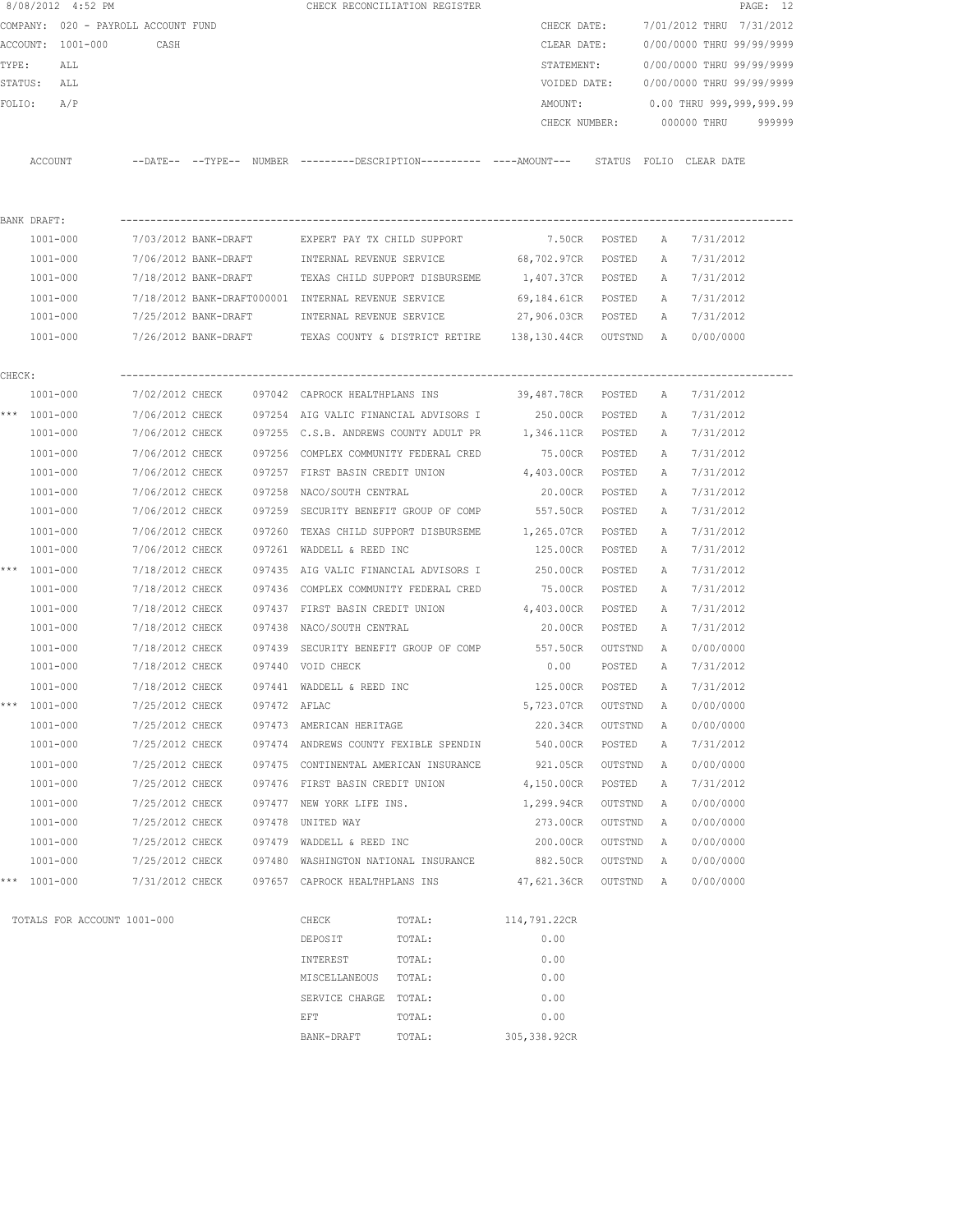| 8/08/2012 4:52 PM                   |     |                                 |                   |                | CHECK RECONCILIATION REGISTER                       |               |                         |             |                           | PAGE: 13 |
|-------------------------------------|-----|---------------------------------|-------------------|----------------|-----------------------------------------------------|---------------|-------------------------|-------------|---------------------------|----------|
| COMPANY: 020 - PAYROLL ACCOUNT FUND |     |                                 |                   |                |                                                     | CHECK DATE:   |                         |             | 7/01/2012 THRU 7/31/2012  |          |
| ACCOUNT: 1001-000                   |     | CASH                            |                   |                |                                                     | CLEAR DATE:   |                         |             | 0/00/0000 THRU 99/99/9999 |          |
| TYPE:                               | ALL |                                 |                   |                |                                                     | STATEMENT:    |                         |             | 0/00/0000 THRU 99/99/9999 |          |
| STATUS:                             | ALL |                                 |                   |                |                                                     | VOIDED DATE:  |                         |             | 0/00/0000 THRU 99/99/9999 |          |
| FOLIO:                              | A/P |                                 |                   |                |                                                     | AMOUNT:       |                         |             | 0.00 THRU 999,999,999.99  |          |
|                                     |     |                                 |                   |                |                                                     | CHECK NUMBER: |                         | 000000 THRU |                           | 999999   |
| ACCOUNT                             |     |                                 | --DATE-- --TYPE-- |                | NUMBER ---------DESCRIPTION---------- ----AMOUNT--- |               | STATUS FOLIO CLEAR DATE |             |                           |          |
|                                     |     | TOTALS FOR PAYROLL ACCOUNT FUND |                   | CHECK          | TOTAL:                                              | 114,791.22CR  |                         |             |                           |          |
|                                     |     |                                 |                   | DEPOSIT        | TOTAL:                                              | 0.00          |                         |             |                           |          |
|                                     |     |                                 |                   | INTEREST       | TOTAL:                                              | 0.00          |                         |             |                           |          |
|                                     |     |                                 |                   | MISCELLANEOUS  | TOTAL:                                              | 0.00          |                         |             |                           |          |
|                                     |     |                                 |                   | SERVICE CHARGE | TOTAL:                                              | 0.00          |                         |             |                           |          |
|                                     |     |                                 |                   | EFT            | TOTAL:                                              | 0.00          |                         |             |                           |          |

BANK-DRAFT TOTAL: 305,338.92CR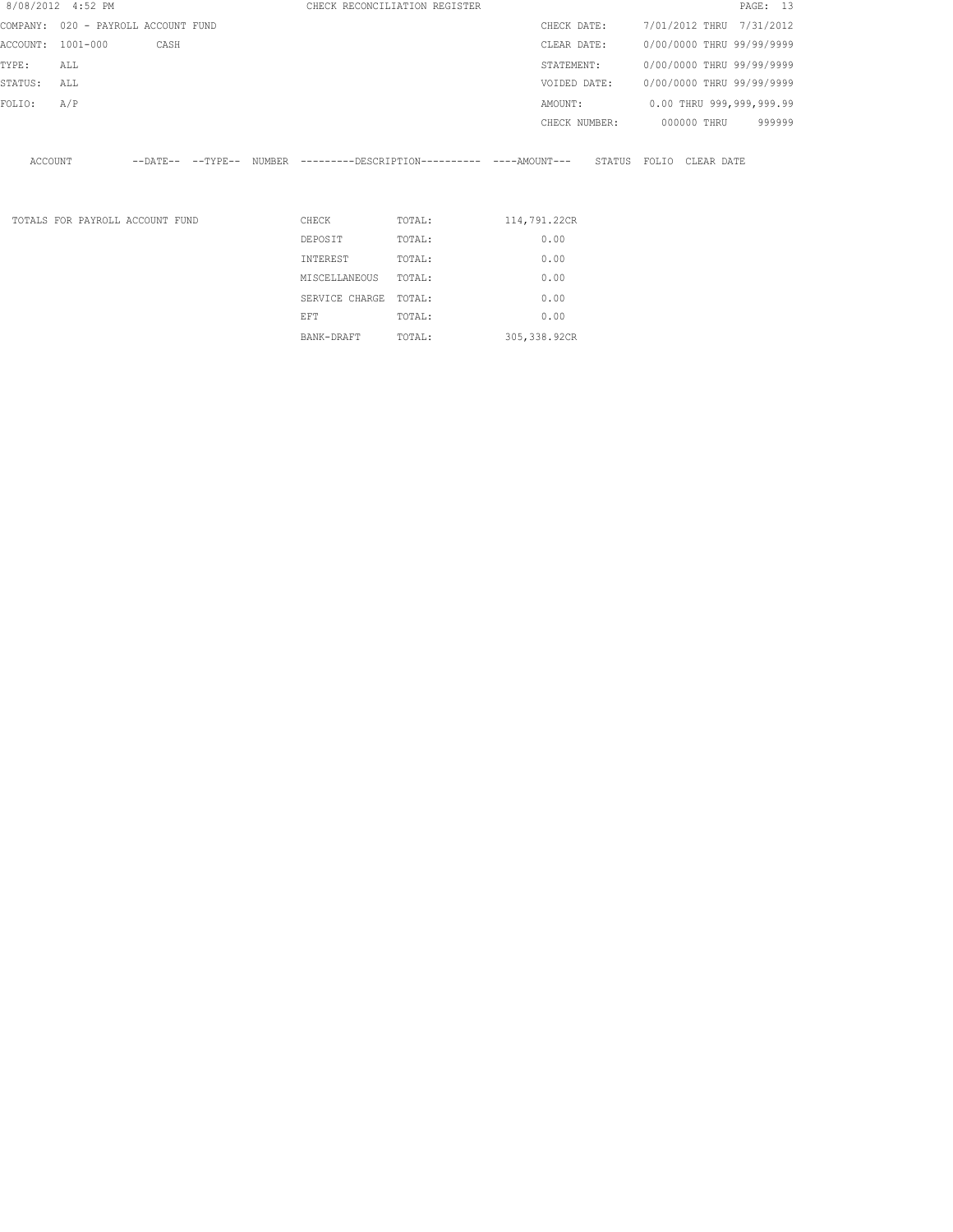|                                                                                                             |                                  |                 |  |  |                              | CHECK RECONCILIATION REGISTER                         |                                                                                            |         |   | PAGE: 14                  |  |
|-------------------------------------------------------------------------------------------------------------|----------------------------------|-----------------|--|--|------------------------------|-------------------------------------------------------|--------------------------------------------------------------------------------------------|---------|---|---------------------------|--|
| 8/08/2012 4:52 PM<br>COMPANY: 979 - ANDREWS CO DESIGNATED<br>ACCOUNT: 1010-000 POOLED CASH-ANDREWS CO DESIG |                                  |                 |  |  |                              |                                                       | CHECK DATE:                                                                                |         |   | 7/01/2012 THRU 7/31/2012  |  |
|                                                                                                             | TYPE:<br>ALL                     |                 |  |  |                              |                                                       | CLEAR DATE:                                                                                |         |   | 0/00/0000 THRU 99/99/9999 |  |
|                                                                                                             |                                  |                 |  |  |                              |                                                       | STATEMENT:                                                                                 |         |   | 0/00/0000 THRU 99/99/9999 |  |
|                                                                                                             | STATUS: ALL                      |                 |  |  |                              |                                                       | VOIDED DATE:                                                                               |         |   | 0/00/0000 THRU 99/99/9999 |  |
| FOLIO:                                                                                                      | A/P                              |                 |  |  |                              |                                                       | AMOUNT:                                                                                    |         |   | 0.00 THRU 999,999,999.99  |  |
|                                                                                                             |                                  |                 |  |  |                              |                                                       | CHECK NUMBER:                                                                              |         |   | 000000 THRU<br>999999     |  |
|                                                                                                             | ACCOUNT                          |                 |  |  |                              |                                                       | --DATE-- --TYPE-- NUMBER --------DESCRIPTION---------- ---AMOUNT--- STATUS FOLIO CLEARDATE |         |   |                           |  |
| CHECK:                                                                                                      |                                  |                 |  |  |                              |                                                       |                                                                                            |         |   |                           |  |
|                                                                                                             | 1010-000                         | 7/13/2012 CHECK |  |  | 014825 BEAR GRAPHICS INC     |                                                       | 535.02CR POSTED                                                                            |         | A | 7/31/2012                 |  |
|                                                                                                             | 1010-000                         | 7/13/2012 CHECK |  |  |                              |                                                       | 014826 CMC BUSINESS SYSTEMS INC 374.00CR POSTED                                            |         | A | 7/31/2012                 |  |
|                                                                                                             | 1010-000                         | 7/13/2012 CHECK |  |  |                              |                                                       | 014827 FIRST SOUTHWEST COMPANY 3,500.00CR POSTED                                           |         | A | 7/31/2012                 |  |
|                                                                                                             | 1010-000                         | 7/13/2012 CHECK |  |  | 014828 GENERAL FUND          |                                                       | 106.72CR POSTED                                                                            |         | A | 7/31/2012                 |  |
|                                                                                                             | 1010-000                         | 7/13/2012 CHECK |  |  | 014829 GRAINGER INC          |                                                       | 431.52CR POSTED                                                                            |         | A | 7/31/2012                 |  |
|                                                                                                             | 1010-000                         | 7/13/2012 CHECK |  |  |                              | 014830 MIDLAND RAPE CRISIS AND CHILDR                 | 74.80CR POSTED                                                                             |         | A | 7/31/2012                 |  |
|                                                                                                             | 1010-000                         | 7/13/2012 CHECK |  |  |                              | 014831 SAFE PLACE OF THE PERMIAN BASI                 | 315.00CR POSTED                                                                            |         | A | 7/31/2012                 |  |
|                                                                                                             | 1010-000                         | 7/13/2012 CHECK |  |  | 014832 VERIZON WIRELESS      |                                                       | 76.02CR                                                                                    | POSTED  | A | 7/31/2012                 |  |
|                                                                                                             | *** 1010-000                     | 7/20/2012 CHECK |  |  |                              | 014840 ELLIOTT ELECTRIC SUPPLY                        | 402.26CR OUTSTND                                                                           |         | A | 0/00/0000                 |  |
|                                                                                                             | 1010-000                         | 7/20/2012 CHECK |  |  | 014841 GENERAL FUND          |                                                       | 138.12CR                                                                                   | POSTED  | Α | 7/31/2012                 |  |
|                                                                                                             | 1010-000                         | 7/20/2012 CHECK |  |  | 014842 THE PENWORTHY COMPANY |                                                       | 84.76CR POSTED                                                                             |         | А | 7/31/2012                 |  |
|                                                                                                             | *** 1010-000                     | 7/27/2012 CHECK |  |  | 014853 AMANDA LYNN VANZANT   |                                                       | 100.00CR                                                                                   | POSTED  | Α | 7/31/2012                 |  |
|                                                                                                             | 1010-000                         | 7/27/2012 CHECK |  |  |                              | 014854 CMC BUSINESS SYSTEMS INC                       | 374.00CR                                                                                   | OUTSTND | A | 0/00/0000                 |  |
|                                                                                                             | 1010-000                         | 7/27/2012 CHECK |  |  | 014855 GRAINGER INC          |                                                       | 575.68CR                                                                                   | OUTSTND | Α | 0/00/0000                 |  |
|                                                                                                             | 1010-000                         | 7/27/2012 CHECK |  |  | 014856 MUSTANG LUMBER CO     |                                                       | 53.80CR                                                                                    | OUTSTND | A | 0/00/0000                 |  |
|                                                                                                             | 1010-000                         |                 |  |  |                              | 7/27/2012 CHECK 014857 RETAIL ACQUISITION AND DEVELOP | 165.79CR OUTSTND A                                                                         |         |   | 0/00/0000                 |  |
|                                                                                                             | TOTALS FOR ACCOUNT 1010-000      |                 |  |  | CHECK                        | TOTAL:                                                | 7,307.49CR                                                                                 |         |   |                           |  |
|                                                                                                             |                                  |                 |  |  | DEPOSIT                      | TOTAL:                                                | 0.00                                                                                       |         |   |                           |  |
|                                                                                                             |                                  |                 |  |  | INTEREST                     | TOTAL:                                                | 0.00                                                                                       |         |   |                           |  |
|                                                                                                             |                                  |                 |  |  | MISCELLANEOUS TOTAL:         |                                                       | 0.00                                                                                       |         |   |                           |  |
|                                                                                                             |                                  |                 |  |  | SERVICE CHARGE TOTAL:        |                                                       | 0.00                                                                                       |         |   |                           |  |
|                                                                                                             |                                  |                 |  |  | EFT                          | TOTAL:                                                | 0.00                                                                                       |         |   |                           |  |
|                                                                                                             |                                  |                 |  |  | BANK-DRAFT                   | TOTAL:                                                | 0.00                                                                                       |         |   |                           |  |
|                                                                                                             | TOTALS FOR ANDREWS CO DESIGNATED |                 |  |  | CHECK                        | TOTAL:                                                | 7,307.49CR                                                                                 |         |   |                           |  |
|                                                                                                             |                                  |                 |  |  | DEPOSIT                      | TOTAL:                                                | 0.00                                                                                       |         |   |                           |  |
|                                                                                                             |                                  |                 |  |  | INTEREST                     | TOTAL:                                                | 0.00                                                                                       |         |   |                           |  |
|                                                                                                             |                                  |                 |  |  | MISCELLANEOUS                | TOTAL:                                                | 0.00                                                                                       |         |   |                           |  |
|                                                                                                             |                                  |                 |  |  | SERVICE CHARGE               | TOTAL:                                                | 0.00                                                                                       |         |   |                           |  |
|                                                                                                             |                                  |                 |  |  | EFT                          | TOTAL:                                                | 0.00                                                                                       |         |   |                           |  |
|                                                                                                             |                                  |                 |  |  | BANK-DRAFT                   | TOTAL:                                                | 0.00                                                                                       |         |   |                           |  |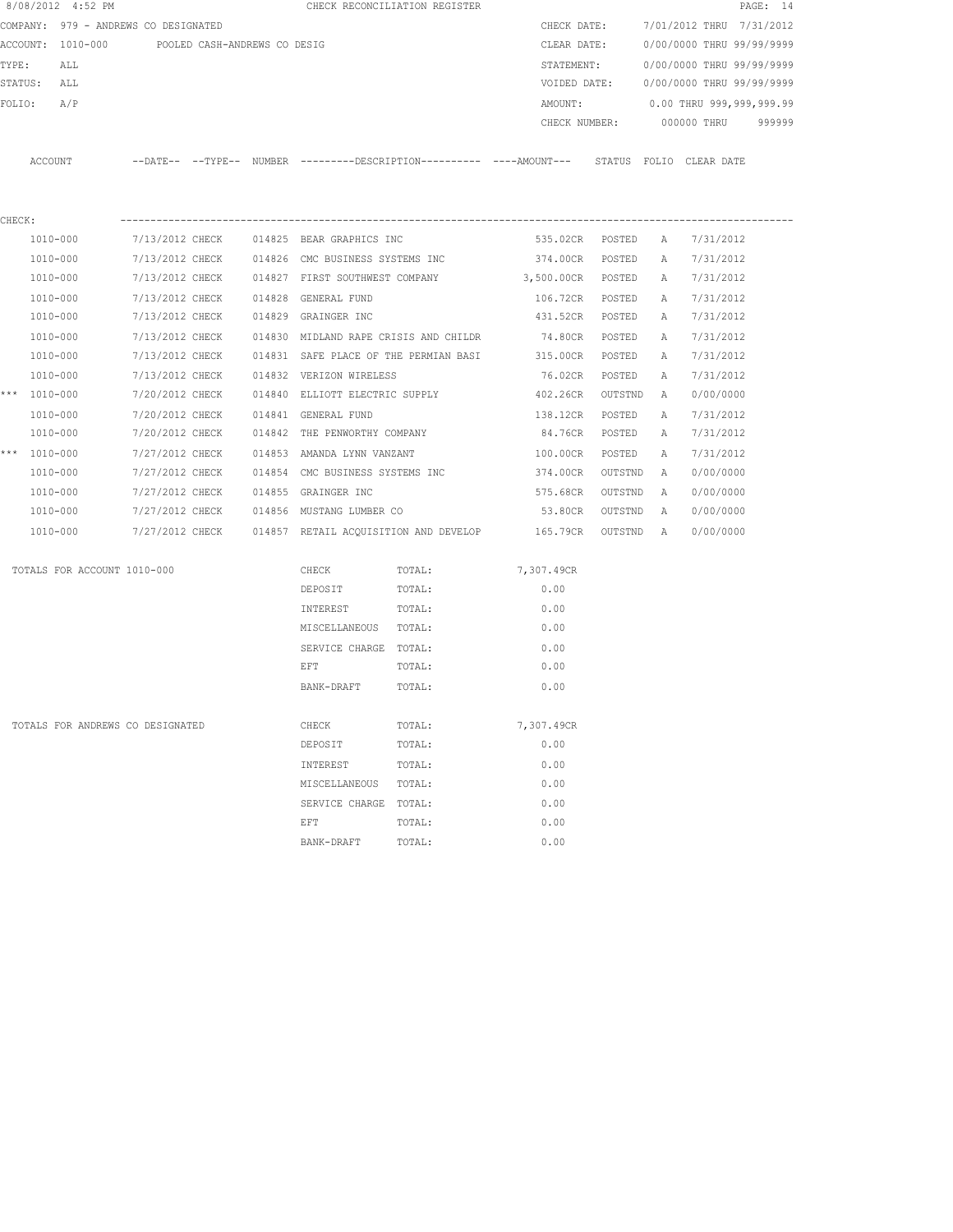| 8/08/2012 4:52 PM                    |                 | CHECK RECONCILIATION REGISTER                                                               |                    |         |   |                           | PAGE: 15 |
|--------------------------------------|-----------------|---------------------------------------------------------------------------------------------|--------------------|---------|---|---------------------------|----------|
| COMPANY: 989 - ROAD & BRIDGE POOLED  |                 |                                                                                             | CHECK DATE:        |         |   | 7/01/2012 THRU 7/31/2012  |          |
| ACCOUNT: 1010-000 POOLED R & B FUNDS |                 |                                                                                             | CLEAR DATE:        |         |   | 0/00/0000 THRU 99/99/9999 |          |
| TYPE:<br>ALL                         |                 |                                                                                             | STATEMENT:         |         |   | 0/00/0000 THRU 99/99/9999 |          |
| STATUS:<br>ALL                       |                 |                                                                                             | VOIDED DATE:       |         |   | 0/00/0000 THRU 99/99/9999 |          |
| FOLIO:<br>A/P                        |                 |                                                                                             | AMOUNT:            |         |   | 0.00 THRU 999,999,999.99  |          |
|                                      |                 |                                                                                             |                    |         |   | CHECK NUMBER: 000000 THRU | 999999   |
| ACCOUNT                              |                 | --DATE-- --TYPE-- NUMBER --------DESCRIPTION--------- ----AMOUNT--- STATUS FOLIO CLEAR-DATE |                    |         |   |                           |          |
| CHECK:                               |                 |                                                                                             |                    |         |   |                           |          |
| 1010-000                             |                 | $7/13/2012$ CHECK 017340 A & F WELDING SUPPLY INC                                           | 242.38CR POSTED    |         | A | 7/31/2012                 |          |
| 1010-000                             | 7/13/2012 CHECK | 017341 ANDREWS IRON & SUPPLY                                                                | 854.64CR POSTED    |         | A | 7/31/2012                 |          |
| 1010-000                             | 7/13/2012 CHECK | 017342 ANDREWS TIRE SERVICE INC                                                             | 312.19CR POSTED    |         | A | 7/31/2012                 |          |
| 1010-000                             | 7/13/2012 CHECK | 017343 ANDREWS TRUCK MAINTENANCE INC                                                        | 1,474.74CR POSTED  |         | A | 7/31/2012                 |          |
| 1010-000                             | 7/13/2012 CHECK | 017344 B-LINE FILTER & SUPPLY                                                               | 194.22CR POSTED    |         | A | 7/31/2012                 |          |
| 1010-000                             | 7/13/2012 CHECK | 017345 BARCO PRODUCTS COMPANY                                                               | 927.00CR POSTED    |         | A | 7/31/2012                 |          |
| 1010-000                             | 7/13/2012 CHECK | 017346 BEN E BREWER                                                                         | 44.99CR OUTSTND    |         | A | 0/00/0000                 |          |
| 1010-000                             | 7/13/2012 CHECK | 017347 C.S.B ANDREWS EMPLOYEE TRUST F 28,560.99CR POSTED                                    |                    |         | Α | 7/31/2012                 |          |
| 1010-000                             | 7/13/2012 CHECK | 017348 CISCO EQUIPMENT                                                                      | 567.88CR POSTED    |         | Α | 7/31/2012                 |          |
| 1010-000                             | 7/13/2012 CHECK | 017349 CITY OF ANDREWS WATER DEPT. 140.80CR POSTED                                          |                    |         | Α | 7/31/2012                 |          |
| 1010-000                             | 7/13/2012 CHECK | 017350 DEECO RUBBER COMPANY INC.                                                            | 44.68CR POSTED     |         | A | 7/31/2012                 |          |
| 1010-000                             | 7/13/2012 CHECK | 017351 FORREST TIRE                                                                         | 849.90CR POSTED    |         | A | 7/31/2012                 |          |
| 1010-000                             | 7/13/2012 CHECK | 017352 GEBO CREDIT CORPORATION                                                              | 106.27CR POSTED    |         | Α | 7/31/2012                 |          |
| 1010-000                             | 7/13/2012 CHECK | 017353 GENERAL FUND                                                                         | 52,217.83CR POSTED |         | Α | 7/31/2012                 |          |
| 1010-000                             | 7/13/2012 CHECK | 017354 HICKS FARM SUPPLY INC.                                                               | 354.16CR POSTED    |         | Α | 7/31/2012                 |          |
| 1010-000                             | 7/13/2012 CHECK | 017355 INTERSTATE BATTERIES OF VOIDED                                                       | 362.85CR VOIDED    |         | Α | 0/00/0000                 |          |
| 1010-000                             | 7/13/2012 CHECK | 017356 SOUTH PLAINS IMPLEMENT LTD                                                           | 342.28CR POSTED    |         | Α | 0/00/0000                 |          |
| 1010-000                             | 7/13/2012 CHECK | 017357 SOUTHWEST CANVAS MFG CO                                                              | 160.00CR           | POSTED  | Α | 7/31/2012                 |          |
| 1010-000                             | 7/13/2012 CHECK | 017358 UM AUTO PARTS                                                                        | 971.10CR           | POSTED  | Α | 7/31/2012                 |          |
| 1010-000                             | 7/13/2012 CHECK | 017359 WARREN CAT                                                                           | 740.08CR           | POSTED  | A | 7/31/2012                 |          |
| 1010-000                             | 7/20/2012 CHECK | 017360 A & E SEAT COVERS                                                                    | 195.00CR           | POSTED  | A | 7/31/2012                 |          |
| 1010-000                             | 7/20/2012 CHECK | 017361 ANDREWS OFFICE SUPPLY                                                                | 38.91CR            | POSTED  | A | 7/31/2012                 |          |
| 1010-000                             | 7/20/2012 CHECK | 017362 ANDREWS TIRE SERVICE INC 117.00CR                                                    |                    | POSTED  | A | 7/31/2012                 |          |
| 1010-000                             | 7/20/2012 CHECK | 017363 ASSOCIATED SUPPLY CO. INC.                                                           | 44.43CR            | POSTED  | Α | 7/31/2012                 |          |
| 1010-000                             | 7/20/2012 CHECK | 017364 GENERAL FUND                                                                         | 718.70CR           | POSTED  | Α | 7/31/2012                 |          |
| 1010-000                             | 7/20/2012 CHECK | 017365 GENERAL FUND                                                                         | 45,625.91CR        | POSTED  | Α | 7/31/2012                 |          |
| 1010-000                             | 7/20/2012 CHECK | 017366 PORTERS THRIFTWAY                                                                    | 9.34CR             | POSTED  | Α | 7/31/2012                 |          |
|                                      |                 |                                                                                             |                    |         |   |                           |          |
| 1010-000<br>1010-000                 | 7/20/2012 CHECK | 017367 SC FUELS                                                                             | 6,063.57CR         | POSTED  | Α | 7/31/2012                 |          |
|                                      | 7/20/2012 CHECK | 017368 TEXAS GAS SERVICE CORP                                                               | 32.32CR            | POSTED  | Α | 7/31/2012                 |          |
| 1010-000                             | 7/20/2012 CHECK | 017369 UM AUTO PARTS                                                                        | 238.80CR           | OUTSTND | Α | 0/00/0000                 |          |
| 1010-000                             | 7/20/2012 CHECK | 017370 VERIZON WIRELESS                                                                     | 38.01CR            | POSTED  | Α | 7/31/2012                 |          |
| 1010-000                             | 7/20/2012 CHECK | 017371 YELLOWHOUSE MACHINERY CO                                                             | 246.82CR           | POSTED  | Α | 7/31/2012                 |          |
| 1010-000                             | 7/27/2012 CHECK | 017372 A & E SEAT COVERS                                                                    | 325.00CR           | OUTSTND | Α | 0/00/0000                 |          |
| 1010-000                             | 7/27/2012 CHECK | 017373 ANDREWS TIRE SERVICE INC                                                             | 100.00CR           | OUTSTND | Α | 0/00/0000                 |          |
| 1010-000                             | 7/27/2012 CHECK | 017374 AUTOZONE COMMERCIAL                                                                  | 22.86CR            | OUTSTND | Α | 0/00/0000                 |          |
| 1010-000                             | 7/27/2012 CHECK | 017375 BIG COUNTRY BG                                                                       | 113.70CR           | OUTSTND | Α | 0/00/0000                 |          |
| 1010-000                             | 7/27/2012 CHECK | 017376 DON WISE TRANSPORTATION SERV I                                                       | 2,907.41CR         | OUTSTND | Α | 0/00/0000                 |          |
| 1010-000                             | 7/27/2012 CHECK | 017377 FASTENAL COMPANY                                                                     | 209.88CR           | OUTSTND | А | 0/00/0000                 |          |
| 1010-000                             | 7/27/2012 CHECK | 017378 GENERAL FUND                                                                         | 28,102.70CR        | POSTED  | Α | 7/31/2012                 |          |
| 1010-000                             | 7/27/2012 CHECK | 017379 INTERSTATE BILLING SERVICE INC                                                       | 58.00CR            | OUTSTND | A | 0/00/0000                 |          |
| 1010-000                             | 7/27/2012 CHECK | 017380 MUSTANG LUMBER CO                                                                    | 222.29CR           | OUTSTND | A | 0/00/0000                 |          |
| 1010-000                             | 7/27/2012 CHECK | 017381 RED BUD SUPPLY INC                                                                   | 1,422.12CR         | OUTSTND | A | 0/00/0000                 |          |
| 1010-000                             | 7/27/2012 CHECK | 017382 SIERRA SPRINGS                                                                       | 25.00CR            | OUTSTND | A | 0/00/0000                 |          |
|                                      |                 |                                                                                             |                    |         |   |                           |          |

MISCELLANEOUS: ----------------------------------------------------------------------------------------------------------------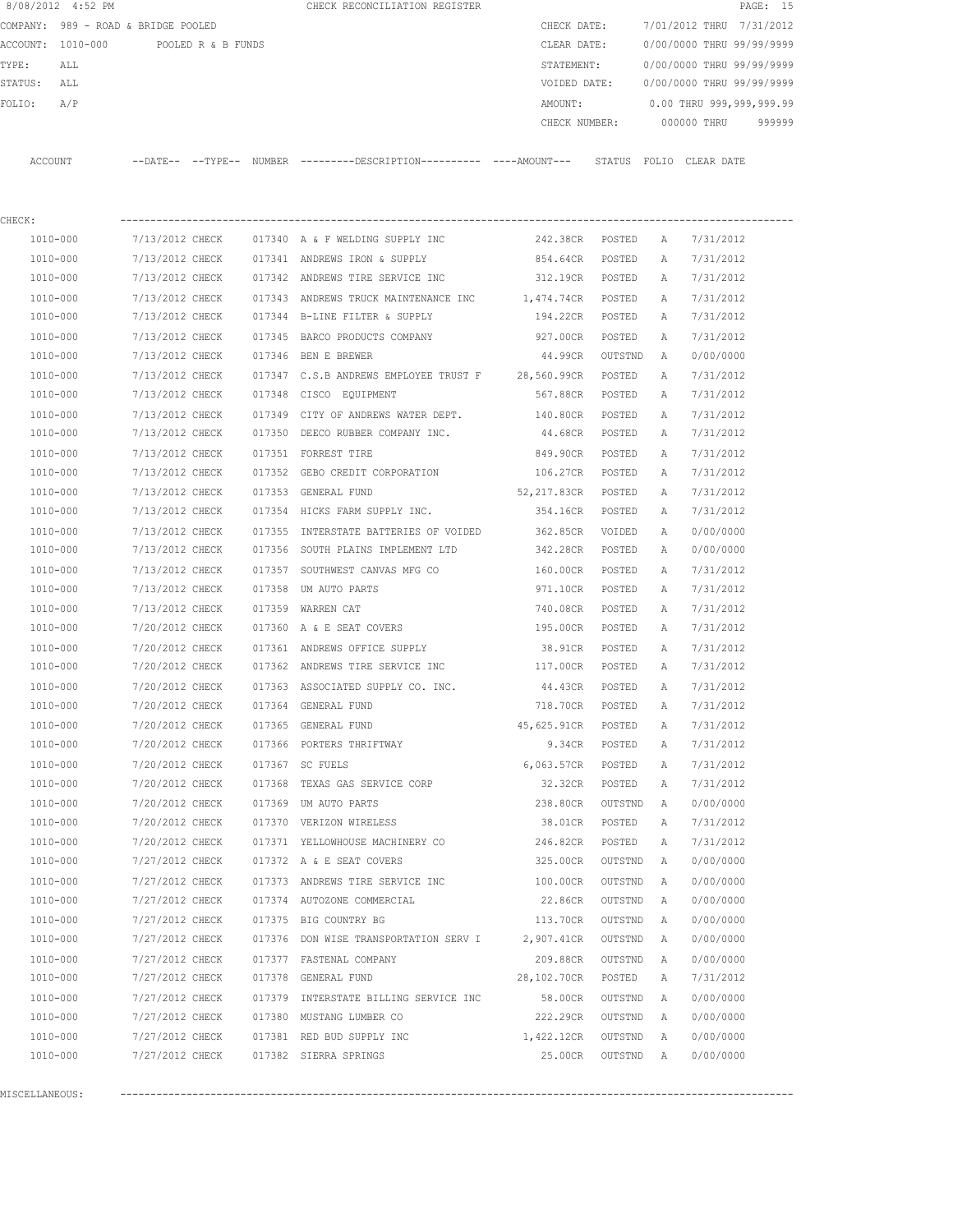|                | 8/08/2012 4:52 PM                    |  | CHECK RECONCILIATION REGISTER                                                                                  |                                                                                                      |             |  |                                        | PAGE: 16 |
|----------------|--------------------------------------|--|----------------------------------------------------------------------------------------------------------------|------------------------------------------------------------------------------------------------------|-------------|--|----------------------------------------|----------|
|                | COMPANY: 989 - ROAD & BRIDGE POOLED  |  |                                                                                                                |                                                                                                      |             |  | CHECK DATE: 7/01/2012 THRU 7/31/2012   |          |
|                | ACCOUNT: 1010-000 POOLED R & B FUNDS |  |                                                                                                                |                                                                                                      | CLEAR DATE: |  | 0/00/0000 THRU 99/99/9999              |          |
| TYPE:          | ALL                                  |  |                                                                                                                |                                                                                                      | STATEMENT:  |  | 0/00/0000 THRU 99/99/9999              |          |
| STATUS: ALL    |                                      |  |                                                                                                                |                                                                                                      |             |  | VOIDED DATE: 0/00/0000 THRU 99/99/9999 |          |
| FOLIO: A/P     |                                      |  |                                                                                                                |                                                                                                      |             |  | AMOUNT: 0.00 THRU 999,999,999.99       |          |
|                |                                      |  |                                                                                                                |                                                                                                      |             |  | CHECK NUMBER: 000000 THRU 999999       |          |
|                |                                      |  |                                                                                                                | ACCOUNT -DATE-- --TYPE-- NUMBER ---------DESCRIPTION---------- ----AMOUNT--- STATUS FOLIO CLEAR DATE |             |  |                                        |          |
| MISCELLANEOUS: |                                      |  |                                                                                                                |                                                                                                      |             |  |                                        |          |
|                |                                      |  |                                                                                                                | 1010-000 1/13/2012 MISC. 017355 INTERSTATE BATTERIES OF VOIDED 362.85 VOIDED A 0/00/0000             |             |  |                                        |          |
|                | TOTALS FOR ACCOUNT 1010-000          |  |                                                                                                                | CHECK TOTAL: 176,346.75CR                                                                            |             |  |                                        |          |
|                |                                      |  | DEPOSIT TOTAL:                                                                                                 |                                                                                                      | 0.00        |  |                                        |          |
|                |                                      |  | INTEREST TOTAL:                                                                                                |                                                                                                      | 0.00        |  |                                        |          |
|                |                                      |  |                                                                                                                | MISCELLANEOUS TOTAL: 362.85                                                                          |             |  |                                        |          |
|                |                                      |  | SERVICE CHARGE TOTAL:                                                                                          |                                                                                                      | 0.00        |  |                                        |          |
|                |                                      |  | EFT FOR THE STATE OF THE STATE OF THE STATE OF THE STATE OF THE STATE OF THE STATE OF THE STATE OF THE STATE O | TOTAL:                                                                                               | 0.00        |  |                                        |          |
|                |                                      |  | BANK-DRAFT TOTAL:                                                                                              |                                                                                                      | 0.00        |  |                                        |          |
|                |                                      |  |                                                                                                                |                                                                                                      |             |  |                                        |          |
|                | TOTALS FOR ROAD & BRIDGE POOLED      |  | <b>CHECK</b>                                                                                                   | TOTAL: 176,346.75CR                                                                                  |             |  |                                        |          |
|                |                                      |  | DEPOSIT                                                                                                        | TOTAL:                                                                                               | 0.00        |  |                                        |          |
|                |                                      |  | INTEREST                                                                                                       | TOTAL:                                                                                               | 0.00        |  |                                        |          |
|                |                                      |  | MISCELLANEOUS TOTAL:                                                                                           |                                                                                                      | 362.85      |  |                                        |          |
|                |                                      |  | SERVICE CHARGE TOTAL:                                                                                          |                                                                                                      | 0.00        |  |                                        |          |
|                |                                      |  | EFT FOR THE STATE OF THE STATE OF THE STATE OF THE STATE OF THE STATE OF THE STATE OF THE STATE OF THE STATE O | TOTAL:                                                                                               | 0.00        |  |                                        |          |
|                |                                      |  | BANK-DRAFT                                                                                                     | TOTAL:                                                                                               | 0.00        |  |                                        |          |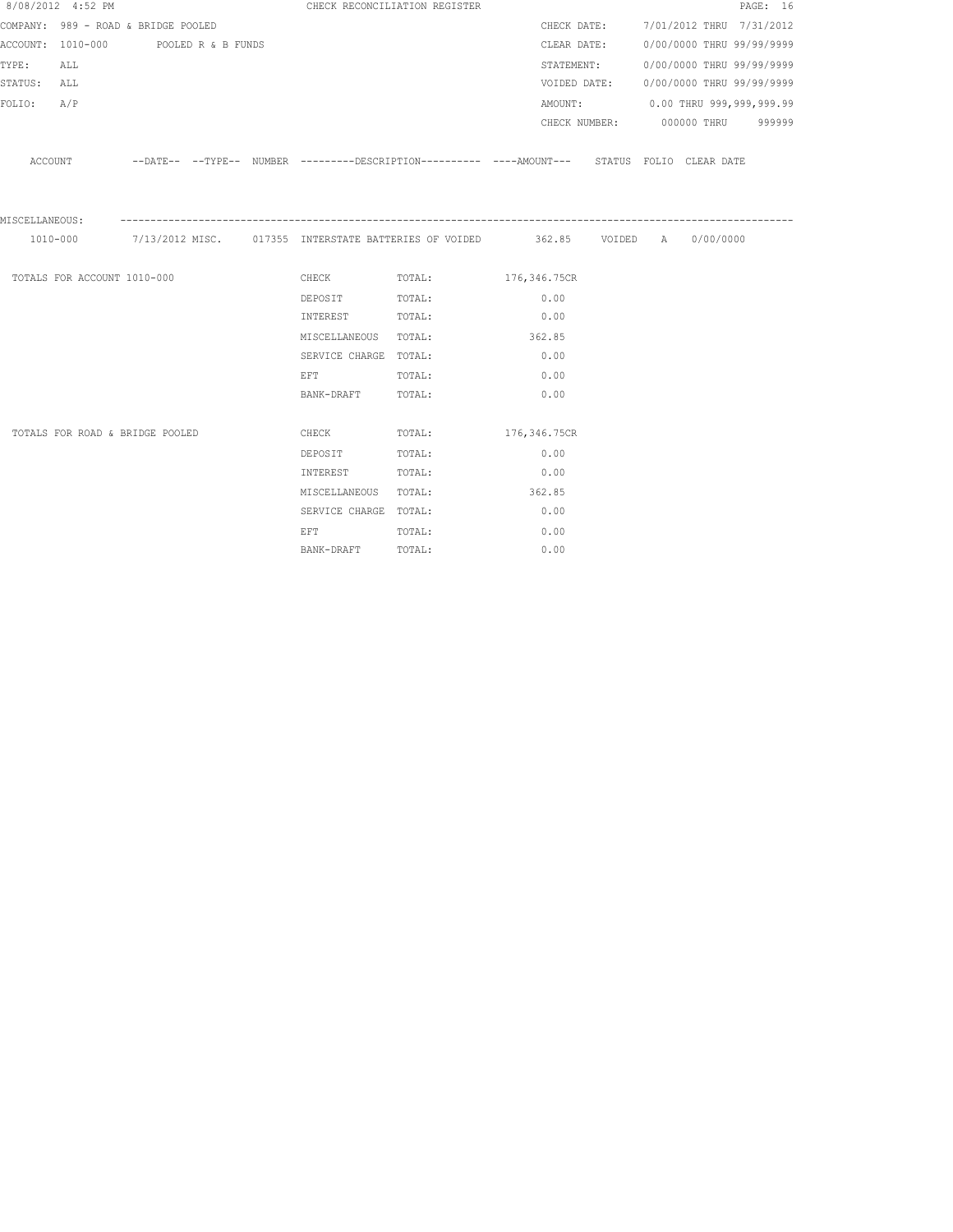|         | 8/08/2012 4:52 PM                       |                          |        | CHECK RECONCILIATION REGISTER                                                                |                    |                |              |                           | PAGE: 17 |
|---------|-----------------------------------------|--------------------------|--------|----------------------------------------------------------------------------------------------|--------------------|----------------|--------------|---------------------------|----------|
|         | COMPANY: 999 - GENERAL FUND CASH POOLED |                          |        |                                                                                              | CHECK DATE:        |                |              | 7/01/2012 THRU 7/31/2012  |          |
|         | ACCOUNT: 1010-000                       | GENERAL FUND POOLED CASH |        |                                                                                              | CLEAR DATE:        |                |              | 0/00/0000 THRU 99/99/9999 |          |
| TYPE:   | ALL                                     |                          |        |                                                                                              | STATEMENT:         |                |              | 0/00/0000 THRU 99/99/9999 |          |
| STATUS: | ALL                                     |                          |        |                                                                                              | VOIDED DATE:       |                |              | 0/00/0000 THRU 99/99/9999 |          |
| FOLIO:  | A/P                                     |                          |        |                                                                                              | AMOUNT:            |                |              | 0.00 THRU 999,999,999.99  |          |
|         |                                         |                          |        |                                                                                              | CHECK NUMBER:      |                |              | 000000 THRU               | 999999   |
|         | ACCOUNT                                 |                          |        | --DATE-- --TYPE-- NUMBER --------DESCRIPTION---------- ----AMOUNT--- STATUS FOLIO CLEAR DATE |                    |                |              |                           |          |
|         |                                         |                          |        |                                                                                              |                    |                |              |                           |          |
| CHECK:  |                                         |                          |        |                                                                                              |                    |                |              |                           |          |
|         | 1010-000                                | 7/13/2012 CHECK          |        | 102513 BERNIE C ROLLWITZ                                                                     | 40.00CR            | POSTED         | A            | 7/31/2012                 |          |
|         | 1010-000                                | 7/13/2012 CHECK          |        | 102514 BRENDA LEMOND                                                                         | 40.00CR            | POSTED         | A            | 7/31/2012                 |          |
|         | 1010-000                                | 7/13/2012 CHECK          |        | 102515 CHARLES VOGT                                                                          |                    | 40.00CR POSTED | A            | 7/31/2012                 |          |
|         | 1010-000                                | 7/13/2012 CHECK          |        | 102516 JESSICA MORALES                                                                       | 40.00CR            | POSTED         | A            | 7/31/2012                 |          |
|         | 1010-000                                | 7/13/2012 CHECK          |        | 102517 JO ANN SEALY                                                                          | 40.00CR            | POSTED         | A            | 7/31/2012                 |          |
|         | 1010-000                                | 7/13/2012 CHECK          | 102518 | LISA ATKINS                                                                                  | 40.00CR            | POSTED         | Α            | 7/31/2012                 |          |
|         | 1010-000                                | 7/13/2012 CHECK          |        | 102519 MANUEL GONZALES                                                                       | 40.00CR            | OUTSTND        | A            | 0/00/0000                 |          |
|         | 1010-000                                | 7/13/2012 CHECK          |        | 102520 NATHAN GRAY                                                                           | 40.00CR            | POSTED         | Α            | 7/31/2012                 |          |
|         | 1010-000                                | 7/13/2012 CHECK          |        | 102521 TOM HATHCOCK                                                                          | 40.00CR            | POSTED         | A            | 7/31/2012                 |          |
|         | 1010-000                                | 7/13/2012 CHECK          |        | 102522 VICKIE THOMPSON                                                                       | 40.00CR            | POSTED         | Α            | 7/31/2012                 |          |
|         | 1010-000                                | 7/13/2012 CHECK          |        | 102523 ABSOLUTE FIRE PROTECTION INC 415.10CR                                                 |                    | POSTED         | Α            | 7/31/2012                 |          |
|         | 1010-000                                | 7/13/2012 CHECK          |        | 102524 ADVANCED BUSINESS SOLUTIONS                                                           | 146.20CR POSTED    |                | Α            | 7/31/2012                 |          |
|         | 1010-000                                | 7/13/2012 CHECK          | 102525 | AIR FILTRATION PRODUCTS AND SE                                                               | 2,086.90CR         | POSTED         | Α            | 7/31/2012                 |          |
|         | 1010-000                                | 7/13/2012 CHECK          |        | 102526 ANDREWS BUILDERS SUPPLY INC                                                           | 3.99CR             | POSTED         | Α            | 7/31/2012                 |          |
|         | 1010-000                                | 7/13/2012 CHECK          |        | 102527 ANDREWS COUNTY NEWS INC                                                               | 126.00CR           | POSTED         | A            | 7/31/2012                 |          |
|         | 1010-000                                | 7/13/2012 CHECK          | 102528 | ANDREWS FAMILY MEDICINE                                                                      | 229.56CR           | POSTED         | Α            | 7/31/2012                 |          |
|         | 1010-000                                | 7/13/2012 CHECK          |        | 102529 ANDREWS IRON & SUPPLY                                                                 | 175.00CR           | POSTED         | A            | 7/31/2012                 |          |
|         | 1010-000                                | 7/13/2012 CHECK          | 102530 | ANDREWS PEST CONTROL                                                                         | 80.00CR            | POSTED         | Α            | 7/31/2012                 |          |
|         | 1010-000                                | 7/13/2012 CHECK          |        | 102531 ANDREWS PRESCRIPTION SHOP LLC 3,624.14CR                                              |                    | POSTED         | A            | 7/31/2012                 |          |
|         | 1010-000                                | 7/13/2012 CHECK          |        | 102532 VOID CHECK                                                                            | 0.00               | POSTED         | Α            | 7/31/2012                 |          |
|         | 1010-000                                | 7/13/2012 CHECK          |        | 102533 ANDREWS TIRE SERVICE INC                                                              | 28.00CR            | POSTED         | A            | 7/31/2012                 |          |
|         | 1010-000                                | 7/13/2012 CHECK          |        | 102534 ANDREWS VETERINARY CLINIC CORP                                                        | 548.00CR           | POSTED         | A            | 7/31/2012                 |          |
|         | 1010-000                                | 7/13/2012 CHECK          |        | 102535 ANDREWS VISION CENTER                                                                 | 280.00CR           | POSTED         | A            | 7/31/2012                 |          |
|         | 1010-000                                | 7/13/2012 CHECK          |        | 102536 ASSOCIATED SUPPLY CO. INC.                                                            | 446.15CR           | POSTED         | $\mathbb{A}$ | 7/31/2012                 |          |
|         | 1010-000                                | 7/13/2012 CHECK          |        | 102537 BEAR GRAPHICS INC                                                                     | 477.25CR           | POSTED         | Α            | 7/31/2012                 |          |
|         | $1010 - 000$                            | 7/13/2012 CHECK          |        | 102538 BEN E BREWER                                                                          | 141.49CR           | OUTSTND        | Α            | 0/00/0000                 |          |
|         | 1010-000                                | 7/13/2012 CHECK          |        | 102539 BIG LAKE PHARMACY                                                                     | 207.04CR           | POSTED         | Α            | 7/31/2012                 |          |
|         | 1010-000                                | 7/13/2012 CHECK          |        | 102540 BILL BEATTY INSURANCE AGENCY,                                                         | 206.00CR           | POSTED         | Α            | 7/31/2012                 |          |
|         | 1010-000                                | 7/13/2012 CHECK          |        | 102541 BLAINE INDUSTRIAL SUPPLY                                                              | 625.33CR           | OUTSTND        | A            | 0/00/0000                 |          |
|         | 1010-000                                | 7/13/2012 CHECK          |        | 102542 BOLER EQUIPMENT SERVICE INC                                                           | 325.50CR           | POSTED         | Α            | 7/31/2012                 |          |
|         | 1010-000                                | 7/13/2012 CHECK          |        | 102543 BORDER STATES ELECTRIC SUPPLY                                                         | 3,942.16CR         | POSTED         | Α            | 7/31/2012                 |          |
|         | $1010 - 000$                            | 7/13/2012 CHECK          |        | 102544 C.S.B ANDREWS EMPLOYEE TRUST F 179,851.83CR                                           |                    | POSTED         | Α            | 7/31/2012                 |          |
|         | 1010-000                                | 7/13/2012 CHECK          |        | 102545 CALDWELL COUNTRY CHEVROLET 26,335.00CR                                                |                    | POSTED         | Α            | 7/31/2012                 |          |
|         | 1010-000                                | 7/13/2012 CHECK          |        | 102546 CENTER FOR DISEASE DETECTION                                                          | 399.00CR           | POSTED         | Α            | 7/31/2012                 |          |
|         | 1010-000                                | 7/13/2012 CHECK          |        | 102547 CHEMSEARCH                                                                            | 419.00CR           | POSTED         | Α            | 7/31/2012                 |          |
|         | 1010-000                                | 7/13/2012 CHECK          |        | 102548 CITY OF ANDREWS WATER DEPT.                                                           | 10,349.89CR        | POSTED         | Α            | 7/31/2012                 |          |
|         | 1010-000                                | 7/13/2012 CHECK          |        | 102549 CITY OF ODESSA                                                                        | 24.00CR            | POSTED         | Α            | 7/31/2012                 |          |
|         | 1010-000                                | 7/13/2012 CHECK          |        | 102550 CMC BUSINESS SYSTEMS INC                                                              | 334.27CR           | OUTSTND        | Α            | 0/00/0000                 |          |
|         | 1010-000                                | 7/13/2012 CHECK          |        | 102551 CMC BUSINESS SYSTEMS INC                                                              | 180.00CR           | POSTED         | Α            | 7/31/2012                 |          |
|         | 1010-000                                | 7/13/2012 CHECK          |        | 102552 COLDWATER PUMP AND WINDMILL SE                                                        | 1,253.44CR POSTED  |                | Α            | 7/31/2012                 |          |
|         | 1010-000                                | 7/13/2012 CHECK          |        | 102553 COMPLETE EXTERIORS                                                                    | 11,800.00CR POSTED |                | Α            | 7/31/2012                 |          |
|         | 1010-000                                | 7/13/2012 CHECK          |        | 102554 COUNTY OF UPTON STATE OF TEXAS                                                        | 5,775.00CR         | POSTED         | Α            | 7/31/2012                 |          |
|         | 1010-000                                | 7/13/2012 CHECK          |        | 102555 CRS DIAGNOSTIC SERVICE LLC                                                            | 95.00CR            | POSTED         | Α            | 7/31/2012                 |          |
|         | 1010-000                                | 7/13/2012 CHECK          |        | 102556 CYNTHIA JONES                                                                         | 314.95CR           | POSTED         | Α            | 7/31/2012                 |          |
|         |                                         |                          |        |                                                                                              |                    |                |              |                           |          |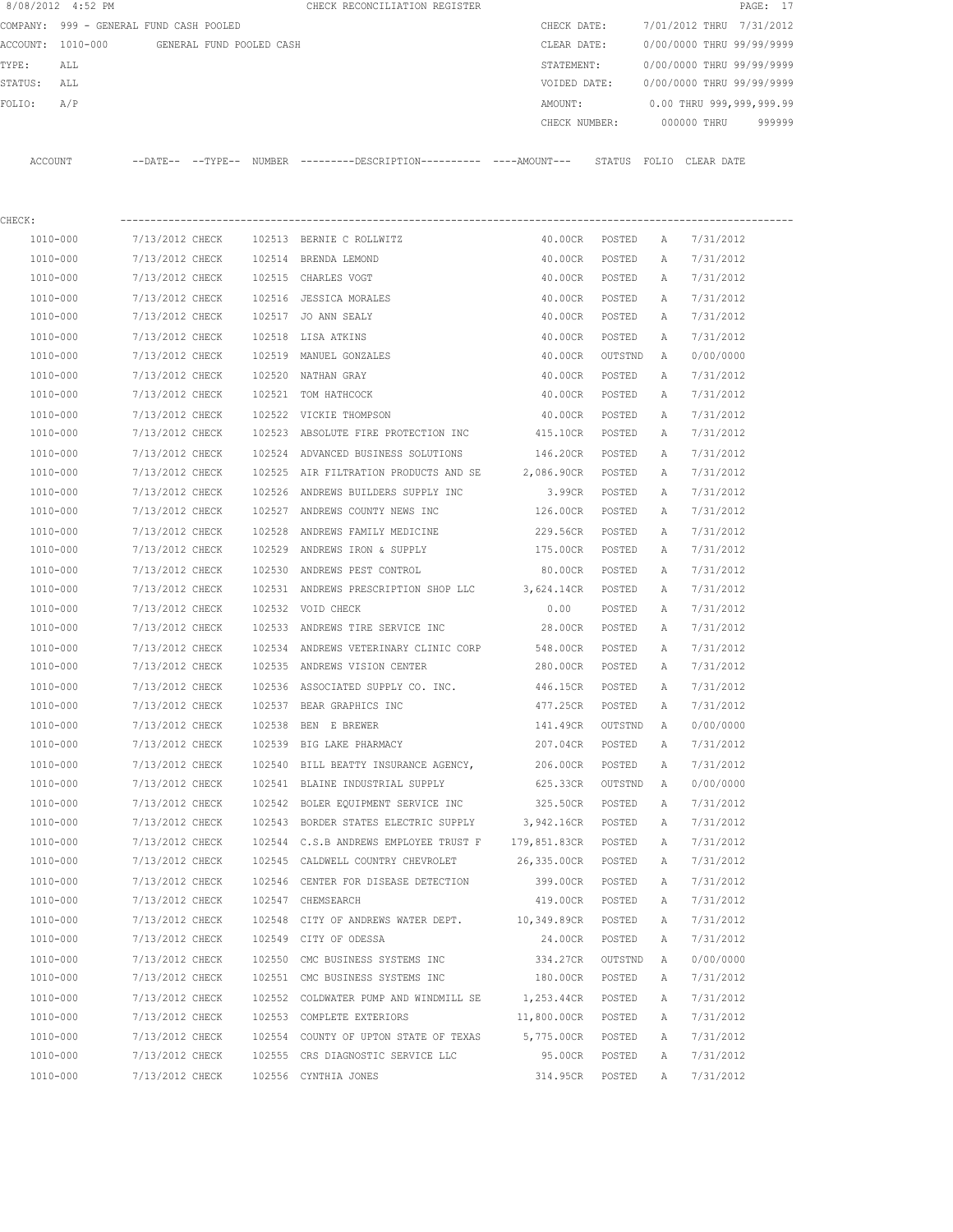|             | 8/08/2012 4:52 PM                       |                 |                          |        | CHECK RECONCILIATION REGISTER                                                                |                    |         |              |                           | PAGE: 18 |
|-------------|-----------------------------------------|-----------------|--------------------------|--------|----------------------------------------------------------------------------------------------|--------------------|---------|--------------|---------------------------|----------|
|             | COMPANY: 999 - GENERAL FUND CASH POOLED |                 |                          |        |                                                                                              | CHECK DATE:        |         |              | 7/01/2012 THRU 7/31/2012  |          |
|             | ACCOUNT: 1010-000                       |                 | GENERAL FUND POOLED CASH |        |                                                                                              | CLEAR DATE:        |         |              | 0/00/0000 THRU 99/99/9999 |          |
| TYPE:       | ALL                                     |                 |                          |        |                                                                                              | STATEMENT:         |         |              | 0/00/0000 THRU 99/99/9999 |          |
| STATUS: ALL |                                         |                 |                          |        |                                                                                              | VOIDED DATE:       |         |              | 0/00/0000 THRU 99/99/9999 |          |
| FOLIO:      | A/P                                     |                 |                          |        |                                                                                              | AMOUNT:            |         |              | 0.00 THRU 999,999,999.99  |          |
|             |                                         |                 |                          |        |                                                                                              | CHECK NUMBER:      |         |              | 000000 THRU               | 999999   |
|             | ACCOUNT                                 |                 |                          |        | --DATE-- --TYPE-- NUMBER ---------DESCRIPTION---------- ----AMOUNT--- STATUS FOLIO CLEARDATE |                    |         |              |                           |          |
| CHECK:      |                                         |                 |                          |        |                                                                                              |                    |         |              |                           |          |
|             | 1010-000                                | 7/13/2012 CHECK |                          |        | 102557 DATA FLEX BUSINESS PRODUCTS, L                                                        | 209.70CR POSTED    |         | A            | 7/31/2012                 |          |
|             | 1010-000                                | 7/13/2012 CHECK |                          |        | 102558 DAVID B BROOKS                                                                        | 100.00CR           | POSTED  | A            | 7/31/2012                 |          |
|             | 1010-000                                | 7/13/2012 CHECK |                          |        | 102559 DEE ANN COLLINSWORTH                                                                  | 46.06CR            | POSTED  | A            | 7/31/2012                 |          |
|             | 1010-000                                | 7/13/2012 CHECK |                          |        | 102560 DEECO RUBBER COMPANY INC.                                                             | 163.03CR POSTED    |         | A            | 7/31/2012                 |          |
|             | 1010-000                                | 7/13/2012 CHECK |                          |        | 102561 DUCKWALL-ALCO STORES INC                                                              | 78.10CR POSTED     |         | Α            | 7/31/2012                 |          |
|             | 1010-000                                | 7/13/2012 CHECK |                          |        | 102562 E.W. HARPER, D.D.S.                                                                   | 443.00CR POSTED    |         | $\mathbb{A}$ | 7/31/2012                 |          |
|             | 1010-000                                | 7/13/2012 CHECK |                          |        | 102563 EAN HOLDINGS LLC                                                                      | 163.78CR POSTED    |         | Α            | 7/31/2012                 |          |
|             | 1010-000                                | 7/13/2012 CHECK |                          |        | 102564 EXTENSION ACCOUNT #255003 C/O                                                         | 10.00CR            | POSTED  | A            | 7/31/2012                 |          |
|             | 1010-000                                | 7/13/2012 CHECK |                          |        | 102565 GEBO CREDIT CORPORATION                                                               | 3,142.04CR POSTED  |         | А            | 7/31/2012                 |          |
|             | 1010-000                                | 7/13/2012 CHECK |                          |        | 102566 VOID CHECK                                                                            | 0.00               | POSTED  | Α            | 7/31/2012                 |          |
|             | 1010-000                                | 7/13/2012 CHECK |                          |        | 102567 GENERAL FUND                                                                          | 14,028.30CR POSTED |         | А            | 7/31/2012                 |          |
|             | 1010-000                                | 7/13/2012 CHECK |                          | 102568 | GEORGE F GOMEZ                                                                               | 2,351.00CR         | POSTED  | Α            | 7/31/2012                 |          |
|             | 1010-000                                | 7/13/2012 CHECK |                          |        | 102569 GRAINGER INC                                                                          | 2,257.23CR POSTED  |         | Α            | 7/31/2012                 |          |
|             | 1010-000                                | 7/13/2012 CHECK |                          |        | 102570 H.T. SUTON                                                                            | 400.00CR           | POSTED  | А            | 7/31/2012                 |          |
|             | 1010-000                                | 7/13/2012 CHECK |                          |        | 102571 HORIZON REPORTERS                                                                     | 198.25CR           | POSTED  | А            | 7/31/2012                 |          |
|             | 1010-000                                | 7/13/2012 CHECK |                          |        | 102572 HUNTER EMFINGER DBA                                                                   | 170.00CR           | POSTED  | Α            | 7/31/2012                 |          |
|             | 1010-000                                | 7/13/2012 CHECK |                          |        | 102573 ICOP INC                                                                              | 188.00CR POSTED    |         | Α            | 7/31/2012                 |          |
|             | 1010-000                                | 7/13/2012 CHECK |                          |        | 102574 INTERSTATE BILLING SERVICE INC                                                        | 278.89CR           | POSTED  | Α            | 7/31/2012                 |          |
|             | 1010-000                                | 7/13/2012 CHECK |                          |        | 102575 J WATSON GOLF SALES                                                                   | 527.10CR POSTED    |         | A            | 7/31/2012                 |          |
|             | 1010-000                                | 7/13/2012 CHECK |                          |        | 102576 JOYCE MILLER                                                                          | 194.25CR           | OUTSTND | A            | 0/00/0000                 |          |
|             | 1010-000                                | 7/13/2012 CHECK |                          |        | 102577 KENDA HECKLER                                                                         | 1,366.11CR POSTED  |         | А            | 7/31/2012                 |          |
|             | 1010-000                                | 7/13/2012 CHECK |                          |        | 102578 LA CASA VERDE NURSERY                                                                 | 424.57CR           | POSTED  | Α            | 7/31/2012                 |          |
|             | 1010-000                                | 7/13/2012 CHECK |                          |        | 102579 LAWNMOWER SALES & SERV CO                                                             | 889.00CR           | POSTED  | Α            | 7/31/2012                 |          |
|             | 1010-000                                | 7/13/2012 CHECK |                          |        | 102580 LEXISNEXIS                                                                            | 348.59CR           | POSTED  | A            | 7/31/2012                 |          |
|             | 1010-000                                | 7/13/2012 CHECK |                          |        | 102581 MARK HOOPER ATTORNEY AT LAW                                                           | 600.00CR           | OUTSTND | A            | 0/00/0000                 |          |
|             | 1010-000                                | 7/13/2012 CHECK |                          |        | 102582 MCNETT FUNERAL HOME INC 3,140.00CR                                                    |                    | OUTSTND | A            | 0/00/0000                 |          |
|             | 1010-000                                | 7/13/2012 CHECK |                          |        | 102583 MIDLAND COUNTY JUVENILE PROBAT 2,315.99CR                                             |                    | POSTED  | Α            | 7/31/2012                 |          |
|             | $1010 - 000$                            | 7/13/2012 CHECK |                          |        | 102584 MORRISON SUPPLY COMPANY                                                               | 1,082.22CR POSTED  |         | Α            | 7/31/2012                 |          |
|             | 1010-000                                | 7/13/2012 CHECK |                          |        | 102585 MUSTANG PRINTERS & ENGRAVERS I                                                        | 228.40CR           | POSTED  | Α            | 7/31/2012                 |          |
|             | 1010-000                                | 7/13/2012 CHECK |                          |        | 102586 NERI FLORES                                                                           | 890.81CR           | POSTED  | Α            | 7/31/2012                 |          |
|             | 1010-000                                | 7/13/2012 CHECK |                          |        | 102587 NEW DAY COUNSELING                                                                    | 774.00CR           | POSTED  | Α            | 7/31/2012                 |          |
|             | 1010-000                                | 7/13/2012 CHECK |                          |        | 102588 NXTEC SALES GROUP INC.                                                                | 2,839.95CR POSTED  |         | Α            | 7/31/2012                 |          |
|             | 1010-000                                | 7/13/2012 CHECK |                          |        | 102589 OAKS DISTRIBUTING                                                                     | 4,693.32CR POSTED  |         | Α            | 7/31/2012                 |          |
|             | 1010-000                                | 7/13/2012 CHECK |                          |        | 102590 PERMIAN REGIONAL MEDICAL CENTE                                                        | 34.30CR            | POSTED  | Α            | 7/31/2012                 |          |
|             | 1010-000                                | 7/13/2012 CHECK |                          |        | 102591 PORTERS THRIFTWAY                                                                     | 112.39CR           | POSTED  | Α            | 7/31/2012                 |          |
|             | 1010-000                                | 7/13/2012 CHECK |                          |        | 102592 PRODUCTION SPECIALTY SERV LLC 1,968.95CR                                              |                    | POSTED  | Α            | 7/31/2012                 |          |
|             | 1010-000                                | 7/13/2012 CHECK |                          |        | 102593 PROFESSIONAL TURF PRODUCTS                                                            | 549.71CR           | POSTED  | Α            | 7/31/2012                 |          |
|             | 1010-000                                | 7/13/2012 CHECK |                          |        | 102594 QUILL CORPORATION                                                                     | 681.97CR           | POSTED  | Α            | 7/31/2012                 |          |
|             | 1010-000                                | 7/13/2012 CHECK |                          |        | 102595 RANKIN COUNTY HOSPITAL DISTRIC                                                        | 75.00CR            | POSTED  | Α            | 7/31/2012                 |          |
|             | 1010-000                                | 7/13/2012 CHECK |                          |        | 102596 REDWOOD TOXICOLOGY LABORATORY                                                         | 70.00CR            | POSTED  | Α            | 7/31/2012                 |          |
|             | 1010-000                                | 7/13/2012 CHECK |                          |        | 102597 RICHARD B CULBERT MD PA                                                               | 898.74CR           | POSTED  | Α            | 7/31/2012                 |          |
|             | 1010-000                                | 7/13/2012 CHECK |                          |        | 102598 ROBERT EDWARD LEAHEY                                                                  | 800.00CR           | POSTED  | $\mathbb{A}$ | 7/31/2012                 |          |
|             | 1010-000                                | 7/13/2012 CHECK |                          |        | 102599 ROBERT W GARCIA MD                                                                    | 2,687.50CR POSTED  |         | Α            | 7/31/2012                 |          |
|             | 1010-000                                | 7/13/2012 CHECK |                          |        | 102600 ROBIN HARPER                                                                          | 686.79CR           | POSTED  | Α            | 7/31/2012                 |          |
|             |                                         |                 |                          |        |                                                                                              |                    |         |              |                           |          |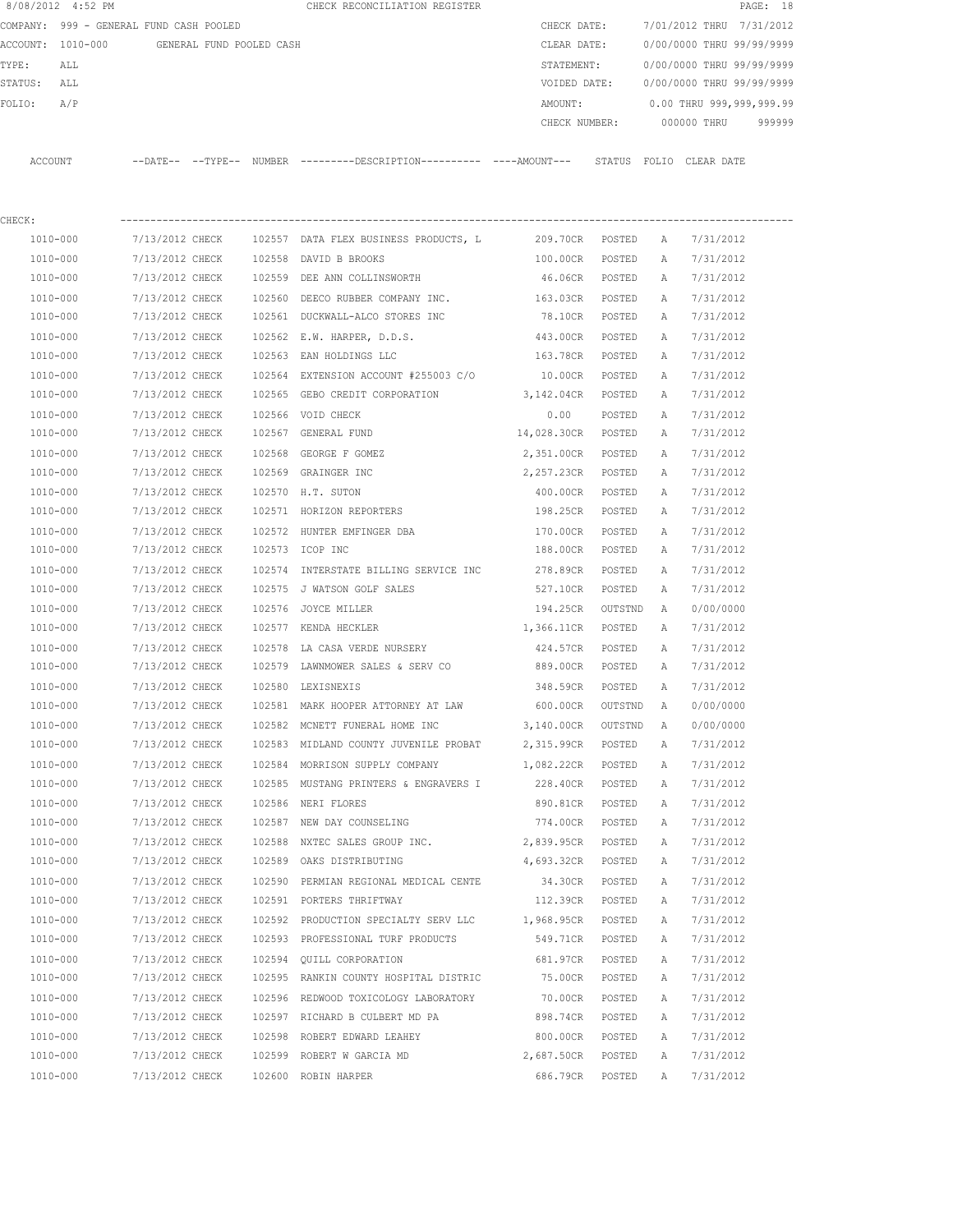|                                                                                                               |              |                 |  |               | CHECK RECONCILIATION REGISTER                                                             |                        |         |   |                           | PAGE: 19 |
|---------------------------------------------------------------------------------------------------------------|--------------|-----------------|--|---------------|-------------------------------------------------------------------------------------------|------------------------|---------|---|---------------------------|----------|
| 8/08/2012 4:52 PM<br>COMPANY: 999 - GENERAL FUND CASH POOLED<br>ACCOUNT: 1010-000<br>GENERAL FUND POOLED CASH |              |                 |  |               |                                                                                           | CHECK DATE:            |         |   | 7/01/2012 THRU 7/31/2012  |          |
|                                                                                                               |              |                 |  |               |                                                                                           | CLEAR DATE:            |         |   | 0/00/0000 THRU 99/99/9999 |          |
| TYPE:                                                                                                         | ALL          |                 |  |               |                                                                                           | STATEMENT:             |         |   | 0/00/0000 THRU 99/99/9999 |          |
| STATUS:                                                                                                       | ALL          |                 |  |               |                                                                                           | VOIDED DATE:           |         |   | 0/00/0000 THRU 99/99/9999 |          |
| FOLIO:                                                                                                        | A/P          |                 |  |               |                                                                                           | AMOUNT:                |         |   | 0.00 THRU 999,999,999.99  |          |
|                                                                                                               |              |                 |  |               |                                                                                           | CHECK NUMBER:          |         |   | 000000 THRU               | 999999   |
|                                                                                                               | ACCOUNT      |                 |  |               | --DATE-- --TYPE-- NUMBER --------DESCRIPTION--------- ---AMOUNT--- STATUS FOLIO CLEARDATE |                        |         |   |                           |          |
|                                                                                                               |              |                 |  |               |                                                                                           |                        |         |   |                           |          |
| CHECK:                                                                                                        |              |                 |  |               |                                                                                           |                        |         |   |                           |          |
|                                                                                                               | 1010-000     | 7/13/2012 CHECK |  |               | 102601 SANDOVAL'S MAINTENANCE                                                             | 1,200.00CR POSTED      |         | A | 7/31/2012                 |          |
|                                                                                                               | 1010-000     | 7/13/2012 CHECK |  |               | 102602 SATISH NAYAK MD                                                                    | 106.11CR POSTED        |         | A | 7/31/2012                 |          |
|                                                                                                               | 1010-000     | 7/13/2012 CHECK |  |               | 102603 SCOTT MERRIMAN INC                                                                 | 3,150.10CR POSTED      |         | A | 7/31/2012                 |          |
|                                                                                                               | 1010-000     | 7/13/2012 CHECK |  |               | 102604 SEARS FAMILY DENTAL                                                                | 190.00CR POSTED        |         | A | 7/31/2012                 |          |
|                                                                                                               | 1010-000     | 7/13/2012 CHECK |  |               | 102605 SIERRA SPRINGS                                                                     | 245.99CR POSTED        |         | A | 7/31/2012                 |          |
|                                                                                                               | 1010-000     | 7/13/2012 CHECK |  | 102606        | SIMS PLASTICS, INC.                                                                       | 2,891.02CR POSTED      |         | Α | 7/31/2012                 |          |
|                                                                                                               | 1010-000     | 7/13/2012 CHECK |  | 102607        | SMC DIRECT LLC                                                                            | 698.98CR POSTED        |         | Α | 7/31/2012                 |          |
|                                                                                                               | 1010-000     | 7/13/2012 CHECK |  | 102608        | SON ADMIN ODE                                                                             | 2,050.00CR OUTSTND     |         | A | 0/00/0000                 |          |
|                                                                                                               | 1010-000     | 7/13/2012 CHECK |  |               | 102609 SOUTH PLAINS FORENSIC PATHOLOG 2,000.00CR POSTED                                   |                        |         | A | 7/31/2012                 |          |
|                                                                                                               | 1010-000     | 7/13/2012 CHECK |  |               | 102610 SPORT SUPPLY GROUP INC                                                             | 3,106.84CR POSTED      |         | A | 7/31/2012                 |          |
|                                                                                                               | 1010-000     | 7/13/2012 CHECK |  | 102611 SPRINT |                                                                                           | 1,110.91CR             | POSTED  | Α | 7/31/2012                 |          |
|                                                                                                               | 1010-000     | 7/13/2012 CHECK |  |               | 102612 STANDARD COFFEE SERVICE CO                                                         | 264.95CR               | POSTED  | Α | 7/31/2012                 |          |
|                                                                                                               | 1010-000     | 7/13/2012 CHECK |  |               | 102613 STANDBY POWER SUPPORT SYSTEMS,                                                     | 308.45CR               | POSTED  | Α | 7/31/2012                 |          |
|                                                                                                               | 1010-000     | 7/13/2012 CHECK |  |               | 102614 STATE COMPTROLLER SALES TAX                                                        | 617.54CR               | POSTED  | Α | 7/31/2012                 |          |
|                                                                                                               | 1010-000     | 7/13/2012 CHECK |  |               | 102615 STERICYCLE INC                                                                     | 574.57CR POSTED        |         | Α | 7/31/2012                 |          |
|                                                                                                               | 1010-000     | 7/13/2012 CHECK |  |               | 102616 STURGIS WARE LLC                                                                   | 1,500.00CR POSTED      |         | A | 7/31/2012                 |          |
|                                                                                                               | 1010-000     | 7/13/2012 CHECK |  | 102617        | SUDDENLINK                                                                                | 26.34CR                | POSTED  | Α | 7/31/2012                 |          |
|                                                                                                               | 1010-000     | 7/13/2012 CHECK |  | 102618        | T.F. HARPER & ASSOCIATES LP                                                               | 135.20CR               | POSTED  | Α | 7/31/2012                 |          |
|                                                                                                               | 1010-000     | 7/13/2012 CHECK |  | 102619        | TDCJ CASHIER'S OFFICE                                                                     | 150.00CR               | POSTED  | Α | 7/31/2012                 |          |
|                                                                                                               | 1010-000     | 7/13/2012 CHECK |  | 102620        | TEXAS ASSOCIATION OF COUNTIES                                                             | 625.00CR               | POSTED  | A | 7/31/2012                 |          |
|                                                                                                               | 1010-000     | 7/13/2012 CHECK |  |               | 102621 TEXAS GAS SERVICE CORP                                                             | 425.40CR               | POSTED  | A | 7/31/2012                 |          |
|                                                                                                               | 1010-000     | 7/13/2012 CHECK |  | 102622        | TEXAS SPEED & PERFORANCE                                                                  | 225.00CR               | POSTED  | Α | 7/31/2012                 |          |
|                                                                                                               | 1010-000     | 7/13/2012 CHECK |  |               | 102623 THYSSENKRUPP ELEVATOR CORP                                                         | 607.75CR               | POSTED  | Α | 7/31/2012                 |          |
|                                                                                                               | 1010-000     | 7/13/2012 CHECK |  |               | 102624 TRANE US INC.                                                                      | 198,945.40CR           | OUTSTND | A | 0/00/0000                 |          |
|                                                                                                               | 1010-000     | 7/13/2012 CHECK |  |               | 102625 TREE'S REFRIGERATION                                                               | 263.30CR               | POSTED  | Α | 7/31/2012                 |          |
|                                                                                                               | 1010-000     | 7/13/2012 CHECK |  |               | 102626 TRUE AUTOMATION                                                                    | 4,787.50CR             | POSTED  | Α | 7/31/2012                 |          |
|                                                                                                               | 1010-000     | 7/13/2012 CHECK |  |               | 102627 TTUHSC SCHOOL OF NURSING                                                           | 2,180.00CR             | POSTED  | Α | 7/31/2012                 |          |
|                                                                                                               | 1010-000     | 7/13/2012 CHECK |  |               | 102628 UNIFIRST                                                                           | 28.32CR                | POSTED  | Α | 7/31/2012                 |          |
|                                                                                                               | 1010-000     | 7/13/2012 CHECK |  |               | 102629 VERIZON WIRELESS                                                                   | 742.21CR               | POSTED  | Α | 7/31/2012                 |          |
|                                                                                                               | 1010-000     | 7/13/2012 CHECK |  | 102630        | WARD COUNTY SHERIFF'S OFFICE                                                              | 4,847.00CR             | POSTED  | Α | 7/31/2012                 |          |
|                                                                                                               | 1010-000     | 7/13/2012 CHECK |  |               | 102631 WAYNE M MANNING                                                                    | 15,000.00CR            | POSTED  | Α | 7/31/2012                 |          |
|                                                                                                               | 1010-000     | 7/13/2012 CHECK |  |               | 102632 WEST PAYMENT CENTER                                                                | 75.00CR                | POSTED  | Α | 7/31/2012                 |          |
|                                                                                                               | 1010-000     | 7/13/2012 CHECK |  |               | 102633 WEST TEXAS AGRIPLEX INC                                                            | 1,053.50CR             | POSTED  | Α | 7/31/2012                 |          |
|                                                                                                               | $1010 - 000$ | 7/13/2012 CHECK |  |               | 102634 WEST TEXAS OFF ROAD CTR INC                                                        |                        |         |   | 7/31/2012                 |          |
|                                                                                                               |              | 7/13/2012 CHECK |  |               |                                                                                           | 1,379.96CR<br>196.80CR | POSTED  | Α |                           |          |
|                                                                                                               | 1010-000     |                 |  |               | 102635 WEST TX FIRE EXTINGUISHER INC                                                      |                        | POSTED  | Α | 7/31/2012                 |          |
|                                                                                                               | 1010-000     | 7/13/2012 CHECK |  |               | 102636 WINDSTREAM COMMUNICATIONS                                                          | 1,790.62CR             | POSTED  | Α | 7/31/2012                 |          |
|                                                                                                               | 1010-000     | 7/13/2012 CHECK |  |               | 102637 WINZER CORPORATION                                                                 | 572.87CR               | POSTED  | Α | 7/31/2012                 |          |
|                                                                                                               | 1010-000     | 7/13/2012 CHECK |  |               | 102638 WTG FUELS, INC                                                                     | 40.79CR                | POSTED  | Α | 7/31/2012                 |          |
|                                                                                                               | 1010-000     | 7/20/2012 CHECK |  |               | 102639 ALYSSA FANCI CHERRY                                                                | 8.00CR                 | POSTED  | Α | 7/31/2012                 |          |
|                                                                                                               | 1010-000     | 7/20/2012 CHECK |  |               | 102640 CESAR TREVINO                                                                      | 8.00CR                 | OUTSTND | Α | 0/00/0000                 |          |
|                                                                                                               | 1010-000     | 7/20/2012 CHECK |  |               | 102641 CORBIN STEWART                                                                     | 8.00CR                 | OUTSTND | Α | 0/00/0000                 |          |
|                                                                                                               | 1010-000     | 7/20/2012 CHECK |  |               | 102642 ELEAZAR V LUNA                                                                     | 8.00CR                 | OUTSTND | Α | 0/00/0000                 |          |
|                                                                                                               | 1010-000     | 7/20/2012 CHECK |  |               | 102643 ERNEST ESCOVEDO                                                                    | 8.00CR                 | POSTED  | Α | 7/31/2012                 |          |
|                                                                                                               | 1010-000     | 7/20/2012 CHECK |  |               | 102644 FERNANDO JESUS BAEZA                                                               | 8.00CR                 | OUTSTND | Α | 0/00/0000                 |          |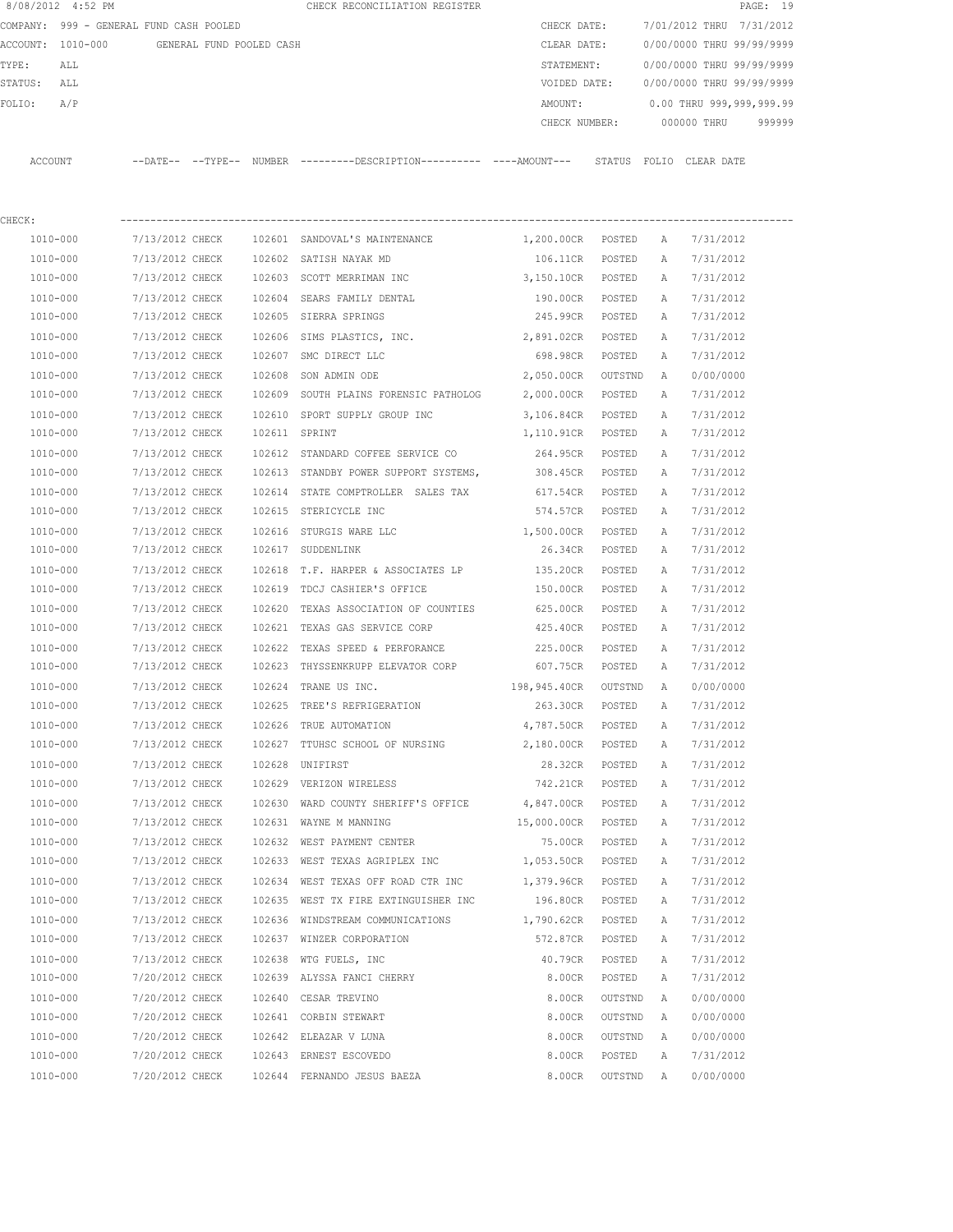|         | 8/08/2012 4:52 PM                       |                            |                          |               | CHECK RECONCILIATION REGISTER |  |               |        |                           |             | PAGE: 20                 |        |
|---------|-----------------------------------------|----------------------------|--------------------------|---------------|-------------------------------|--|---------------|--------|---------------------------|-------------|--------------------------|--------|
|         | COMPANY: 999 - GENERAL FUND CASH POOLED |                            |                          |               |                               |  | CHECK DATE:   |        | 7/01/2012 THRU 7/31/2012  |             |                          |        |
|         | ACCOUNT: 1010-000                       |                            | GENERAL FUND POOLED CASH |               |                               |  | CLEAR DATE:   |        | 0/00/0000 THRU 99/99/9999 |             |                          |        |
| TYPE:   | ALL                                     |                            |                          |               |                               |  | STATEMENT:    |        | 0/00/0000 THRU 99/99/9999 |             |                          |        |
| STATUS: | ALL                                     |                            |                          |               |                               |  | VOIDED DATE:  |        | 0/00/0000 THRU 99/99/9999 |             |                          |        |
| FOLIO:  | A/P                                     |                            |                          |               |                               |  | AMOUNT:       |        |                           |             | 0.00 THRU 999,999,999.99 |        |
|         |                                         |                            |                          |               |                               |  | CHECK NUMBER: |        |                           | 000000 THRU |                          | 999999 |
|         |                                         |                            |                          |               |                               |  |               |        |                           |             |                          |        |
| ACCOUNT |                                         | $--$ DATE $- --$ TYPE $--$ |                          | <b>NUMBER</b> |                               |  |               | STATUS | FOLTO                     | CLEAR DATE  |                          |        |
|         |                                         |                            |                          |               |                               |  |               |        |                           |             |                          |        |

| CHECK:       |                                     |             |                                                       |                   |                  |              |           |
|--------------|-------------------------------------|-------------|-------------------------------------------------------|-------------------|------------------|--------------|-----------|
| 1010-000     | 7/20/2012 CHECK 102645 GLORIA NUNEZ |             |                                                       |                   | 8.00CR OUTSTND A |              | 0/00/0000 |
| 1010-000     | 7/20/2012 CHECK                     |             | 102646 JESSICA GLEE SALDIVAR                          | 8.00CR            | OUTSTND          | A            | 0/00/0000 |
| 1010-000     | 7/20/2012 CHECK                     |             | 102647 JULIE ROACH                                    | 8.00CR            | OUTSTND          | A            | 0/00/0000 |
| 1010-000     | 7/20/2012 CHECK                     | 102648      | KERI REICHEL MITCHELL                                 | 8.00CR            | OUTSTND          | Α            | 0/00/0000 |
| 1010-000     | 7/20/2012 CHECK                     |             | 102649 LINDA KAY HARVEY                               | 8.00CR            | OUTSTND          | A            | 0/00/0000 |
| 1010-000     | 7/20/2012 CHECK                     |             | 102650 MANUEL ALTAMIRANO                              | 8.00CR            | OUTSTND          | A            | 0/00/0000 |
| 1010-000     | 7/20/2012 CHECK                     |             | 102651 NATHANIEL JAMES BURNS                          | 8.00CR            | OUTSTND          | $\mathbb{A}$ | 0/00/0000 |
| 1010-000     |                                     |             | 7/20/2012 CHECK 102652 PHILLIP LEON BRISTER           | 8.00CR            | OUTSTND          | Α            | 0/00/0000 |
| 1010-000     |                                     |             | 7/20/2012 CHECK 102653 VICTORIA H HERNANDEZ           | 8.00CR            | OUTSTND          | Α            | 0/00/0000 |
| 1010-000     |                                     |             | 7/20/2012 CHECK 102654 VIRGINIA DAWN DELACRUZ         | 8.00CR            | OUTSTND          | Α            | 0/00/0000 |
| 1010-000     | 7/20/2012 CHECK                     |             | 102655 4M YOUTH SERVICES                              | 3,223.27CR POSTED |                  | Α            | 7/31/2012 |
| 1010-000     | 7/20/2012 CHECK                     |             | 102656 AMC INDUSTRIES                                 | 214.00CR POSTED   |                  | $\mathbb{A}$ | 7/31/2012 |
| 1010-000     | 7/20/2012 CHECK                     |             | 102657 ANDREWS COUNTY NEWS INC                        | 186.00CR POSTED   |                  | Α            | 7/31/2012 |
| 1010-000     | 7/20/2012 CHECK                     |             | 102658 ANDREWS OFFICE SUPPLY                          | 585.79CR POSTED   |                  | A            | 7/31/2012 |
| 1010-000     | 7/20/2012 CHECK                     |             | 102659 ANDREWS TIRE SERVICE INC                       | 24.00CR POSTED    |                  | A            | 7/31/2012 |
| 1010-000     | 7/20/2012 CHECK                     |             | 102660 AUTO-CHLOR SYSTEM OF GOLDEN LI 146.00CR        |                   | POSTED           | Α            | 7/31/2012 |
| 1010-000     | 7/20/2012 CHECK                     |             | 102661 BEN E. KEITH                                   | 2,639.65CR POSTED |                  | A            | 7/31/2012 |
| 1010-000     | 7/20/2012 CHECK                     |             | 102662 BLAINE INDUSTRIAL SUPPLY                       | 629.80CR          | POSTED           | A            | 7/31/2012 |
| 1010-000     | 7/20/2012 CHECK                     |             | 102663 BORDER STATES ELECTRIC SUPPLY 1,419.06CR       |                   | POSTED           | Α            | 7/31/2012 |
| 1010-000     | 7/20/2012 CHECK                     | 102664 BWI  |                                                       | 36.61CR           | POSTED           | А            | 7/31/2012 |
| 1010-000     |                                     |             | 7/20/2012 CHECK 102665 CENTER POINT LARGE PRINT       | 77.88CR           | OUTSTND          | A            | 0/00/0000 |
| 1010-000     |                                     |             | 7/20/2012 CHECK 102666 CHIEF LAW ENFORECEMNT SUPPLY C | 45.95CR POSTED    |                  | Α            | 7/31/2012 |
| 1010-000     | 7/20/2012 CHECK                     |             | 102667 CITY OF ANDREWS                                | 1,674.00CR POSTED |                  | Α            | 7/31/2012 |
| 1010-000     | 7/20/2012 CHECK                     | 102668      | CORY MARSHALL                                         | 251.08CR POSTED   |                  | A            | 7/31/2012 |
| 1010-000     | 7/20/2012 CHECK                     |             | 102669 CRS DIAGNOSTIC SERVICE LLC                     | 20.00CR           | OUTSTND          | $\mathbb{A}$ | 0/00/0000 |
| 1010-000     | 7/20/2012 CHECK                     | 102670      | DEB MCCULLOUGH                                        | 103.00CR          | OUTSTND          | Α            | 0/00/0000 |
| 1010-000     | 7/20/2012 CHECK                     |             | 102671 DECOTY COFFEE CO                               | 344.00CR          | POSTED           | A            | 7/31/2012 |
| 1010-000     | 7/20/2012 CHECK                     |             | 102672 DELTA PACKAGE COUNTER                          | 74.72CR           | OUTSTND          | Α            | 0/00/0000 |
| 1010-000     | 7/20/2012 CHECK                     |             | 102673 DISH NETWORK                                   | 92.61CR           | POSTED           | Α            | 7/31/2012 |
| 1010-000     | 7/20/2012 CHECK                     |             | 102674 ELLIOTT ELECTRIC SUPPLY 4,192.85CR             |                   | POSTED           | A            | 7/31/2012 |
| 1010-000     | 7/20/2012 CHECK                     |             | 102675 VOID CHECK                                     | 0.00              | POSTED           | Α            | 7/31/2012 |
| 1010-000     | 7/20/2012 CHECK                     |             | 102676 VOID CHECK                                     | 0.00              | POSTED           | А            | 7/31/2012 |
| 1010-000     | 7/20/2012 CHECK                     | 102677 GALE |                                                       | 464.86CR          | OUTSTND          | A            | 0/00/0000 |
| 1010-000     |                                     |             | 7/20/2012 CHECK 102678 GALEN GLENN GATTEN JR          | 179.00CR POSTED   |                  | Α            | 7/31/2012 |
| 1010-000     | 7/20/2012 CHECK                     |             | 102679 GLOBAL GOV/ED SOLUTIONS INC.                   | 2,266.07CR        | POSTED           | A            | 7/31/2012 |
| 1010-000     | 7/20/2012 CHECK                     |             | 102680 J WATSON GOLF SALES                            | 100.00CR          | POSTED           | А            | 7/31/2012 |
| 1010-000     | 7/20/2012 CHECK                     |             | 102681 JERRY W. WADE, D.D.S.                          | 212.00CR          | POSTED           | Α            | 7/31/2012 |
| 1010-000     | 7/20/2012 CHECK                     |             | 102682 JOHN F WATSON                                  | 4,206.75CR        | POSTED           | Α            | 7/31/2012 |
| 1010-000     | 7/20/2012 CHECK                     |             | 102683 JOHN L POOL                                    | 1,200.00CR        | POSTED           | А            | 7/31/2012 |
| 1010-000     | 7/20/2012 CHECK                     |             | 102684 KONICA MINOLTA BUSINESS SOLUTI                 | 199.00CR          | POSTED           | Α            | 7/31/2012 |
| 1010-000     | 7/20/2012 CHECK                     |             | 102685 LEXISNEXIS                                     | 196.00CR          | POSTED           | Α            | 7/31/2012 |
| 1010-000     | 7/20/2012 CHECK                     |             | 102686 LEXISNEXIS RISK DATA MANAGEMEN                 | 100.00CR          | POSTED           | Α            | 7/31/2012 |
| $1010 - 000$ | 7/20/2012 CHECK                     |             | 102687 LINDA TOLSON                                   | 44.00CR           | POSTED           | Α            | 7/31/2012 |
| $1010 - 000$ | 7/20/2012 CHECK                     |             | 102688 MARTHA MARTINEZ                                | 50.00CR           | POSTED           | Α            | 7/31/2012 |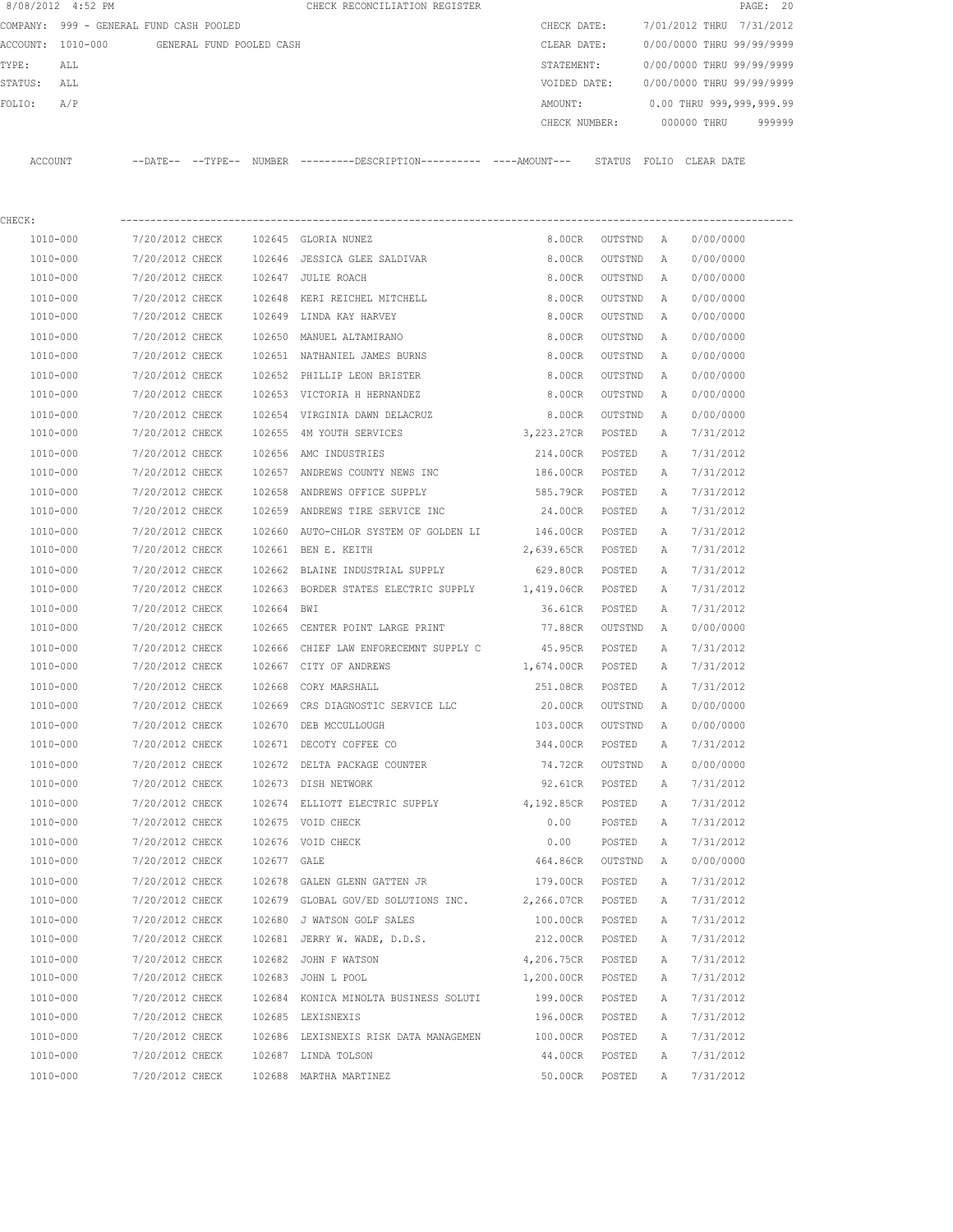| 8/08/2012 4:52 PM    |                                         |              | CHECK RECONCILIATION REGISTER                                                              |               |         |                           | PAGE: 21                  |        |
|----------------------|-----------------------------------------|--------------|--------------------------------------------------------------------------------------------|---------------|---------|---------------------------|---------------------------|--------|
|                      | COMPANY: 999 - GENERAL FUND CASH POOLED |              |                                                                                            | CHECK DATE:   |         |                           | 7/01/2012 THRU 7/31/2012  |        |
| ACCOUNT: 1010-000    | GENERAL FUND POOLED CASH                |              |                                                                                            | CLEAR DATE:   |         | 0/00/0000 THRU 99/99/9999 |                           |        |
| TYPE:<br>ALL         |                                         |              |                                                                                            | STATEMENT:    |         |                           | 0/00/0000 THRU 99/99/9999 |        |
| STATUS:<br>ALL       |                                         |              |                                                                                            | VOIDED DATE:  |         |                           | 0/00/0000 THRU 99/99/9999 |        |
| FOLIO:<br>A/P        |                                         |              |                                                                                            | AMOUNT:       |         |                           | 0.00 THRU 999,999,999.99  |        |
|                      |                                         |              |                                                                                            | CHECK NUMBER: |         |                           | 000000 THRU               | 999999 |
| ACCOUNT              |                                         |              | --DATE-- --TYPE-- NUMBER --------DESCRIPTION---------- ---AMOUNT--- STATUS FOLIO CLEARDATE |               |         |                           |                           |        |
| CHECK:               |                                         |              |                                                                                            |               |         |                           |                           |        |
| 1010-000             | 7/20/2012 CHECK                         |              | 102689 MICROMARKETING, LLC                                                                 | 210.40CR      | POSTED  | A                         | 7/31/2012                 |        |
| 1010-000             | 7/20/2012 CHECK                         |              | 102690 OAKS DISTRIBUTING                                                                   | 476.00CR      | POSTED  | Α                         | 7/31/2012                 |        |
| 1010-000             | 7/20/2012 CHECK                         |              | 102691 OFFICE DEPOT                                                                        | 78.47CR       | OUTSTND | A                         | 0/00/0000                 |        |
| 1010-000             | 7/20/2012 CHECK                         | 102692 PBLEA |                                                                                            | 52.00CR       | OUTSTND | A                         | 0/00/0000                 |        |
| 1010-000             | 7/20/2012 CHECK                         |              | 102693 PERMIAN REGIONAL MEDICAL CENTE 1,299.66CR POSTED                                    |               |         | A                         | 7/31/2012                 |        |
| 1010-000             | 7/20/2012 CHECK                         |              | 102694 PFC PRODUCTS INC.                                                                   | 365.95CR      | OUTSTND | A                         | 0/00/0000                 |        |
| 1010-000             | 7/20/2012 CHECK                         |              | 102695 PORTERS THRIFTWAY                                                                   | 425.92CR      | POSTED  | Α                         | 7/31/2012                 |        |
| 1010-000             | 7/20/2012 CHECK                         |              | 102696 QUILL CORPORATION                                                                   | 212.18CR      | POSTED  | Α                         | 7/31/2012                 |        |
| 1010-000             | 7/20/2012 CHECK                         |              | 102697 R & R PRODUCTS INC                                                                  | 230.45CR      | OUTSTND | A                         | 0/00/0000                 |        |
| 1010-000             | 7/20/2012 CHECK                         | 102698       | RANKIN COUNTY HOSPITAL DISTRIC                                                             | 247.20CR      | POSTED  | Α                         | 7/31/2012                 |        |
| 1010-000             | 7/20/2012 CHECK                         |              | 102699 RECORDED BOOKS, LLC                                                                 | 247.12CR      | POSTED  | Α                         | 7/31/2012                 |        |
| 1010-000             | 7/20/2012 CHECK                         |              | 102700 RECOVERY HEALTHCARE CORP                                                            | 300.00CR      | POSTED  | Α                         | 7/31/2012                 |        |
| 1010-000             | 7/20/2012 CHECK                         |              | 102701 ROSARIO PERALEZ                                                                     | 1,441.20CR    | OUTSTND | A                         | 0/00/0000                 |        |
| 1010-000             | 7/20/2012 CHECK                         |              | 102702 ROSIE DIAZ                                                                          | 47.73CR       | POSTED  | Α                         | 7/31/2012                 |        |
| 1010-000             | 7/20/2012 CHECK                         |              | 102703 SALEM PRESS INC                                                                     | 46.00CR       | OUTSTND | Α                         | 0/00/0000                 |        |
| 1010-000             |                                         |              | 102704 SALVADOR ESPARZA                                                                    | 486.39CR      |         |                           | 0/00/0000                 |        |
| 1010-000             | 7/20/2012 CHECK<br>7/20/2012 CHECK      |              | 102705 SAM'S CLUB                                                                          | 35.00CR       | OUTSTND | A                         | 7/31/2012                 |        |
|                      |                                         |              |                                                                                            |               | POSTED  | A                         |                           |        |
| 1010-000             | 7/20/2012 CHECK                         |              | 102706 SC FUELS                                                                            | 5,503.42CR    | POSTED  | Α                         | 7/31/2012                 |        |
| 1010-000             | 7/20/2012 CHECK                         |              | 102707 SHELL FLEET PLUS                                                                    | 35.74CR       | POSTED  | A                         | 7/31/2012                 |        |
| 1010-000<br>1010-000 | 7/20/2012 CHECK<br>7/20/2012 CHECK      | 102708       | SHELL FLEET PLUS<br>102709 SIERRA SPRINGS                                                  | 245.10CR      | POSTED  | Α                         | 7/31/2012<br>7/31/2012    |        |
|                      |                                         |              |                                                                                            | 146.18CR      | POSTED  | Α                         |                           |        |
| 1010-000             | 7/20/2012 CHECK                         |              | 102710 SIG SAUER, INC.                                                                     | 352.00CR      | POSTED  | А                         | 7/31/2012                 |        |
| 1010-000             | 7/20/2012 CHECK                         |              | 102711 SOUTH PLAINS IMPLEMENT LTD                                                          | 71.16CR       | OUTSTND | Α                         | 0/00/0000                 |        |
| 1010-000             | 7/20/2012 CHECK                         |              | 102712 SPORT SUPPLY GROUP INC                                                              | 73.99CR       | POSTED  | $\mathbb{A}$              | 7/31/2012                 |        |
| 1010-000             | 7/20/2012 CHECK                         |              | 102713 STANDARD COFFEE SERVICE CO                                                          | 56.99CR       | OUTSTND | A                         | 0/00/0000                 |        |
| $1010 - 000$         | 7/20/2012 CHECK                         |              | 102714 STATE INDUSTRIAL PRODUCTS                                                           | 495.99CR      | POSTED  | Α                         | 7/31/2012                 |        |
| 1010-000             | 7/20/2012 CHECK                         |              | 102715 SUSANA DE LA ROSA                                                                   | 155.00CR      | OUTSTND | Α                         | 0/00/0000                 |        |
| 1010-000             | 7/20/2012 CHECK                         |              | 102716 SYSCO WEST TEXAS INC                                                                | 2,155.21CR    | POSTED  | Α                         | 7/31/2012                 |        |
| 1010-000             | 7/20/2012 CHECK                         |              | 102717 TASCOSA OFFICE MACHINES INC                                                         | 65.94CR       | OUTSTND | Α                         | 0/00/0000                 |        |
| 1010-000             | 7/20/2012 CHECK                         | 102718       | TEXAS GAS SERVICE CORP                                                                     | 123.23CR      | POSTED  | Α                         | 7/31/2012                 |        |
| 1010-000             | 7/20/2012 CHECK                         |              | 102719 TIMOTHY MASON                                                                       | 235.00CR      | OUTSTND | Α                         | 0/00/0000                 |        |
| 1010-000             | 7/20/2012 CHECK                         |              | 102720 UM AUTO PARTS                                                                       | 110.21CR      | OUTSTND | Α                         | 0/00/0000                 |        |
| 1010-000             | 7/20/2012 CHECK                         |              | 102721 VERIZON WIRELESS                                                                    | 222.60CR      | POSTED  | Α                         | 7/31/2012                 |        |
| 1010-000             | 7/20/2012 CHECK                         |              | 102722 WEST PAYMENT CENTER                                                                 | 25.00CR       | OUTSTND | Α                         | 0/00/0000                 |        |
| 1010-000             | 7/20/2012 CHECK                         |              | 102723 WINDSTREAM COMMUNICATIONS                                                           | 770.89CR      | POSTED  | Α                         | 7/31/2012                 |        |
| 1010-000             | 7/20/2012 CHECK                         |              | 102724 WINFIELD SOLUTIONS LLC                                                              | 5,357.05CR    | POSTED  | Α                         | 7/31/2012                 |        |
| 1010-000             | 7/20/2012 CHECK                         |              | 102725 WINZER CORPORATION                                                                  | 163.95CR      | POSTED  | Α                         | 7/31/2012                 |        |
| 1010-000             | 7/20/2012 CHECK                         |              | 102726 ZULEMA PRIETO                                                                       | 38.96CR       | OUTSTND | Α                         | 0/00/0000                 |        |
| 1010-000             | 7/27/2012 CHECK                         |              | 102727 AIR FILTRATION PRODUCTS AND SE                                                      | 259.85CR      | OUTSTND | Α                         | 0/00/0000                 |        |
| 1010-000             | 7/27/2012 CHECK                         |              | 102728 ANDREWS COUNTY NEWS INC                                                             | 96.00CR       | POSTED  | Α                         | 7/31/2012                 |        |
| 1010-000             | 7/27/2012 CHECK                         |              | 102729 ANTHONY ROBLES                                                                      | 535.70CR      | OUTSTND | Α                         | 0/00/0000                 |        |
| 1010-000             | 7/27/2012 CHECK                         |              | 102730 AUTOZONE COMMERCIAL                                                                 | 509.00CR      | OUTSTND | Α                         | 0/00/0000                 |        |
| 1010-000             | 7/27/2012 CHECK                         |              | 102731 BILL BEATTY INSURANCE AGENCY,                                                       | 206.00CR      | OUTSTND | Α                         | 0/00/0000                 |        |
| 1010-000             | 7/27/2012 CHECK                         |              | 102732 BLAINE INDUSTRIAL SUPPLY, INC.                                                      | 355.30CR      | OUTSTND | Α                         | 0/00/0000                 |        |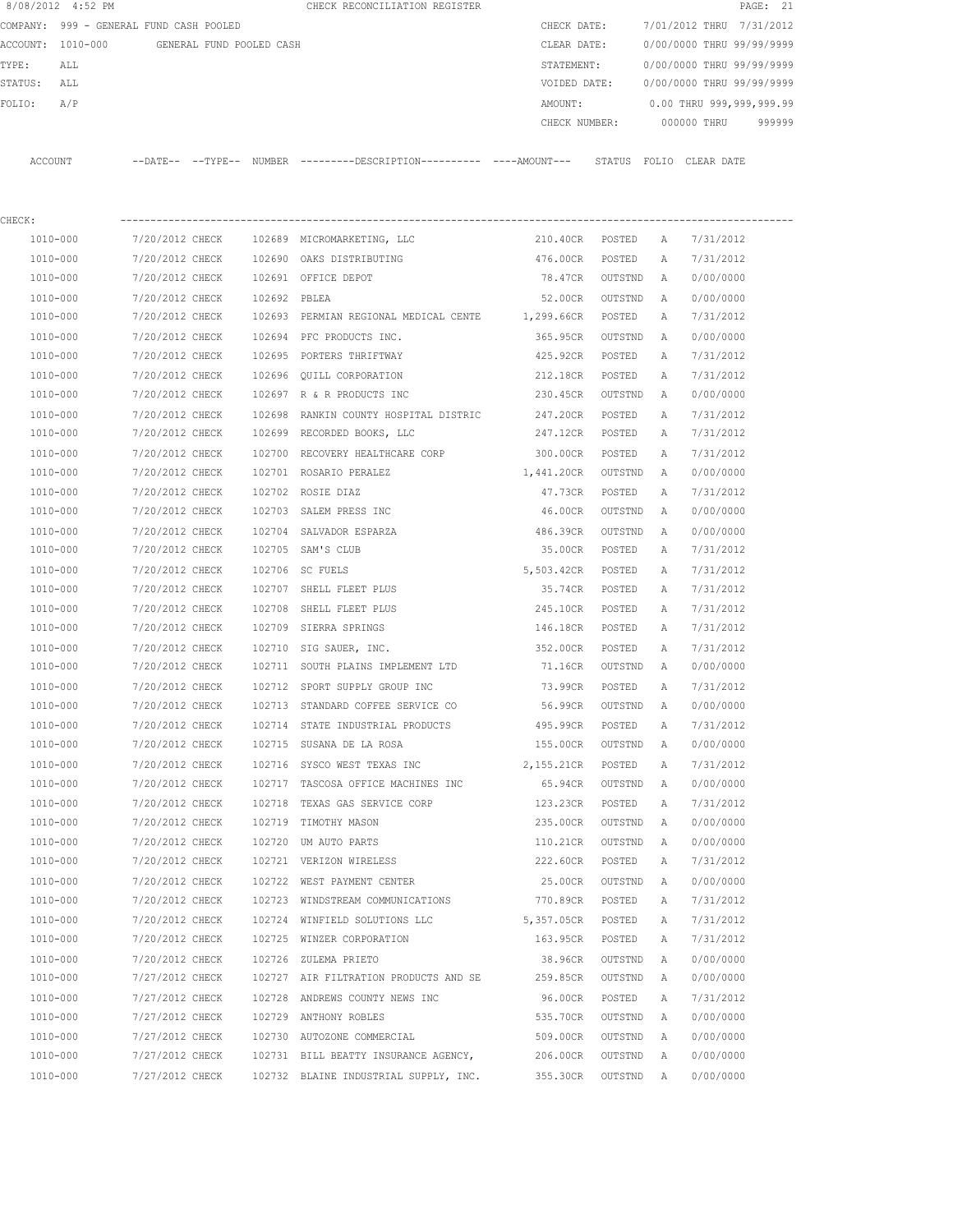|                                               | 8/08/2012 4:52 PM                       |                 |        | CHECK RECONCILIATION REGISTER                                                                |                      |           |                           |                           | PAGE: 22 |
|-----------------------------------------------|-----------------------------------------|-----------------|--------|----------------------------------------------------------------------------------------------|----------------------|-----------|---------------------------|---------------------------|----------|
|                                               | COMPANY: 999 - GENERAL FUND CASH POOLED |                 |        |                                                                                              | CHECK DATE:          |           |                           | 7/01/2012 THRU 7/31/2012  |          |
| ACCOUNT: 1010-000<br>GENERAL FUND POOLED CASH |                                         |                 |        | CLEAR DATE:                                                                                  |                      |           | 0/00/0000 THRU 99/99/9999 |                           |          |
| TYPE:<br>ALL                                  |                                         |                 |        | STATEMENT:                                                                                   |                      |           | 0/00/0000 THRU 99/99/9999 |                           |          |
| STATUS:<br>ALL                                |                                         |                 |        |                                                                                              | VOIDED DATE:         |           |                           | 0/00/0000 THRU 99/99/9999 |          |
| FOLIO:                                        | A/P                                     |                 |        |                                                                                              | AMOUNT:              |           |                           | 0.00 THRU 999,999,999.99  |          |
|                                               |                                         |                 |        |                                                                                              | CHECK NUMBER:        |           |                           | 000000 THRU               | 999999   |
|                                               | ACCOUNT                                 |                 |        | --DATE-- --TYPE-- NUMBER ---------DESCRIPTION---------- ----AMOUNT--- STATUS FOLIO CLEARDATE |                      |           |                           |                           |          |
| CHECK:                                        |                                         |                 |        |                                                                                              |                      |           |                           |                           |          |
|                                               | 1010-000                                | 7/27/2012 CHECK |        | 102733 BREWSTER COUNTY SERIFF'S OFFIC                                                        | 65.00CR              | OUTSTND A |                           | 0/00/0000                 |          |
|                                               | 1010-000                                | 7/27/2012 CHECK |        | 102734 CHANNING L BETE CO. INC                                                               | 156.96CR             | OUTSTND   | А                         | 0/00/0000                 |          |
|                                               | 1010-000                                | 7/27/2012 CHECK |        | 102735 CMC BUSINESS SYSTEMS INC                                                              | 261.64CR             | OUTSTND   | A                         | 0/00/0000                 |          |
|                                               | 1010-000                                | 7/27/2012 CHECK |        | 102736 CRS DIAGNOSTIC SERVICE LLC                                                            | 60.00CR              | POSTED    | Α                         | 7/31/2012                 |          |
|                                               | 1010-000                                | 7/27/2012 CHECK |        | 102737 CUSTOM WHOLESALE SUPPLY CO INC                                                        | 6,041.61CR           | OUTSTND   | Α                         | 0/00/0000                 |          |
|                                               | 1010-000                                | 7/27/2012 CHECK | 102738 | DAMRON SAND AND GRAVEL CORP                                                                  | 874.12CR             | OUTSTND   | A                         | 0/00/0000                 |          |
|                                               | 1010-000                                | 7/27/2012 CHECK |        | 102739 DAVID PETERS                                                                          | 55,300.00CR          | POSTED    | Α                         | 7/31/2012                 |          |
|                                               | 1010-000                                | 7/27/2012 CHECK | 102740 | DELILAH SCHROEDER                                                                            | 614.34CR             | OUTSTND   | A                         | 0/00/0000                 |          |
|                                               | 1010-000                                | 7/27/2012 CHECK |        | 102741 DELTA PACKAGE COUNTER                                                                 | 29.08CR              | OUTSTND   | А                         | 0/00/0000                 |          |
|                                               | 1010-000                                | 7/27/2012 CHECK |        | 102742 E.W. HARPER, D.D.S.                                                                   | 2,036.00CR           | OUTSTND   | А                         | 0/00/0000                 |          |
|                                               | 1010-000                                | 7/27/2012 CHECK |        | 102743 EAN HOLDINGS LLC                                                                      | 87.38CR              | OUTSTND   | A                         | 0/00/0000                 |          |
|                                               | 1010-000                                | 7/27/2012 CHECK |        | 102744 ECLINICAL WEB LLC                                                                     | 978.85CR             | OUTSTND   | A                         | 0/00/0000                 |          |
|                                               | 1010-000                                | 7/27/2012 CHECK |        | 102745 GRAINGER INC                                                                          | 1,606.98CR           | OUTSTND   | А                         | 0/00/0000                 |          |
|                                               | 1010-000                                | 7/27/2012 CHECK |        | 102746 H.T. SUTON                                                                            | 400.00CR             | OUTSTND   | Α                         | 0/00/0000                 |          |
|                                               | 1010-000                                | 7/27/2012 CHECK |        | 102747 HENRY SCHEIN                                                                          | 42.85CR              | OUTSTND   | А                         | 0/00/0000                 |          |
|                                               | 1010-000                                | 7/27/2012 CHECK | 102748 | INTERSTATE BILLING SERVICE INC                                                               | 582.63CR             | OUTSTND   | Α                         | 0/00/0000                 |          |
|                                               | 1010-000                                | 7/27/2012 CHECK |        | 102749 J ROXANE BLOUNT                                                                       | 890.70CR             | OUTSTND   | Α                         | 0/00/0000                 |          |
|                                               | 1010-000                                | 7/27/2012 CHECK |        | 102750 KENDA HECKLER                                                                         | 91.82CR              | OUTSTND   | A                         | 0/00/0000                 |          |
|                                               | 1010-000                                | 7/27/2012 CHECK |        | 102751 KYOCERA MITA AMERICA, INC.                                                            | 334.38CR             | OUTSTND   | Α                         | 0/00/0000                 |          |
|                                               | 1010-000                                | 7/27/2012 CHECK | 102752 | LESA & DOUGLAS MORRIS                                                                        | 44.00CR              | OUTSTND   | А                         | 0/00/0000                 |          |
|                                               | 1010-000                                | 7/27/2012 CHECK |        | 102753 MUSTANG LUMBER CO                                                                     | 3,183.83CR           | OUTSTND   | А                         | 0/00/0000                 |          |
|                                               | 1010-000                                | 7/27/2012 CHECK |        | 102754 VOID CHECK                                                                            | 0.00                 | POSTED    | А                         | 7/31/2012                 |          |
|                                               | 1010-000                                | 7/27/2012 CHECK |        | 102755 VOID CHECK                                                                            | 0.00                 | POSTED    | Α                         | 7/31/2012                 |          |
|                                               | 1010-000                                | 7/27/2012 CHECK |        | 102756 VOID CHECK                                                                            | 0.00                 | POSTED    | A                         | 7/31/2012                 |          |
|                                               | 1010-000                                | 7/27/2012 CHECK |        | 102757 NAVICURE, INC                                                                         | 158.00CR             | OUTSTND   | A                         | 0/00/0000                 |          |
|                                               | $1010 - 000$                            | 7/27/2012 CHECK |        | 102758 OFFICE DEPOT                                                                          | 41.02CR              | OUTSTND   | А                         | 0/00/0000                 |          |
|                                               | 1010-000                                | 7/27/2012 CHECK |        | 102759 PAULCOR, INC.                                                                         | 49.90CR              | OUTSTND   | Α                         | 0/00/0000                 |          |
|                                               | 1010-000                                | 7/27/2012 CHECK |        | 102760 PERMIAN REGIONAL MEDICAL CENTE                                                        | 997.85CR             | OUTSTND   | А                         | 0/00/0000                 |          |
|                                               | 1010-000                                | 7/27/2012 CHECK |        | 102761 PROFESSIONAL TURF PRODUCTS                                                            | 275.52CR             | OUTSTND   | $\mathbb{A}$              | 0/00/0000                 |          |
|                                               | 1010-000                                | 7/27/2012 CHECK |        | 102762 QUILL CORPORATION                                                                     | 193.89CR             | OUTSTND   | A                         | 0/00/0000                 |          |
|                                               | 1010-000                                | 7/27/2012 CHECK |        | 102763 SATISH NAYAK MD                                                                       | 181.31CR             | OUTSTND   | A                         | 0/00/0000                 |          |
|                                               | 1010-000                                | 7/27/2012 CHECK |        | 102764 SPRINT                                                                                | 184.51CR             | OUTSTND   | А                         | 0/00/0000                 |          |
|                                               | 1010-000                                | 7/27/2012 CHECK |        | 102765 STANDARD COFFEE SERVICE CO                                                            | 42.22CR              | OUTSTND   | Α                         | 0/00/0000                 |          |
|                                               | $1010 - 000$                            | 7/27/2012 CHECK |        | 102766 SYNETRA INC                                                                           | 3,702.00CR           | OUTSTND   | А                         | 0/00/0000                 |          |
|                                               | 1010-000                                | 7/27/2012 CHECK |        | 102767 TASCOSA OFFICE MACHINES INC                                                           | 8.29CR               | OUTSTND   | A                         | 0/00/0000                 |          |
|                                               | 1010-000                                | 7/27/2012 CHECK |        | 102768 TEXAS GAS SERVICE CORP                                                                | 144.97CR             | OUTSTND   | Α                         | 0/00/0000                 |          |
|                                               | 1010-000                                | 7/27/2012 CHECK |        | 102769 THOMAS DUCKWORTH JR                                                                   | 350.00CR             | OUTSTND   | Α                         | 0/00/0000                 |          |
|                                               | 1010-000                                | 7/27/2012 CHECK |        | 102770 TRACEY SCOWN                                                                          | 1,172.19CR           | OUTSTND   | Α                         | 0/00/0000                 |          |
|                                               | 1010-000                                | 7/27/2012 CHECK |        | 102771 UM AUTO PARTS                                                                         | 913.19CR             | OUTSTND   | Α                         | 0/00/0000                 |          |
|                                               | 1010-000                                | 7/27/2012 CHECK |        | 102772 VOID CHECK                                                                            | 0.00                 | POSTED    | Α                         | 7/31/2012                 |          |
|                                               | 1010-000                                | 7/27/2012 CHECK |        | 102773 WEST PAYMENT CENTER                                                                   | 216.00CR             | OUTSTND   | $\mathbb{A}$              | 0/00/0000                 |          |
|                                               | 1010-000                                | 7/27/2012 CHECK |        | 102774 WEST TX FIRE EXTINGUISHER INC                                                         | 3,089.98CR           | OUTSTND   | $\mathbb{A}$              | 0/00/0000                 |          |
|                                               | 1010-000                                | 7/27/2012 CHECK |        | 102775 VOID CHECK                                                                            | 0.00                 | POSTED    | Α                         | 7/31/2012                 |          |
|                                               | 1010-000                                | 7/27/2012 CHECK |        | 102776 WINDSTREAM COMMUNICATIONS                                                             | 2,274.74CR OUTSTND A |           |                           | 0/00/0000                 |          |

MISCELLANEOUS: ----------------------------------------------------------------------------------------------------------------